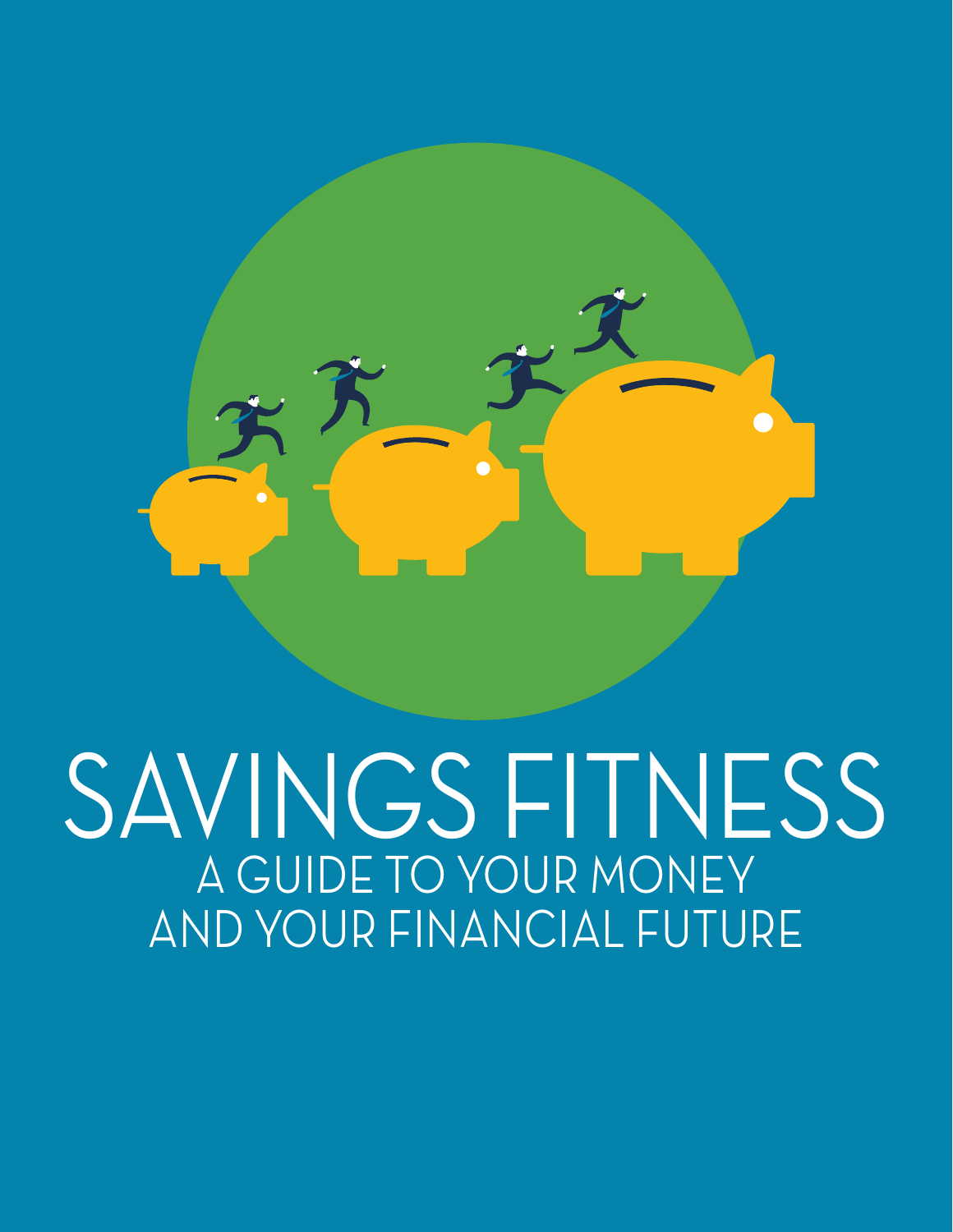This publication has been printed by the U.S. Department of Labor, Employee Benefits Security Administration (EBSA), and is available on the [Web](https://www.dol.gov/agencies/ebsa).

For a complete list of EBSA publications visit the agency's **[Website](https://www.dol.gov/agencies/ebsa/about-ebsa/our-activities/resource-center/publications)**.

To order publications or to speak with a benefits advisor, contact EBSA [electronically](https://www.askebsa.dol.gov) or call toll free 1-866-444-3272.

This material will be made available in alternative format to persons with disabilities upon request: Voice phone: 202-693-8664 TTY: 202-501-3911

Certified Financial Planner Board of Standards Inc. (CFP Board) is a partner in the preparation of this publication. CFP Board owns the certification marks CFP®, CERTIFIED FINANCIAL PLANNER<sup>™</sup>, **GFP** and  $\mathbb{Z}_{\text{FP}}$  in the U.S., which it awards to individuals who successfully complete initial and ongoing certification requirements. Visit CFP Board's **[Website](http://www.LetsMakeAPlan.org)** for information about financial planning and to find a financial planner who fits your needs and who is required to act in your best interest when providing financial planning advice.

This booklet constitutes a small entity compliance guide for purposes of the Small Business Regulatory Enforcement Fairness Act of 1996.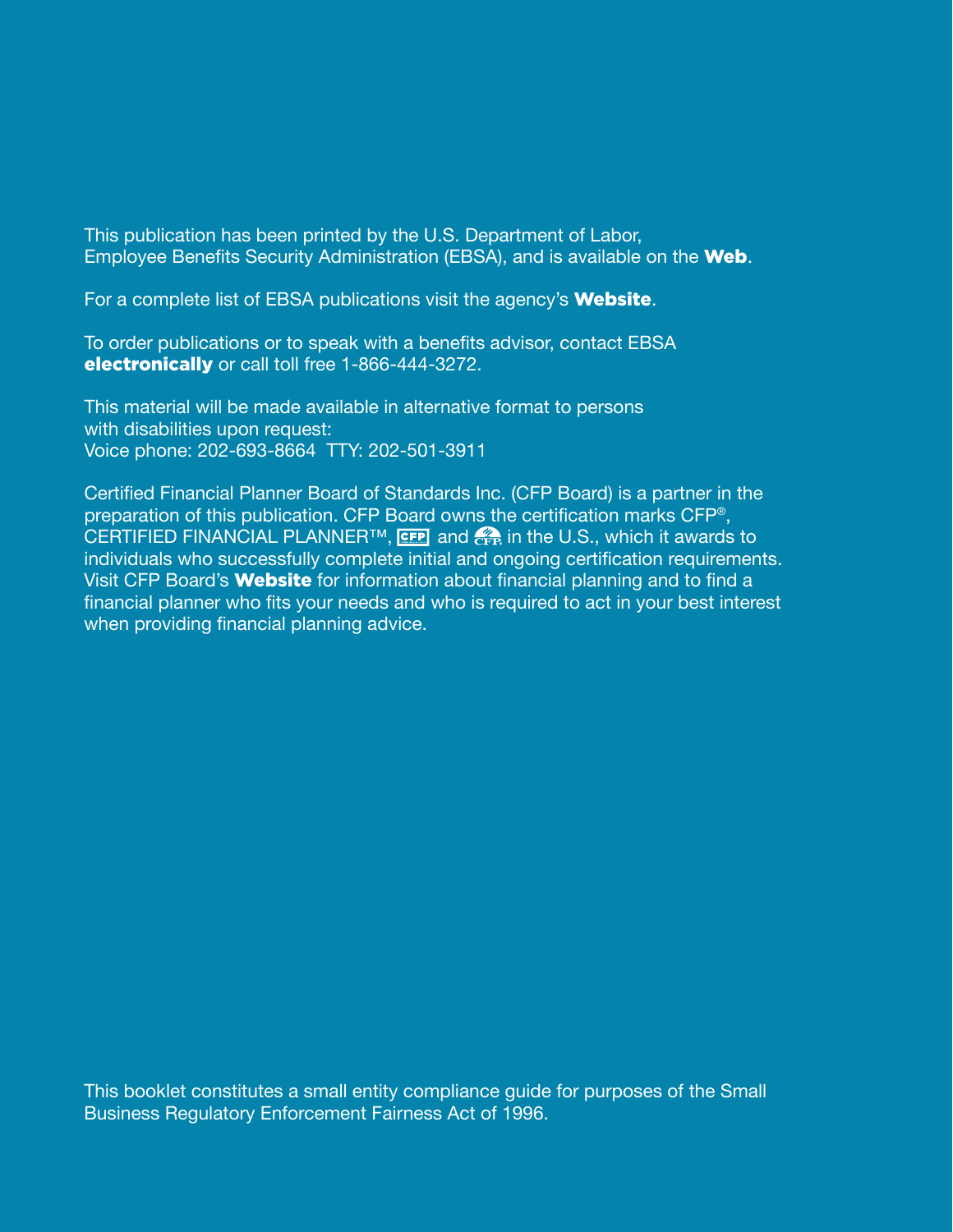# CONTENT HIGHLIGHTS

| A Financial Warmup                      |    |
|-----------------------------------------|----|
| <b>Your Savings Fitness Dream</b>       | 3  |
| How's Your Financial Fitness?           | 6  |
| <b>Boost Your Financial Performance</b> | 9  |
| <b>Avoiding Financial Setbacks</b>      | 11 |
| Strengthening Your Fitness Plan         | 13 |
| <b>Personal Financial Fitness</b>       | 15 |
| Maximizing Your Workout Potential       | 17 |
| <b>Employer Fitness Program</b>         | 19 |
| Financial Fitness For the Self-Employed | 23 |
| A Lifetime of Financial Growth          | 27 |
| Staying on Track                        | 30 |
| A Workout Worth Doing                   | 32 |
| Resources                               | 33 |
| Worksheets                              | 35 |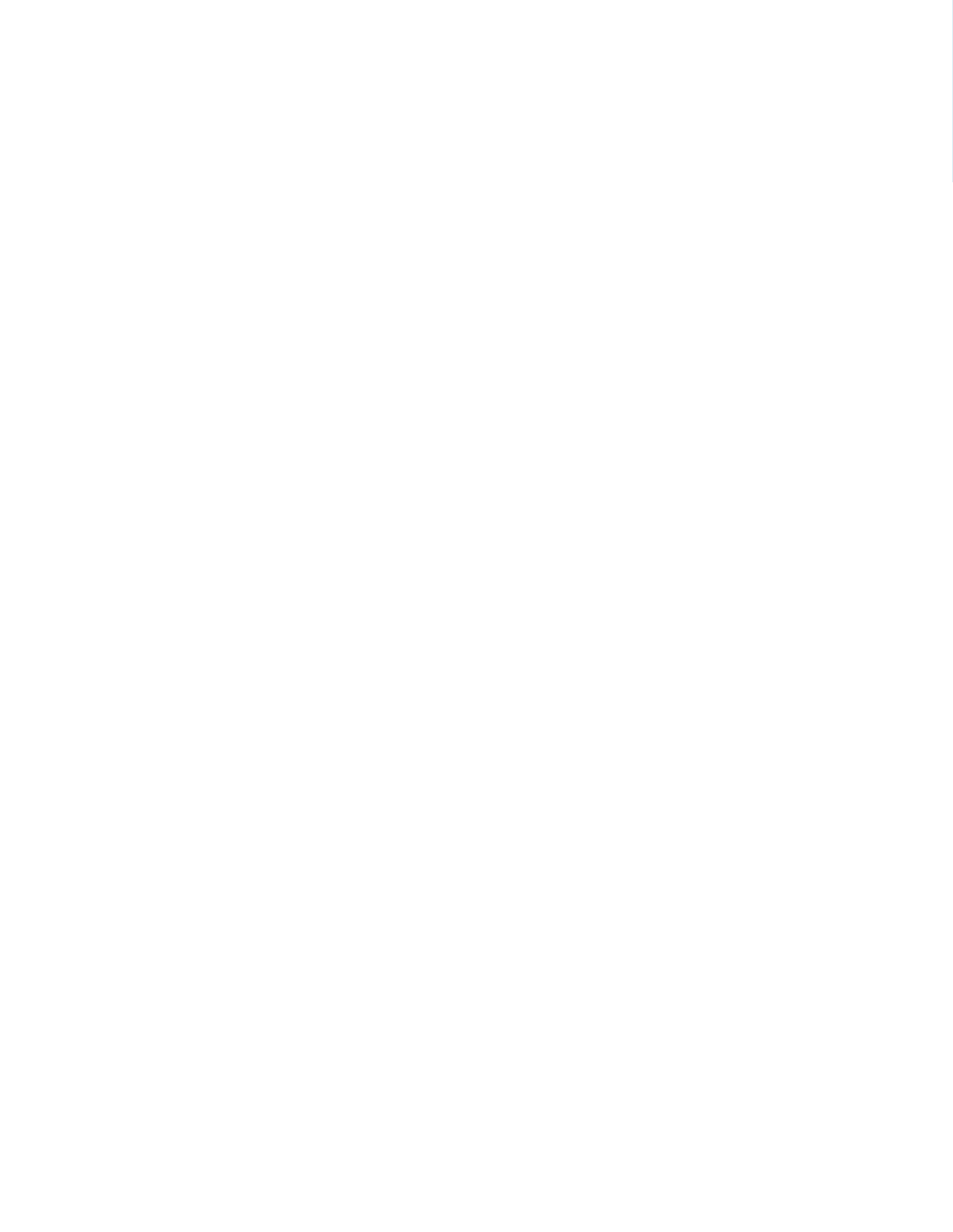# <span id="page-4-0"></span>A FINANCIAL WARMUP



Most of us know it is smart to save money for those big-ticket items we really want to buy – a new television or car or home. Yet you may not realize that probably the most expensive thing you will ever buy in your lifetime is your … retirement.

Perhaps you've never thought of "buying" your retirement. Yet that is exactly what you do when you put money into a retirement nest egg. You are paying today for the cost of your retirement tomorrow.

The cost of those future years is getting more expensive for most Americans, for two reasons. First, we live longer after we retire – with many of us spending 15, 25, even 30 years in retirement – and we are more active.

Second, you may have to shoulder a greater chunk of the cost of your retirement because fewer companies are providing traditional pension plans. Many retirement plans today, such as the popular  $401(k)$ , are paid for primarily by the employee, not the employer. You may not have a retirement plan available at work or you may be self-employed. This puts the responsibility of choosing retirement investments squarely on your shoulders.

Unfortunately, just about 55 percent of all workers are earning retirement benefits at work, and many are not familiar with the basics of investing. Many people mistakenly believe that Social Security will pay for all or most of their retirement needs. The fact is, since

its inception, Social Security has provided a minimum foundation of protection. A comfortable retirement usually requires Social Security, employer-based retirement plan benefits, personal savings, and investments.

In short, paying for the retirement you truly desire is ultimately your responsibility. You must take charge. You are the architect of your financial future.

That may sound like an impossible task. Many of us live paycheck to paycheck, barely making ends meet. You may have more pressing financial needs and goals than "buying" something so far in the future. Or perhaps you've waited until close to retirement before starting to save. Yet you still may be able to afford to buy the kind of retirement you want. Whether you are 18 or 58, you can take steps toward a better, more secure future.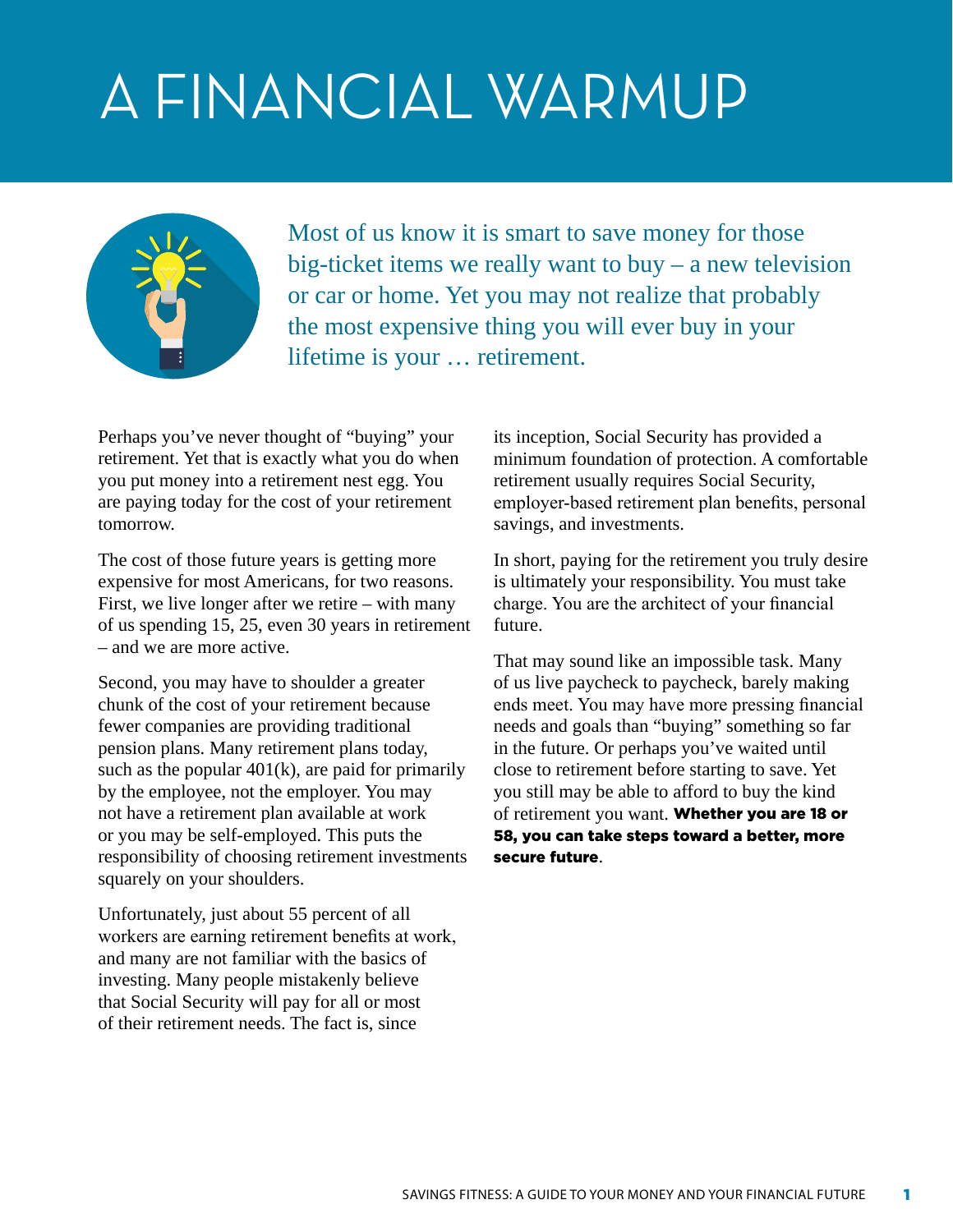That's what this booklet is all about. The U.S. Department of Labor and Certified Financial Planner Board of Standards Inc. (CFP Board) want you to succeed in setting financial and retirement goals. *Savings Fitness: A Guide to Your Money and Your Financial Future* starts you on the way to setting goals and putting your retirement high on the list of personal priorities.

The Department of Labor's interest in retirement planning stems from its desire to improve the security of American workers in retirement. In 1995, the Department launched its Retirement Savings Education Campaign. Saving is now a national priority, with the passage of the Savings Are Vital to Everyone's Retirement Act of 1997 (SAVER). The Department continues to educate Americans about retirement savings.

CFP Board also has a keen interest in helping Americans meet their personal and financial goals. A nonprofit, certifying and standardssetting organization, CFP Board's mission is to benefit the public by granting the CFP® certification and upholding it as the recognized standard of excellence for competent and ethical personal financial planning. To this end, CFP

"

A comfortable retirement usually requires Social Security, employerbased retirement plan benefits, personal savings, and investments. **JJ**  Board authorizes individuals who meet its competency, ethics and professional standards to use its trademarks CFP®, CERTIFIED FINANCIAL PLANNER<sup>TM</sup>, **CFP**, and  $\overrightarrow{CFP}$  in the U.S. CFP Board currently oversees more than 85,000 CFP® professionals in the U.S. who advise individuals and families on a broad range of personal finance topics, including retirement, budgeting, taxes, investments, estate planning, and insurance, among many others.

This booklet shows you the key tool for making a secure retirement a reality: financial planning. It will help clarify your retirement goals as well as other financial goals you want to "buy" along the way. It will show you how to manage your money so you can afford today's needs yet still fund tomorrow's goals. It will help you make saving for retirement and other goals a habit. You'll learn there is no such thing as starting to save too early or too late — only not starting at all! You'll learn how to save your money to make it work for you, and how to protect it so it will be there when you need it for retirement. It explains how you can take the best advantage of retirement plans at work, and what to do if you're on your own.

The worksheets in the back of the booklet can help you begin your savings fitness plan. Interactive versions of the **[worksheets](https://www.askebsa.dol.gov/SavingsFitness/Worksheets)** are also available online.

Yes, retirement is a big purchase. The biggest one you may ever make. Yet you can afford it with determination, hard work, a sound savings habit, the right knowledge, and a well-designed financial plan.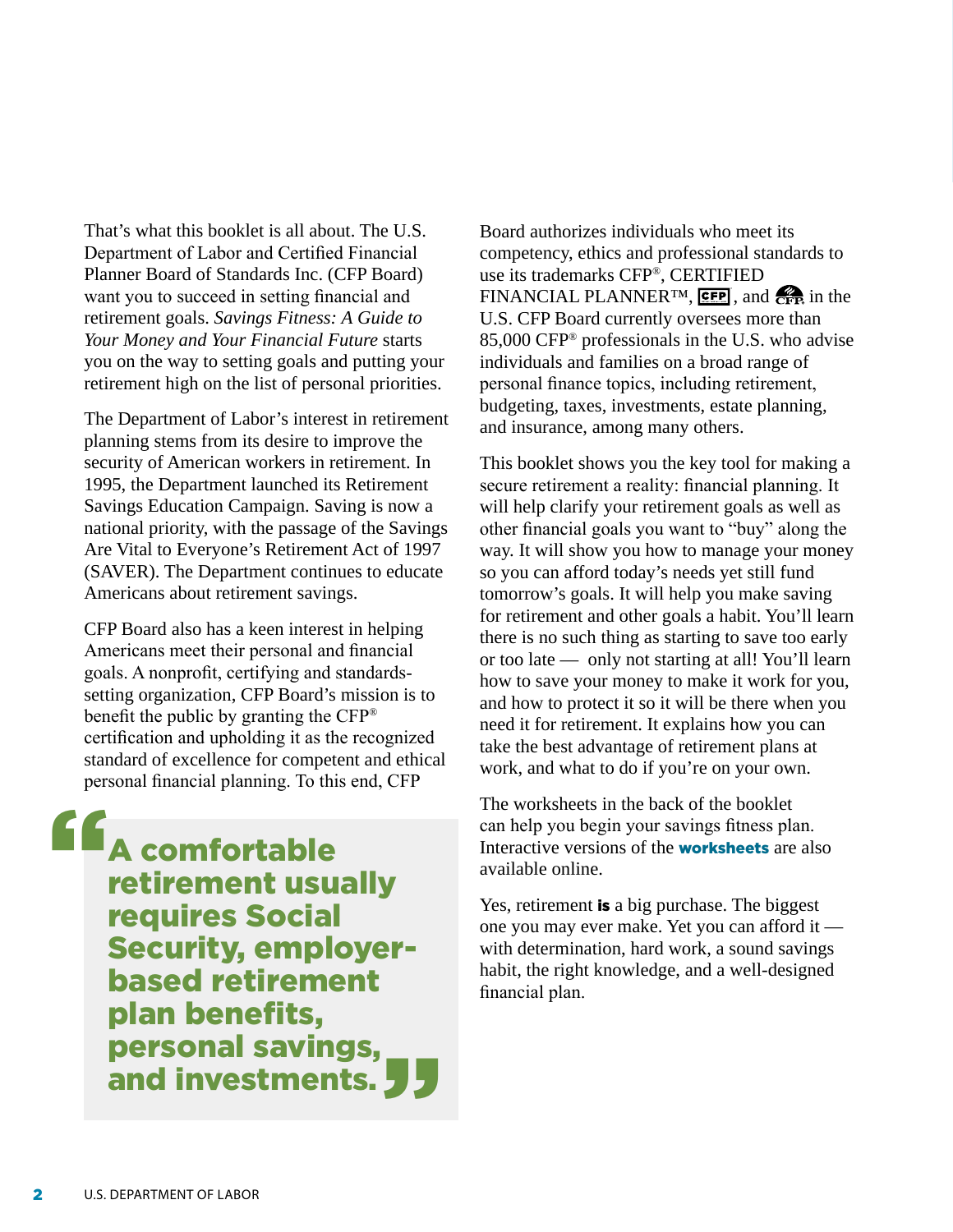# <span id="page-6-0"></span>YOUR SAVINGS FITNESS DREAM



# Getting Fit … Managing Your Financial Life

It starts with a dream, the dream of a secure retirement. Yet like many people you may wonder how you can achieve that dream when so many other financial issues have priority.

Besides trying to pay for daily living expenses, you may need to buy a car, pay off debts, save for your children's education, take a vacation, or buy a home. You may have aging parents to support. You may be going through a major event in your life such as starting a new job, getting married or divorced, raising children, or coping with a death in the family.

How do you manage all these financial challenges and at the same time try to "buy" a secure retirement? How do you turn your dreams into reality?

Start by writing down each of your goals in *Worksheet 1 – Goals and Priorities* in the back of this booklet. You may want to have family members come up with ideas. Don't leave something out at this stage because you don't think you can afford it. This is your "wish list."

Organize them into goals you want to accomplish within the next 5 years or less, and goals that will take longer than 5 years. It's important to separate them because, as you'll see later, you save for short-term and long-term goals differently.

Next, organize your goals in order of priority.

Make retirement a priority! This needs to be among your goals regardless of your age. Some goals you may be able to borrow for, such as college, but you can't borrow for retirement.

Write down on Worksheet 1 what you need to do to accomplish each goal: When do you want to accomplish it, what will it cost (we'll tell you more about that later), what money have you set aside already, and what you are willing to do to reach the goal.

Look again at the order of priority. How hard are you willing to work and save to achieve a particular goal? Would you work extra hours, for example? How realistic is a goal when compared with other goals? Reorganize their priority if necessary. Put those goals that are unrealistic into your wish list. Maybe you can turn them into reality too.

# Beginning Your Savings Fitness Plan

Now let's look at your current financial resources. This is important because, as you will learn later in this booklet, your financial resources affect not only your ability to reach your goals, but also your ability to protect those goals from potential financial crises. These are also the resources you will draw on to meet various life events. *Worksheet 2 – Financial Documents Checklist* in the back of this booklet can help you get organized.

# Calculate your net worth

This isn't as difficult as it might sound. Your net worth is simply the total value of what you own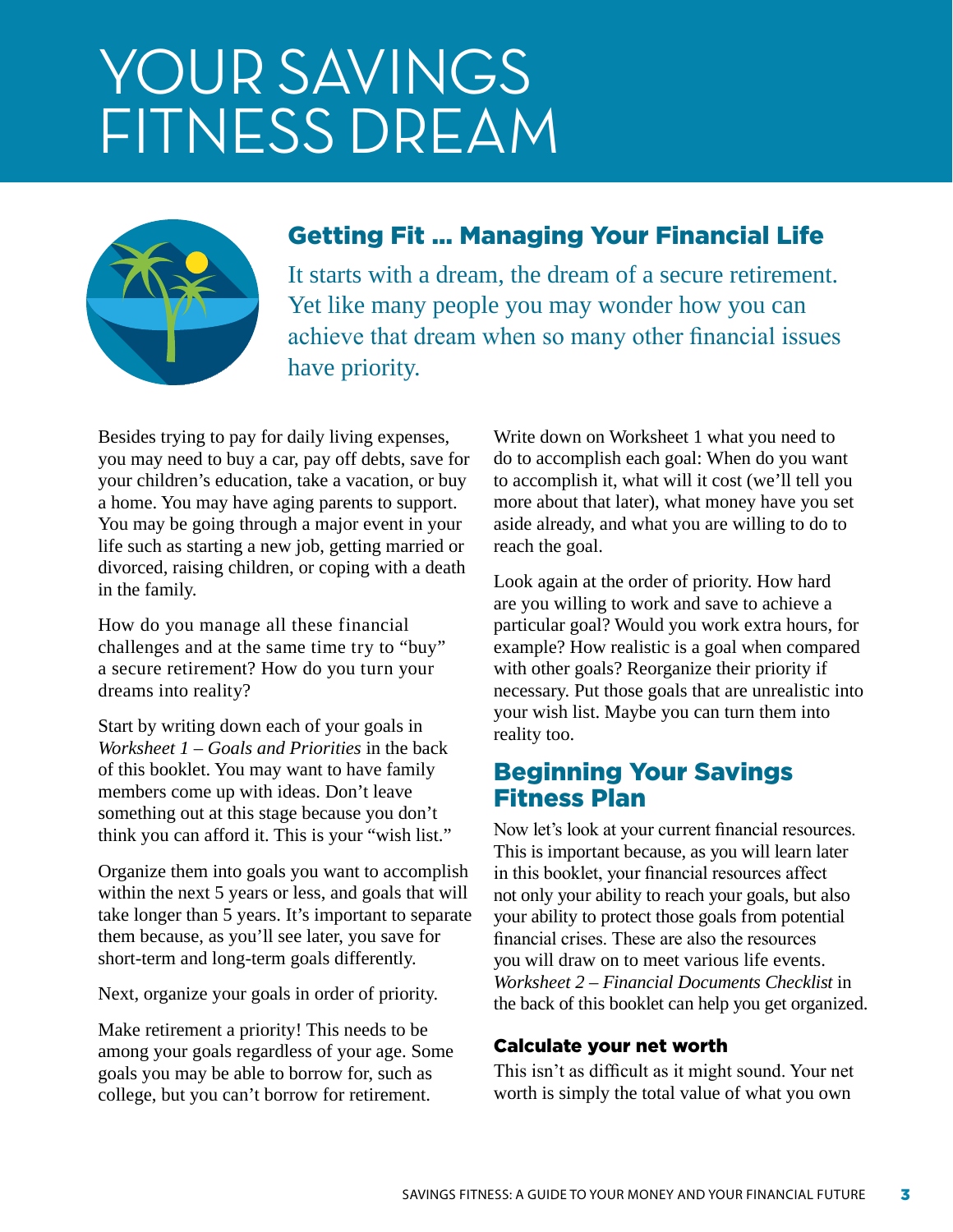(assets) minus what you owe (liabilities). It's a snapshot of your financial health. Use *Worksheet 3 – Balance Sheet to Calculate Net Worth* in the back of this booklet to write down your information and do the calculation.

First, add up the approximate value of all your assets. This includes your home (if you own one) and your checking and savings accounts. Include the current value of investments, such as stocks, real estate, certificates of deposit, retirement accounts, IRAs, and any other retirement benefits you have.

Now add up your liabilities: the remaining mortgage on your home, credit card debt, auto loans, student loans, income taxes due, taxes due on the profits of your investments, if you cashed them in, and any other outstanding bills.

Subtract your liabilities from your assets. Do you have more assets than liabilities? Or the other way around?

Your aim is to create a positive net worth, and you want it to grow each year. Your net worth is part of what you will draw on to pay for financial goals and your retirement. A strong net worth also will help you through financial crises.

# "

You are not so much retiring from work as you are moving into another stage of your life. JJ

# Review your net worth annually

Recalculate your net worth once a year. It's a way to monitor your financial health.

# Identify other financial resources

You may have other financial resources that aren't included in your net worth but that can help you through tough times. These include the death benefits of your life insurance policies, Social Security survivor's benefits, health care coverage, disability insurance, liability insurance, and auto and home insurance. Although you may have to pay for some of these resources, they offer financial protection in case of illness, accidents, or other catastrophes.

# Envision Your Retirement

Retirement is a state of mind as well as a financial issue. You are not so much retiring *from* work as you are moving *into* another stage of your life. Some people call retirement a "new career."

What do you want to do in that stage? Travel? Relax? Move to a retirement community or to be near grandchildren? Pursue a favorite hobby? Go fishing or join a country club? Work part time or do volunteer work? Go back to school? What is the outlook for your health? Do you expect your family to take care of you if you are unable to care for yourself? Do you want to enter this stage of your life earlier than normal retirement age or later?

The answers to these questions are crucial when determining how much money you will need for the retirement you desire – and how much you'll need to save between now and then. Let's say you plan to retire early, with no plans to work even part time. You'll need to build a larger nest egg than if you retire later because you'll have to depend on it far longer.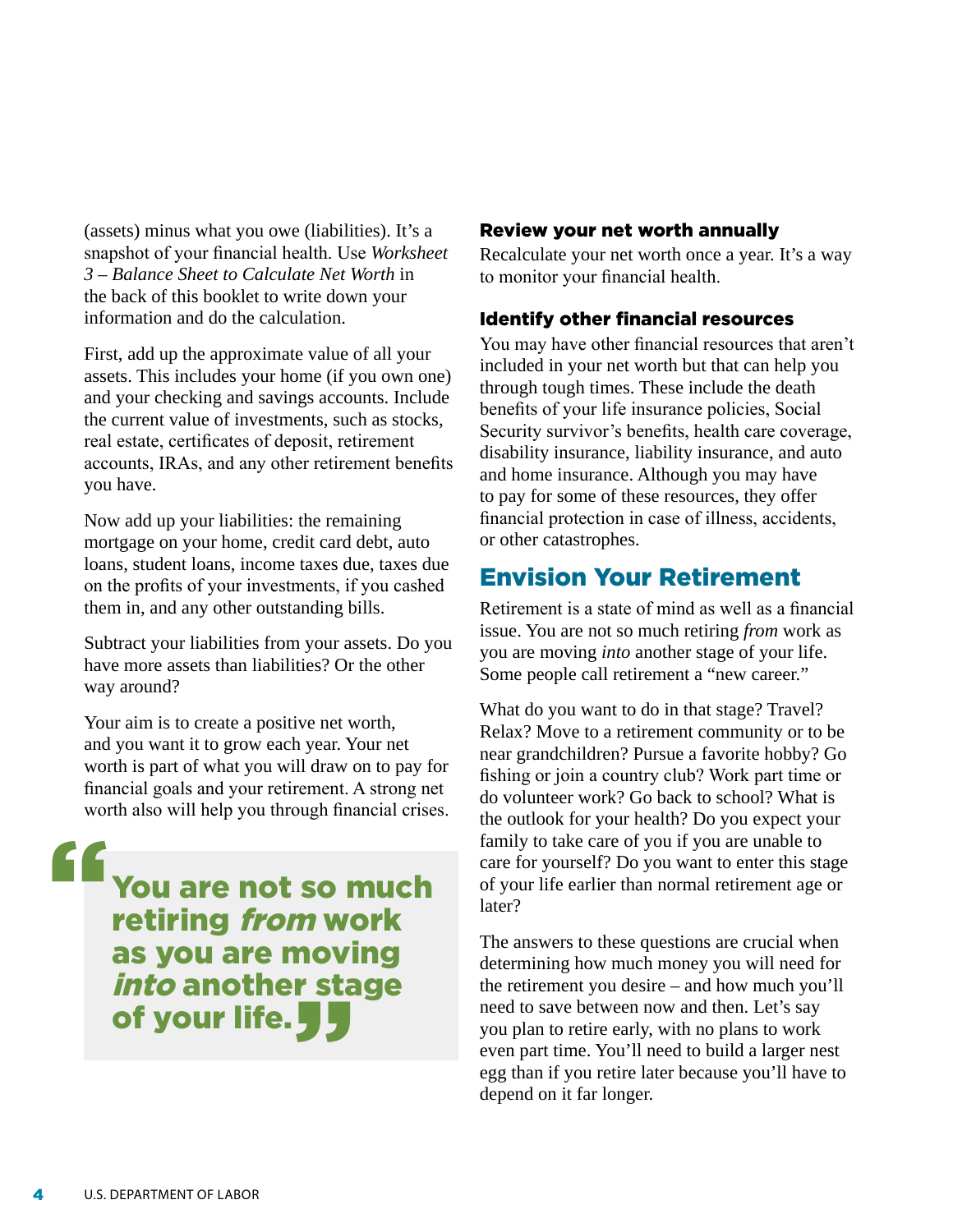

# PLANNING FOR RETIREMENT WHILE YOU ARE STILL YOUNG

Retirement probably seems vague and far off at this stage of your life. Besides, you have other things to buy right now. Yet there are some crucial reasons to start preparing now for retirement.

You'll probably have to pay for more of your own retirement than earlier generations. The sooner you get started, the better.

You have one huge ally - time. Let's say that you put \$1,000 at the beginning of each year into an IRA from age 20 through age 30 (11 years) and then never put in another dime. The account earns 7 percent annually. When you retire at age 67 you'll have \$192,933 in the account. A friend doesn't start

until age 30, but saves the same amount annually for 37 years straight. Despite putting in three times as much money, your friend's account grows to only \$171,561.

You can start small and grow. Even setting aside a small portion of your paycheck each month will pay off in big dollars later. Company retirement plans are the easiest way to save. If you're not already in your employer's plan, sign up.

You can afford to invest more aggressively. You have years to overcome the inevitable ups and downs of the stock market.

Developing the habit of saving for retirement is easier when you are young.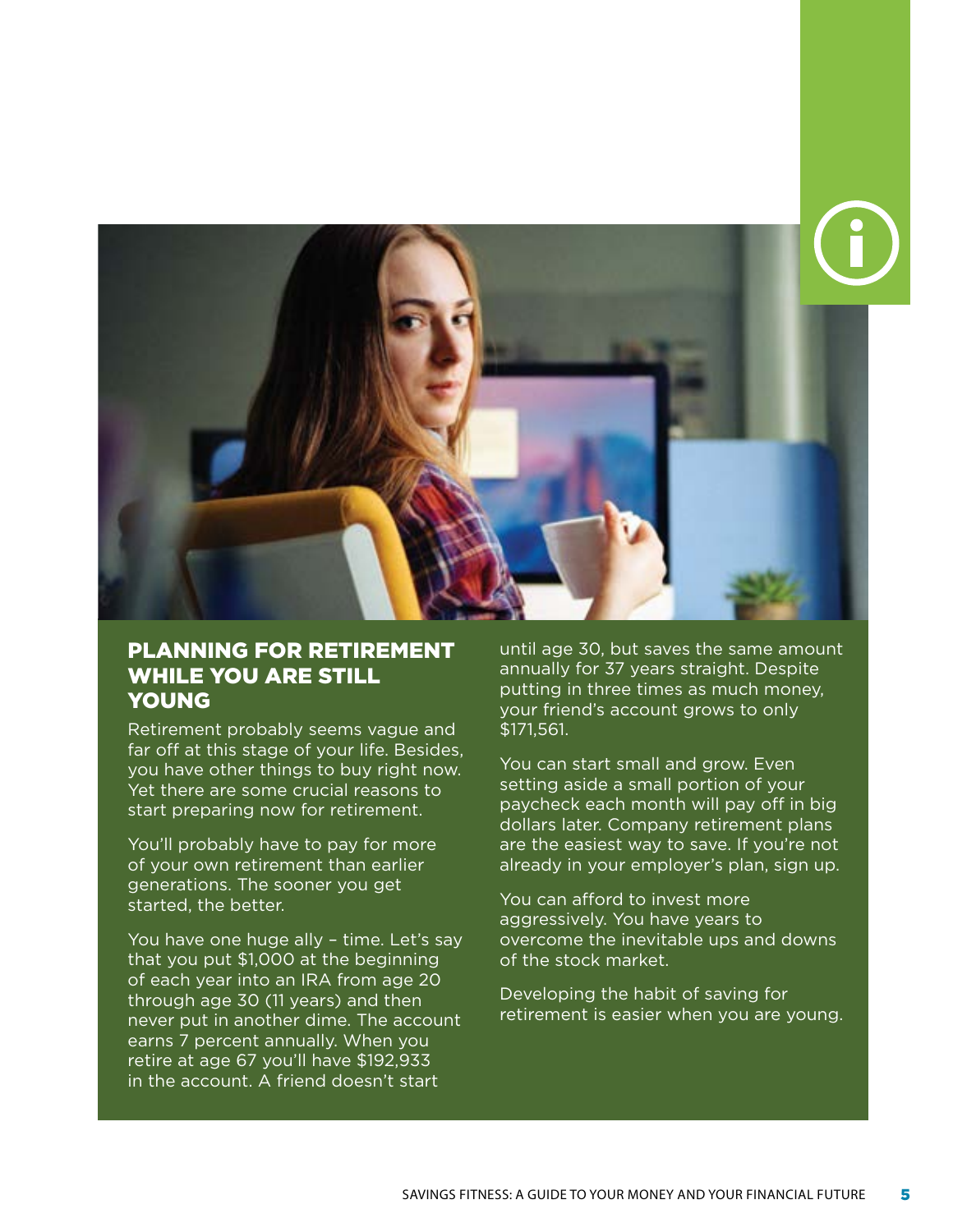# <span id="page-9-0"></span>HOW'S YOUR FINANCIAL FITNESS?



# Estimate How Much You Need to Save for Retirement

Now that you have a clearer picture of your retirement goal, it's time to estimate how large your retirement nest egg will need to be and how much you need to save each month to buy that goal. This step is critical!

The vast majority of people never take this step, yet it is very difficult to save adequately for retirement if you don't at least have a rough idea of how much you need to save every month.

There are numerous worksheets and software programs that can help you calculate approximately how much you'll need to save. Professional financial planners and other financial advisors can help as well. At the end of this booklet, we provide *Worksheet 4 – Retirement Savings* to get you started.

Here are some of the basic questions and assumptions to keep in mind.

# How much retirement income will I need?

An easy rule of thumb is that you'll need to replace about 80 percent of your pre-retirement income. If you're making \$50,000 a year (before taxes), you might need about \$40,000 a year in retirement income to enjoy the same standard of living you had before retirement. Think of this as your annual "cost" of retirement.

However, no rule of thumb fits everyone. Expenses typically decline for retirees: taxes are smaller (though not always) and work-related costs usually disappear. But overall expenses may not decline much if you still have a home and other debts to pay off. Large medical bills

may keep your retirement costs high. Much will depend on the kind of retirement you want to enjoy. Someone who plans to live a quiet, modest retirement in a low-cost part of the country will need a lot less money than someone who plans to be active, take expensive vacations, and live in an expensive region.

For younger people in the early stages of their working life, estimating income needs that may be 30 to 40 years in the future is obviously difficult. Worksheet 4 can help you come up with a rough estimate. Every year or two, review your retirement plan and adjust your retirement savings estimate as your annual earnings grow and your vision of retirement begins to come into focus.

# How long will I live in retirement?

Based on current estimates, a male retiring at age 65 today can expect to live approximately 19 years in retirement. A female retiring today at age 65 can expect to live approximately 21 years.

These are average figures and how long you can expect to live will depend on factors such as your general health and family history. But using today's average or past history may not give you a complete picture. People are living longer today than they did in the past, and virtually all expert opinion expects the trend toward living longer to continue.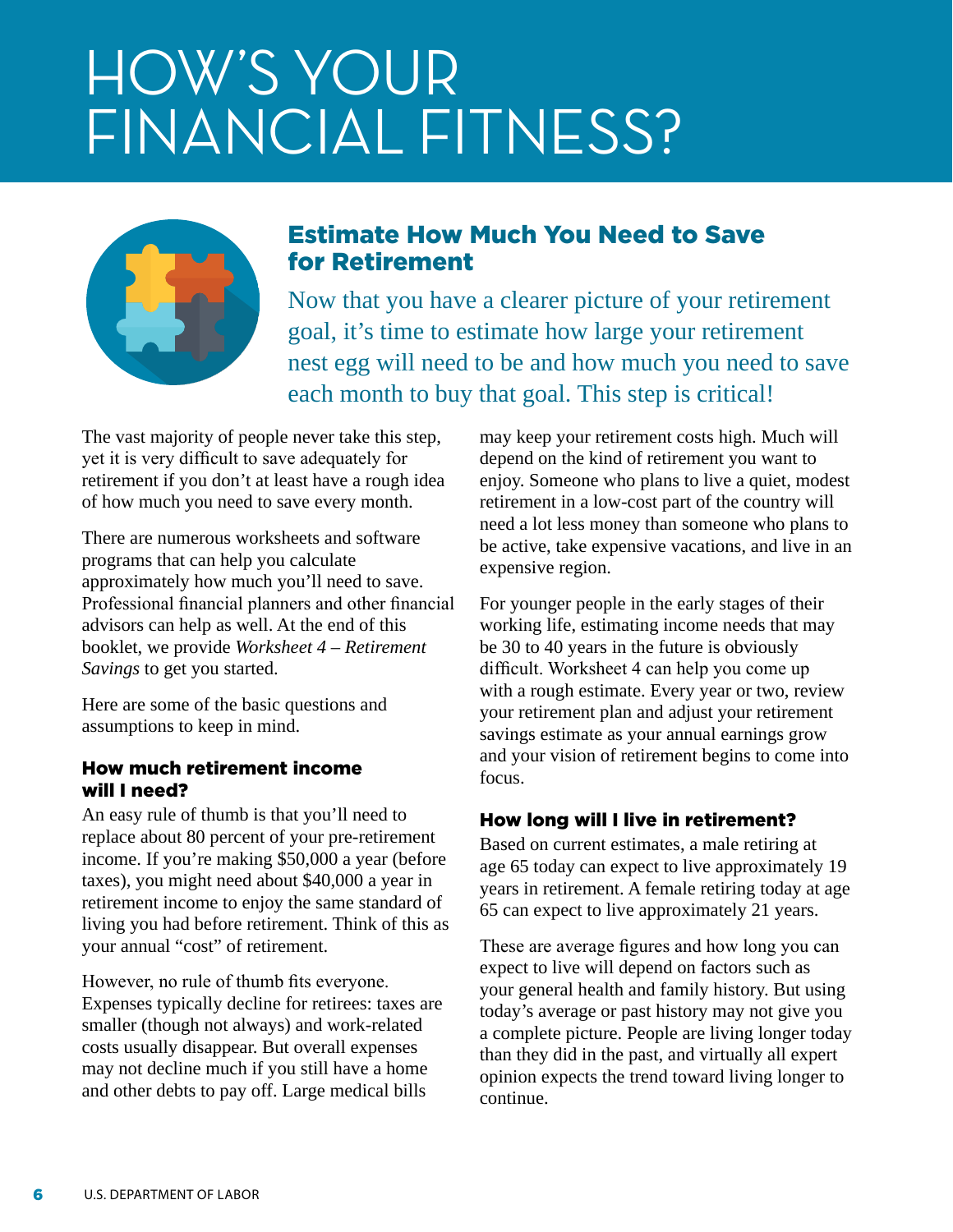#### What other sources of income will I have?

You can get your Social Security statement and an estimate of your retirement benefits on the Social Security Administration's **[Website](http://www.socialsecurity.gov/myaccount)**. For more information, visit their Website or call 1-800-772-1213.

### Will you have other sources of income?

For instance, will you receive retirement benefits that provide a specific amount of retirement income each month? Is the benefit adjusted for inflation?

# What savings do I already have for retirement?

You'll need to build a nest egg sufficient to make up the gap between the total amount of income you will need each year and the amount provided annually by Social Security and any retirement income. This nest egg will come from your retirement plan accounts at work, IRAs, annuities, and personal savings.

# What adjustments must be made for inflation?

The cost of retirement will likely go up every year due to inflation – that is, \$40,000 won't buy as much in year 5 of your retirement as it will the first year because the cost of living usually rises. Although Social Security benefits are adjusted for inflation, any other estimates of how much income you need each year – and how much you'll need to save to provide that income – must be adjusted for inflation. The annual inflation rate is about 3 percent, but it varies over time. In 1980, for instance, the annual inflation rate was 13.5 percent; in 1998, it reached a low of 1.6 percent. When planning for your retirement it

is always safer to assume a higher, rather than a lower, rate and have your money buy more than you previously thought.

# What will my investments return?

Any calculation must take into account what annual rate of return you expect to earn on the savings you've already accumulated and on the savings you intend to make in the future. You also need to determine the rate of return on your savings after you retire. These rates of return will depend in part on whether the money is inside or outside a tax-deferred account.

It's important to choose realistic annual returns when making your estimates. Most financial planners recommend that you stick with the historical rates of return based on the types of investments you choose or even slightly lower.

# How many years do I have left until I retire?

The more years you have, the less you'll have to save each month to reach your goal.

# How much should I save each month?

Once you determine the number of years until you retire and the size of the nest egg you need to "buy" in order to provide the income not provided by other sources, you can estimate how much you need to save.

It's a good idea to revisit this worksheet at least every year or two. Your vision of retirement, your earnings, and your financial circumstances may change. You'll also want to check periodically to be sure you are achieving your objectives along the way.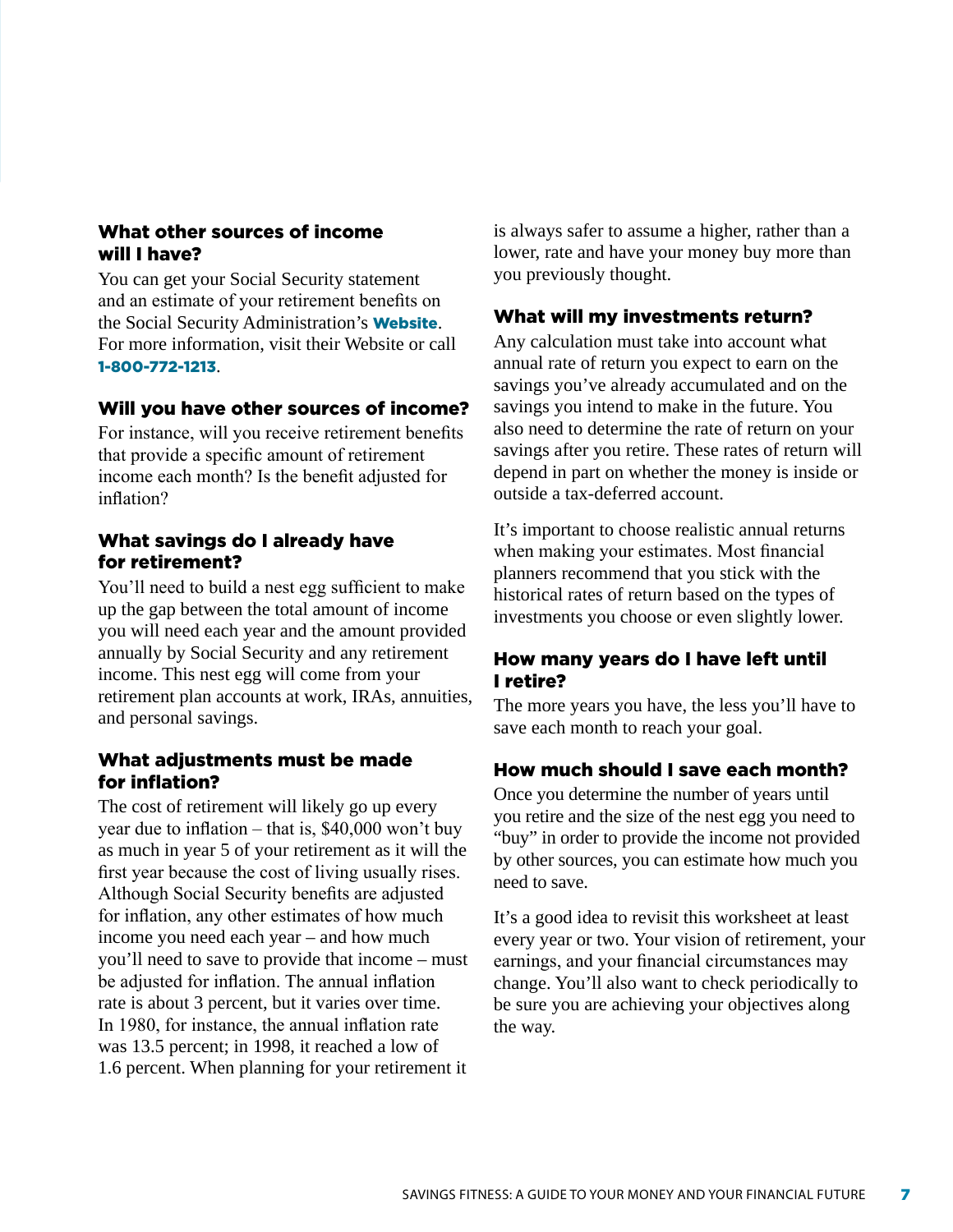



# HOW TO PREPARE FOR RETIREMENT WHEN THERE'S LITTLE TIME LEFT

What if retirement is just around the corner and you haven't saved enough? Here are some tips. Some are painful, but they'll help you toward your goal.

- $\blacksquare$  It's never too late to start. It's only too late if you don't start at all.
- Sock it away. Pump everything you can into your tax-sheltered retirement plans and personal savings. Try to put away at least 20 percent of your income.
- $\blacksquare$  Reduce expenses. Funnel the savings into your nest egg.
- $\blacksquare$  Take a second job or work extra hours.
- Make sure your investments are part of the solution, not part of the problem. To boost your returns,

diversify your holdings and keep an eye on fees. But don't take risks you can't afford and don't trade too much.

- Retire later. You may not need to work full time beyond your planned retirement age. Part time may be enough.
- Refine your goal. You may have to live a less expensive lifestyle in retirement.
- Delay taking Social Security. Benefits will be higher when you start taking them.
- Make use of your home. Rent out a room or move to a less expensive home and save the profits.
- $\blacksquare$  Sell assets that are not producing much income or growth, such as undeveloped land or a vacation home, and invest in incomeproducing assets.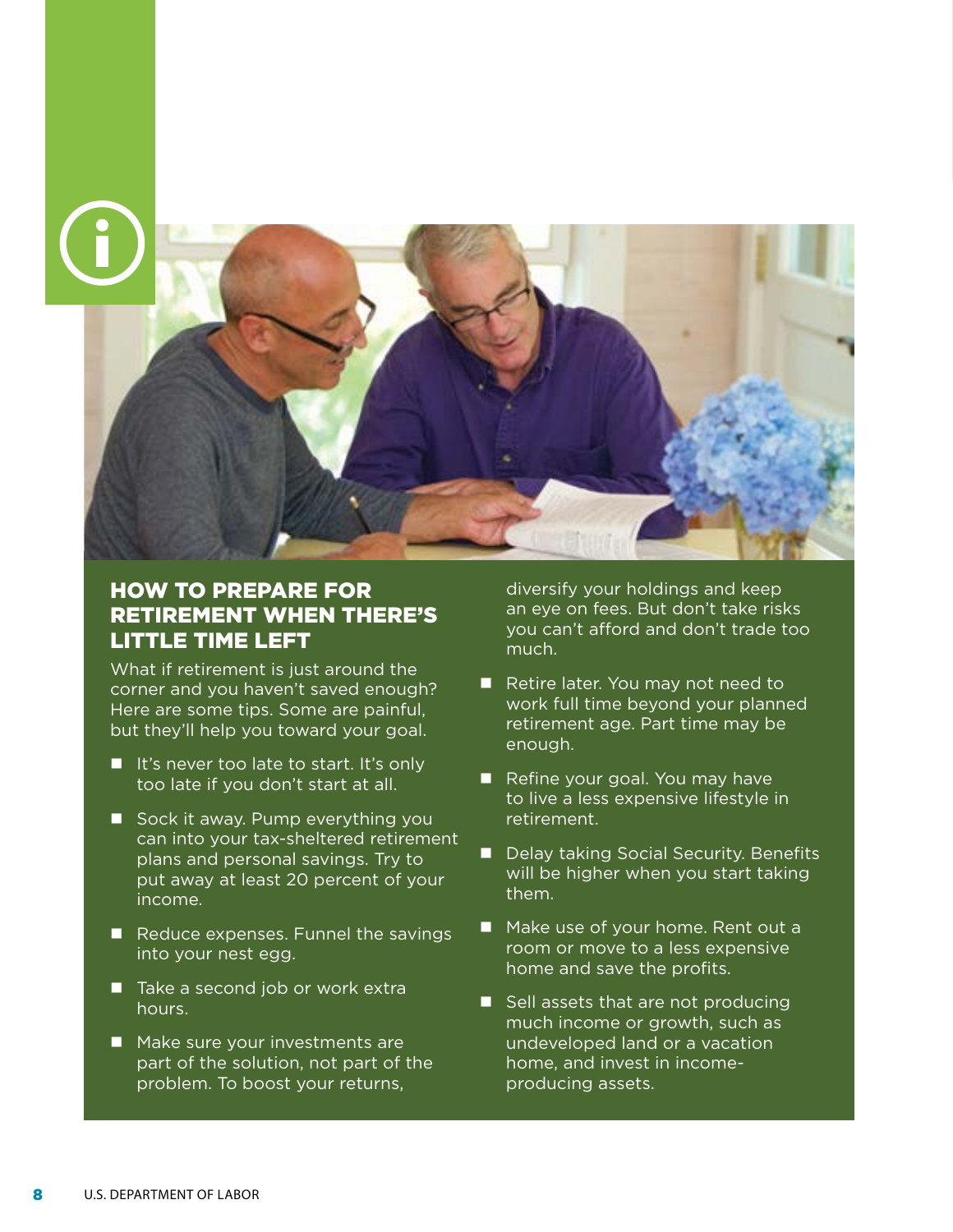# <span id="page-12-0"></span>BOOST YOUR FINANCIAL PERFORMANCE



# "Spend" for Retirement

Now comes the tough part. You have a rough idea of how much you need to save each month to reach your retirement goal. But how do you find that money? Where does it come from?

There's one simple trick for saving for any goal: spend less than you earn. That's not easy if you have trouble making ends meet or if you find it difficult to resist spending whatever money you have in hand. Even people who make high incomes often have difficulty saving. But we've got some ideas that may help you.

Let's start with a "spending plan" – a guide for how we want to spend our money. Some people call this a budget, but since we're thinking of retirement as something to buy, a spending plan seems more appropriate.

A spending plan is simple to set up. Consider the following steps as a guide as you fill in the information in *Worksheet 5* – *Cash Flow Spending Plan* in the back of this booklet.

#### Income

Add up your monthly income: wages, average tips or bonuses, alimony payments, investment income, and so on. Don't include anything you can't count on, such as lottery winnings or a bonus that's not definite.

# Expenses

Add up monthly expenses: mortgage or rent, car payments, average food bills, medical expenses, entertainment, and so on. Determine an average for expenses that vary each month, such as clothing, or that don't occur every

month, such as car insurance or self-employment taxes. Review your checkbook, credit and debit card records, and receipts to estimate expenses. You will probably need to track how you spend cash for a month or two. Most of us are surprised to find out where and how much cash "disappears" each month.

#### Include savings as an expense

Better yet, put it at the top of your expense list. Here's where you add in the total of the amounts you need to save each month to accomplish the goals you wrote down earlier in Worksheet 1.

# Subtract expenses from income

What if you have more expenses (including savings) than you have income? Not an uncommon problem. You have three choices: cut expenses, increase income, or both.

#### Cut expenses

There are hundreds of ways to reduce expenses, from clipping grocery coupons and bargain hunting to comparison shopping for insurance

# Make saving a habit. It's not difficult once you start. " **JJ**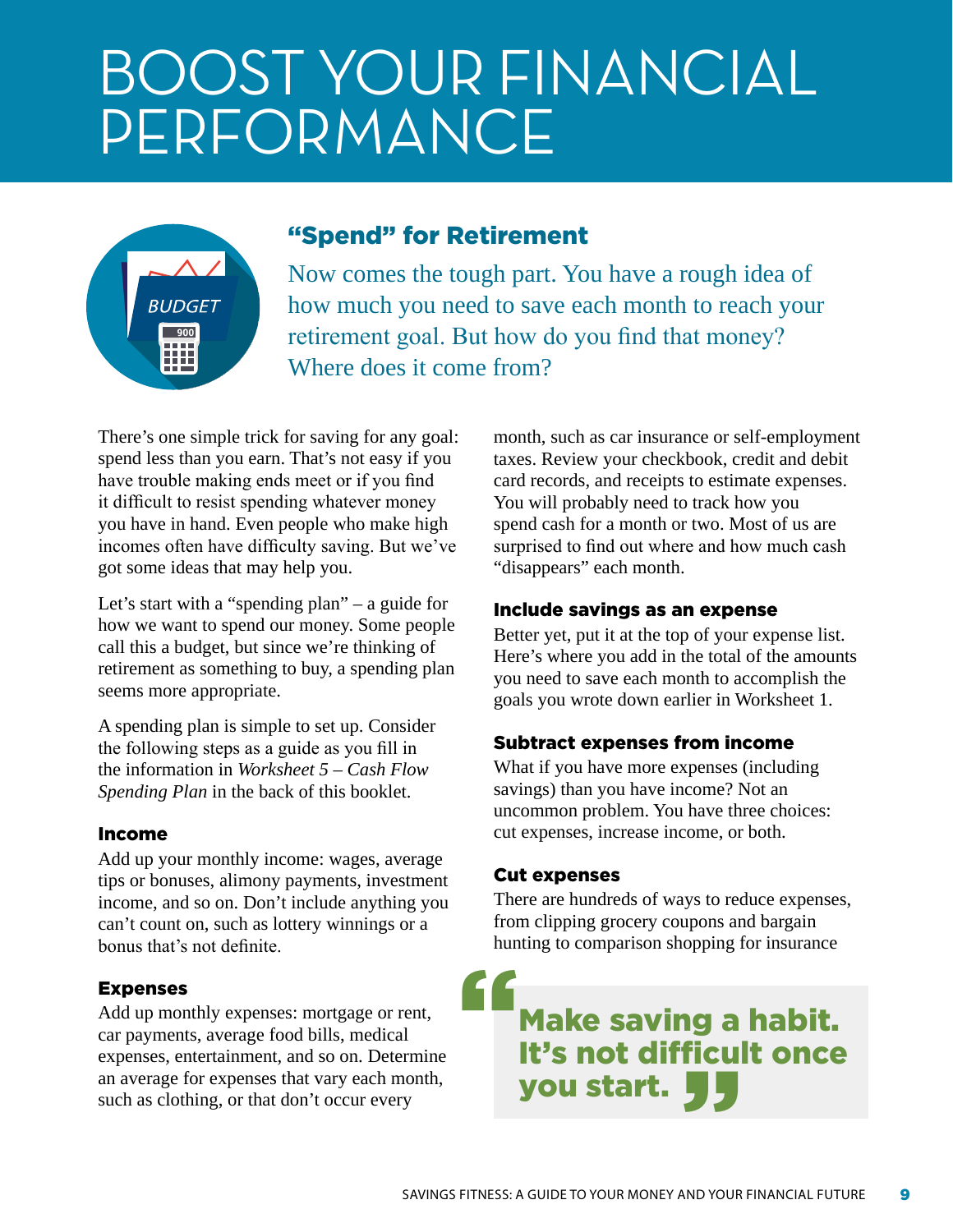

# TIPS

Even after you've tried to cut expenses and increase income, you may still have trouble saving enough for retirement and your other goals. Here are some tips.

**Pay yourself first.** Put away first the money you want to set aside for goals. Have money automatically withdrawn from your checking account and put into savings or an investment. Join a retirement plan at work that deducts money from your

paycheck. Or deposit your retirement savings yourself, the first thing. What you don't see, you don't miss.

- **n** Put bonuses and raises toward savings.
- **n Make saving a habit.** It's not difficult once you start.
- **n** Revisit your spending plan every few months to be sure you are on track. Income and expenses change over time.

and buying new cars less often. The section that follows on debt and credit card problems will help. You also can find lots of expense-cutting ideas in books, magazine articles, and financial newsletters.

#### Increase income

Take a second job, improve your job skills or education to get a raise or a better paying job, make money from a hobby, or jointly decide that another family member will work.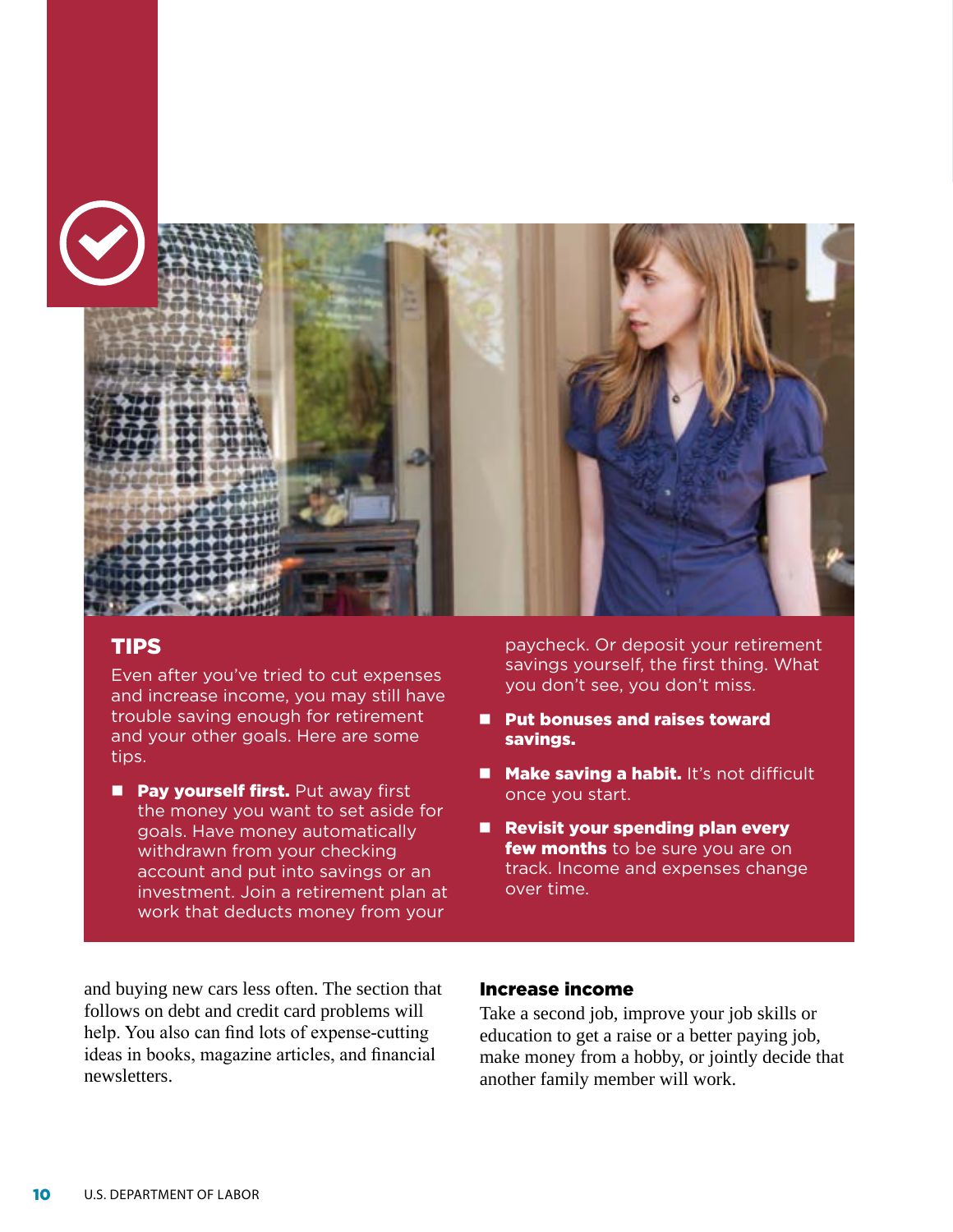# <span id="page-14-0"></span>AVOIDING FINANCIAL SETBACKS



# Avoid Debt and Credit Problems

High debt and misuse of credit cards make it tough to save for retirement. Money that goes to pay interest, late fees, and old bills is money that could earn money for retirement and other goals.

# How much debt is too much debt?

Debt isn't necessarily bad, but too much debt is. Add up what you pay monthly in car loans, student loans, credit card and charge card loans, personal loans – everything but your mortgage. Divide that total by the money you bring home each month. The result is your "debt ratio." Try to keep that ratio to 10 percent or less. Total mortgage and nonmortgage debt payments should be no more than 36 percent of your take-home pay.

# What's the difference between "good debt" and "bad debt"?

Yes, there is such a thing as good debt. That's debt that can provide a financial pay off. Borrowing to buy or remodel a home, pay for a child's education, advance your own career skills, or buy a car for getting to work can provide long-term financial benefits.

Bad debt is when you borrow for things that don't provide financial benefits or that don't last as long as the loan. This includes borrowing for vacations, clothing, furniture, or dining out.

# Do you have debt problems?

Here are some warning signs:

- Borrowing to pay off other loans.
- Creditors calling for payment.
- $\blacksquare$  Paying only the minimum on credit cards.
- $\blacksquare$  Maxing out credit cards.
- Borrowing to pay regular bills.
- Being turned down for credit.

# Avoid high-interest rate loans

Loan solicitations that come in the mail, pawning items for cash, or "payday" loans in which people write postdated checks to check-cashing services are usually extremely expensive. For example, rolling over a payday loan every 2 weeks for a year can run up interest charges of over 600 percent! While the Truth-in-Lending Act requires lenders to disclose the cost of your loan expressed as an annual percentage rate (APR), it is up to you to read the fine print telling you exactly what the details of your loan and its costs are.

The key to recognizing just how expensive these loans can be is to focus on the total cost of the loan – principal and interest. Don't just look at the monthly payment, which may be small, but adds up over time.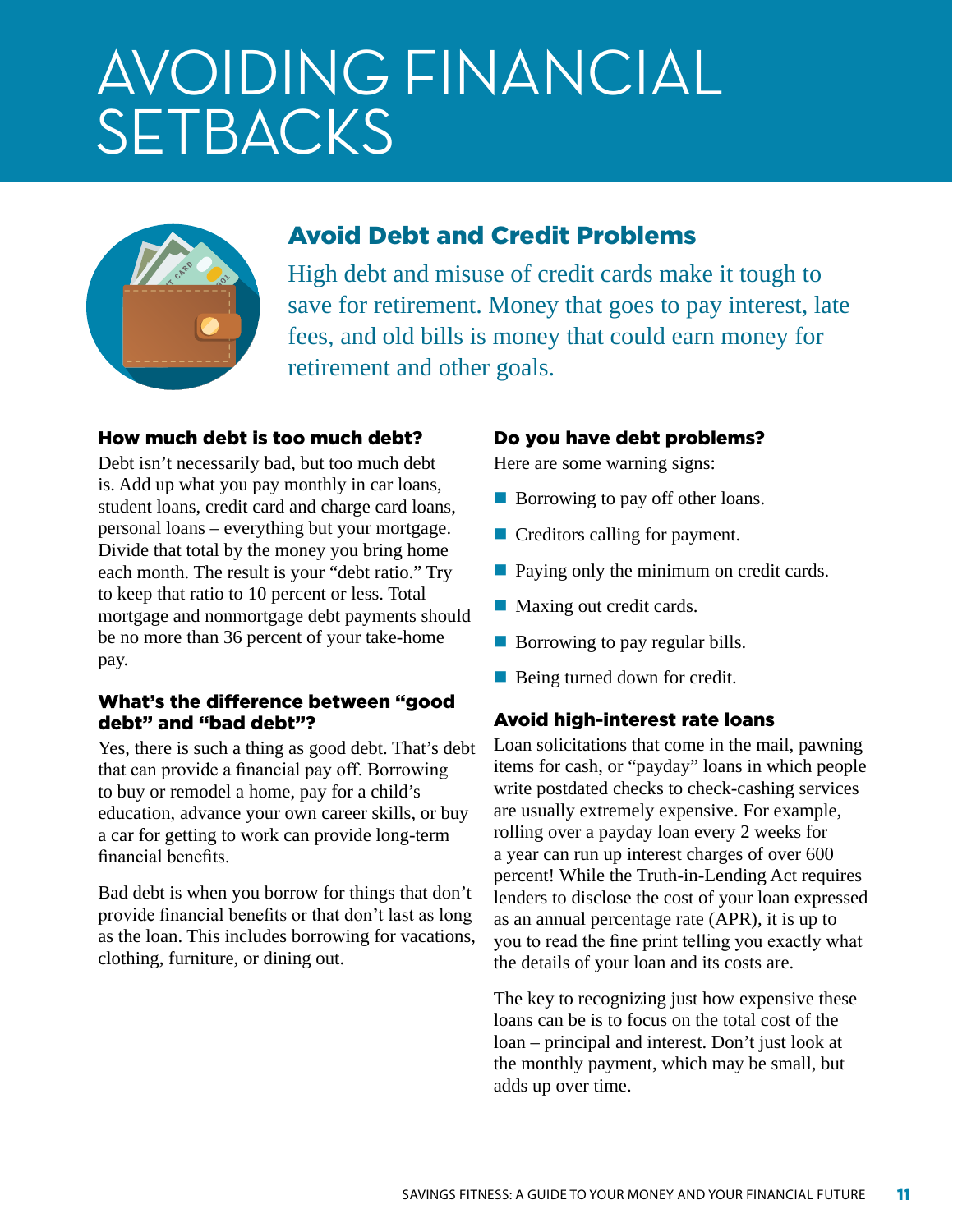

#### Handle credit cards wisely

Credit cards can serve many useful purposes, but people often misuse them. Take, for example, the habit of making only the 2 percent minimum payment each month. On a \$2,000 balance with a credit card charging 18 percent interest, it would take 30 years to pay off the amount owed. Then imagine how fast you would run up your debts if you did this with several credit cards at the same time. (For more information on handling credit wisely, see the "Resources" section at the end of this booklet.)

# HERE ARE SOME ADDITIONAL TIPS FOR HANDLING CREDIT CARDS WISELY

- $\blacksquare$  Keep only one or two cards, not the usual eight or nine.
- Don't charge big-ticket items. Find less expensive loan alternatives.
- **n** Shop around for the best interest rates, annual fees, service fees, and grace periods.
- **n Pay off the card each month, or at** least pay more than the minimum.
- Still have problems? Leave the cards at home or cut them up.

# How to climb out of debt

Despite your best efforts, you may find yourself in severe debt. *Worksheet 6* – *Debt Reduction* in the back of this booklet can help you come up with a plan to pay down your credit card and other bad debt. A credit counseling service can help you set up a plan to work with your creditors and reduce your debts. Or you can work with your creditors directly to try and work out payment arrangements.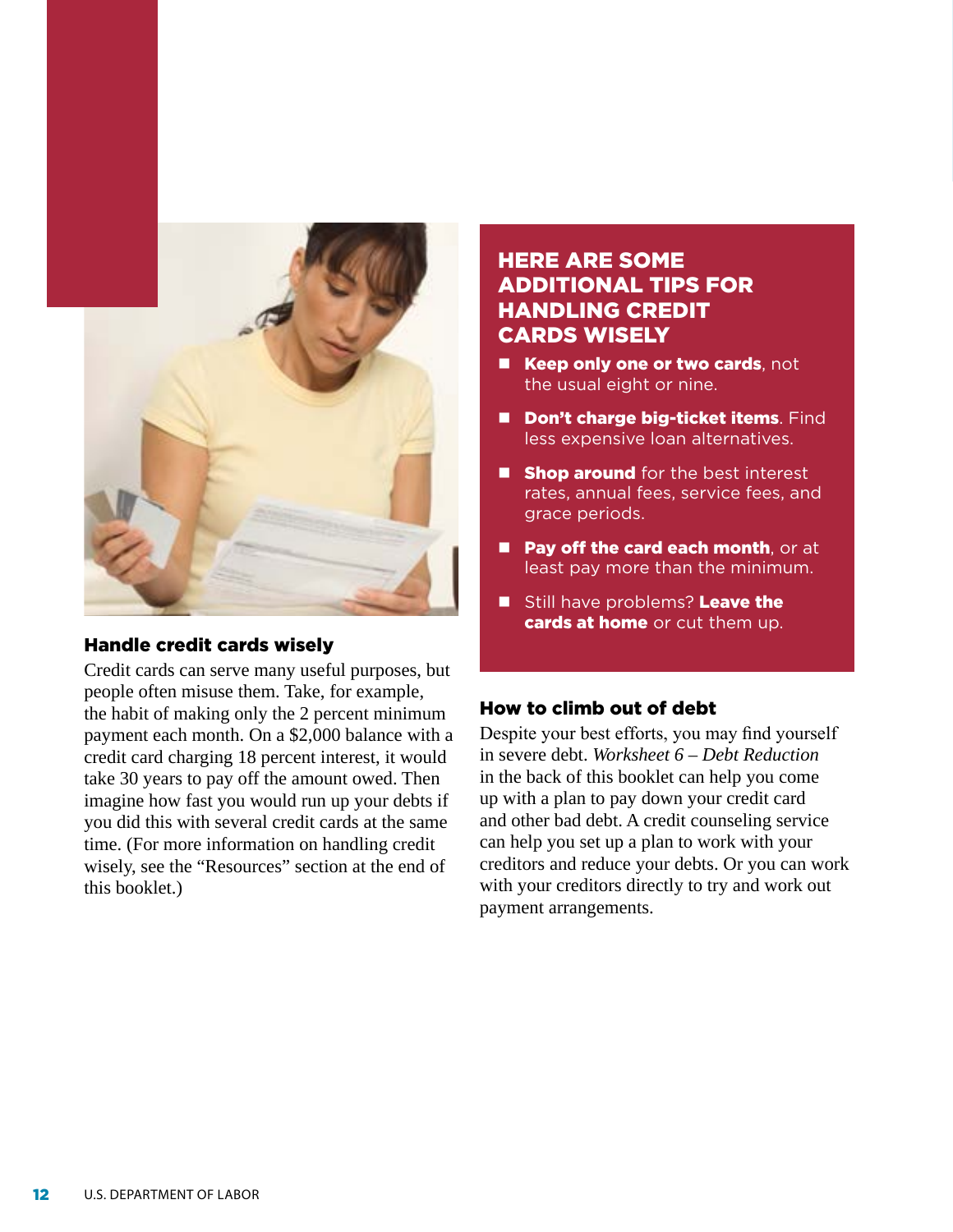# <span id="page-16-0"></span>STRENGTHENING YOUR FITNESS PLAN



# Saving for Retirement

Once you've reduced unnecessary debt and created a workable spending plan that frees up money, you're ready to begin saving toward retirement.

You may do this through a company retirement plan or on your own – options that are covered in more detail later in this booklet. First, however, let's look at a few of the places where you might put your money for retirement.

 $\blacksquare$  Savings accounts, money market mutual funds, certificates of deposit, and U.S. **Treasury bills.** These are sometimes referred to as cash or cash equivalents because you can get to them quickly and there's little risk of losing the money you put in.

- $\blacksquare$  Domestic bonds. You loan money to a U.S. company or a government body in return for its promise to pay back what you loaned, with interest.
- $\blacksquare$  Domestic stocks. You own part of a U.S. company.

 $\blacksquare$  Mutual funds. Instead of investing directly in stocks, bonds, or real estate, for example, you can use mutual funds. These pool your money with money of other shareholders and invest it for you. A stock mutual fund, for example, would invest in stocks on behalf of all the fund's shareholders. This makes it easier to invest and to diversify your money.

# Choosing where to put your money

How do you decide where to put your money? Look back at the short-term goals you wrote down earlier – a family vacation, perhaps, or the down payment for a home. Remember, you should always be saving for retirement. But, for goals you want to happen soon – say, within a year – it's best to put your money into one or more of the cash equivalents – a bank account or CD, for example. You'll earn a little interest and the money will be there when you need it.

For goals that are at least 5 years in the future, however, such as retirement, you may want to put some of your money into stocks, bonds, real estate, foreign investments, mutual funds, or other assets. Unlike savings accounts or bank CDs, these types of investments typically are not insured by the federal government. There is the risk that you can lose some of your money. How much risk depends on the type of investment. Generally, the longer you have until retirement and the greater your other sources of income, the more risk you can afford. For those who will be retiring soon and who will depend on their investment for income during their retirement years, a low-risk investment strategy is more prudent. Only you can decide how much risk to take.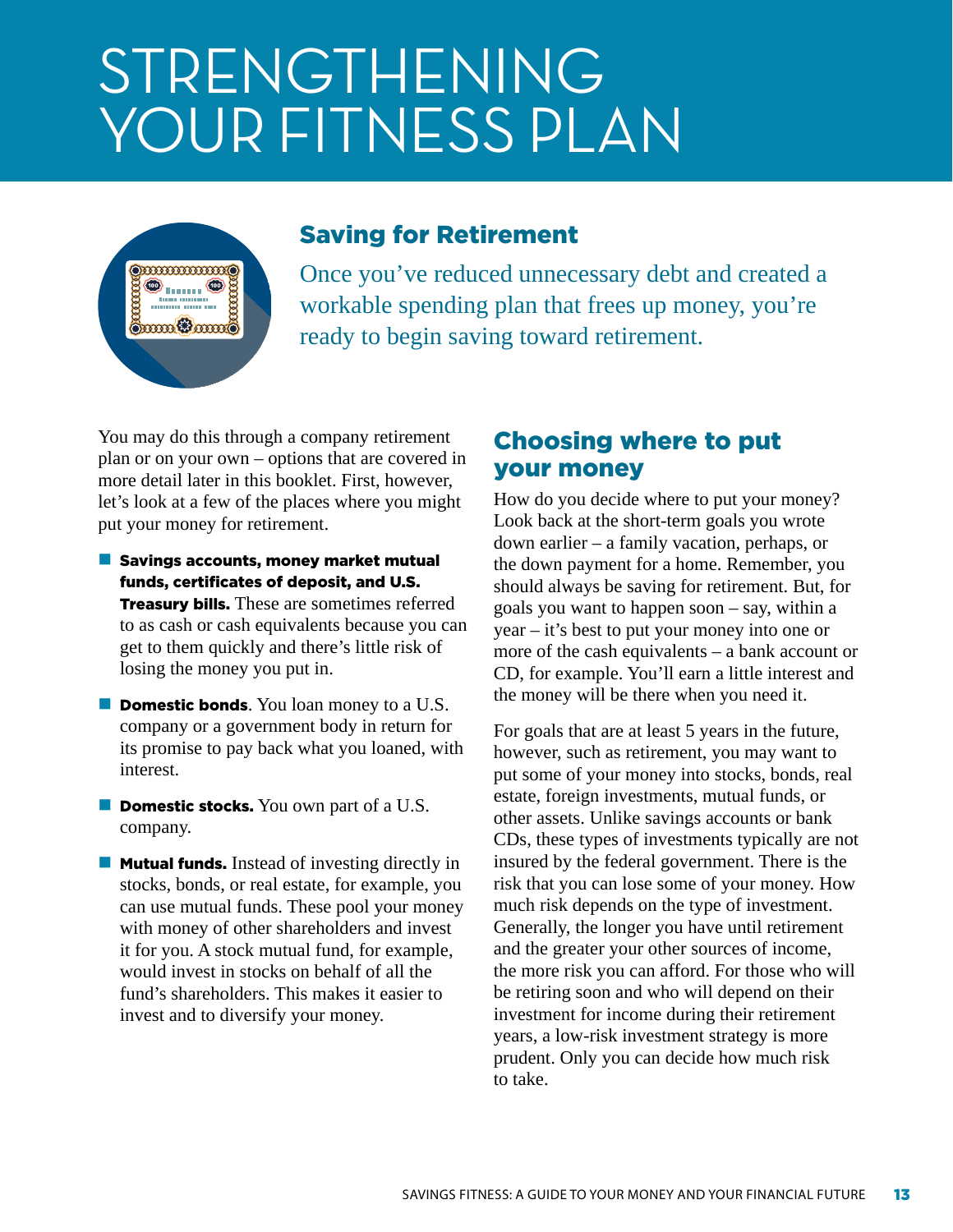Why take any risk at all? Because the greater the risk, the greater the potential reward. By investing carefully in such things as stocks and bonds, you are likely to earn significantly more money than by keeping all of your retirement money in a savings account, for example.

The differences in the average annual returns of various types of investments over time are dramatic. Over the last 50 years, the compound annual rate of return of short-term U.S. Treasury bills, which roughly equals the return of other cash equivalents such as savings accounts, has been 4.7 percent. The compound annual rate of return of long-term government bonds over the same period has been 6.7 percent. Large-company stocks, on the other hand, while riskier, have averaged an annual return of 9.7 percent.

Let's put that into dollars. If you had invested \$1 in Treasury bills 50 years ago, it would have grown to approximately \$10 today. However, inflation, at an annual average of 4.1 percent, would have eaten about \$9 of that gain, leaving \$1 as the return. If the \$1 had been invested in government bonds, it would have grown to about \$25, with \$4 left after inflation. If the \$1 had been invested in large-company stocks, it would have grown to nearly \$104, with about \$14 left after inflation. None of these rates of returns is guaranteed in the future, but they clearly show the relationship between risk and potential reward.

"  $\frac{1}{2}$ Even setting aside a small portion of your paycheck each month will pay off in big dollars later.

Many financial experts feel it is important to save at least a portion of your retirement money in higher risk – but potentially higher returning – assets. These higher risk assets can help you stay ahead of inflation, which eats away at your nest egg over time.

Which assets you want to invest in, of course, is your decision. Never invest in anything you don't thoroughly understand or don't feel comfortable about.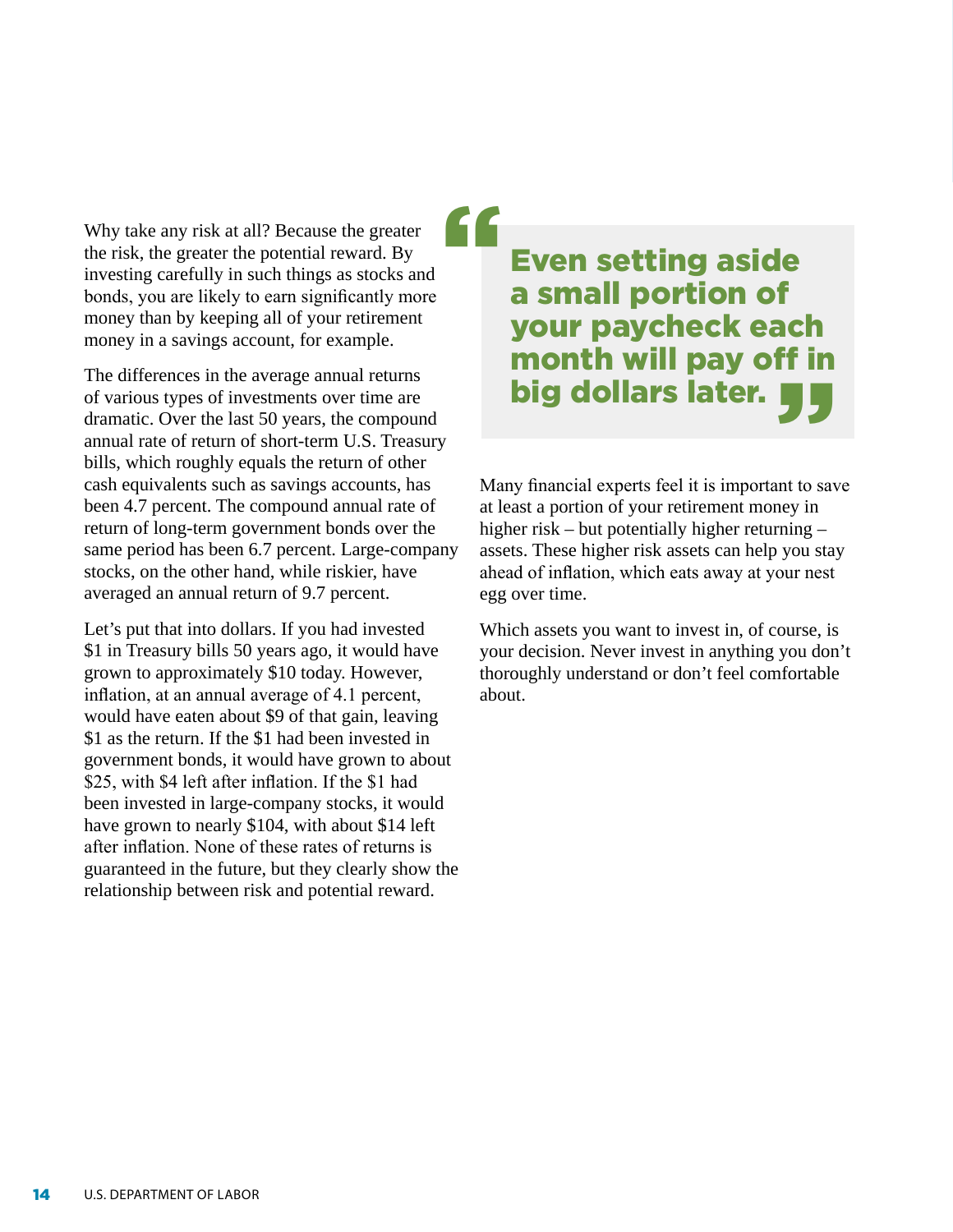# <span id="page-18-0"></span>PERSONAL FINANCIAL **FITNESS**



# Reducing investment risk

Diversification lets you manage your risk in a particular investment or category of investments and decreases your chances of losing money.

There are two main ways to reduce risk.

First, diversify within each category of **investment.** You can do this by investing in pooled arrangements, such as mutual funds, index funds, and bank products offered by reliable professionals. These investments typically give you a small share of different individual investments and will allow you to spread your money among many stocks, bonds, and other financial instruments, even if you don't have a lot of money to invest. Your risk of losing money is less than if you buy shares in only a few individual companies. Distributing your investments in this way is called *diversification*.

#### $\blacksquare$  Second, you can reduce risk by investing among categories of investments.

Generally speaking, you should put some of your money in cash, some in bonds, some in stocks, and some in other investment vehicles. Studies show that once you have diversified your investments within each category, the choices you make about how much to put in these major categories is the most important decision you will make and should define your investment strategy.

#### Why diversify?

Because at any given time one investment or type of investment might do better than another. Diversification lets you manage your risk in a particular investment or category of investments and decreases your chances of losing money. In fact, the factors that can cause one investment to do poorly may cause another to do well. Bond prices, for example, often go down when stock prices are up. When stock prices go down, bonds often increase in value. Over a long time – the time you probably have to save for retirement – the risk of losing money or earning less than you would in a savings account tends to decline.

By diversifying into different types of assets, you are more likely to reduce risk, and actually improve return, than by putting all of your money into one investment or one type of investment. The familiar adage "Don't put all your eggs in one basket" definitely applies to investing.

# Deciding on an investment mix

How you diversify – that is, how much you decide to put into each type of investment – is called asset allocation. For example, if you decide to invest in stocks, how much of your retirement nest egg should you put into stocks: 10 percent ... 30 percent ... 75 percent? How much into bonds and cash? Your decision will depend on many factors: how much time you have until retirement, your life expectancy, the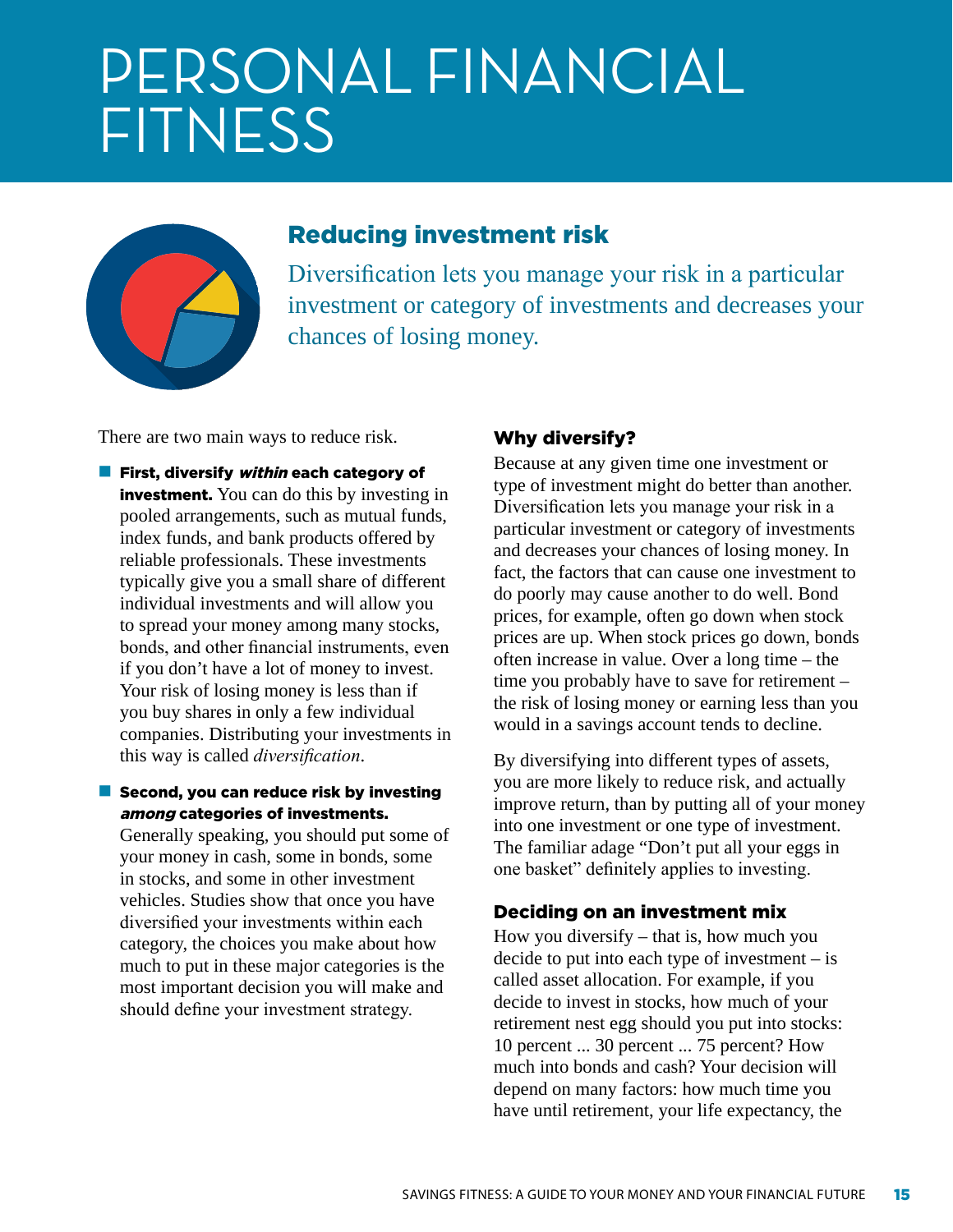size of your current nest egg, other sources of retirement income, how much risk you are willing to take, and how healthy your current financial picture is, among others.

Your asset allocation also may change over time. When you are younger, you might invest more heavily in stocks than bonds and cash. As you get older and enter retirement, you may reduce your exposure to stocks and hold more in bonds and cash. You also might change your asset allocation because your goals, risk tolerance, or financial circumstances have changed.

# Rebalancing your portfolio

Once you've decided on your investment mix and invested your money, over time some of your investments will go up and others will go down. If this continues, you may eventually have a different investment mix than you intended. Reassessing your mix, or rebalancing, as it is commonly called, brings your portfolio back to your original plan. Rebalancing also helps you to make logical, not emotional, investment decisions.

For instance, instead of selling investments in a sector that is declining, you would sell an investment that has made gains and, with that money, purchase more in the declining investment sector. This way, you rebalance your portfolio mix, lessen your risk of loss, and increase your chance for greater returns in the long run.

Here's how rebalancing works: Let's say your original investment called for 10 percent in U.S. small company stocks. Because of a stock market decline, they now represent 6 percent of your portfolio. You would sell assets that had increased and purchase enough U.S. small company stocks so they again represent 10 percent of your portfolio.

# How do you know when to rebalance?

There are two methods of rebalancing: calendar and conditional.

- $\blacksquare$  Calendar rebalancing means that once a quarter or once a year you will reduce the investments that have gone up and will add to investments that have gone down.
- **Conditional rebalancing** is done whenever an asset class goes up or down more than some percentage, such as 25 percent. This method lets the markets tell you when it is time to rebalance.

The familiar adage "Don't put all your eggs in one basket" definitely applies to investing. **JJ** "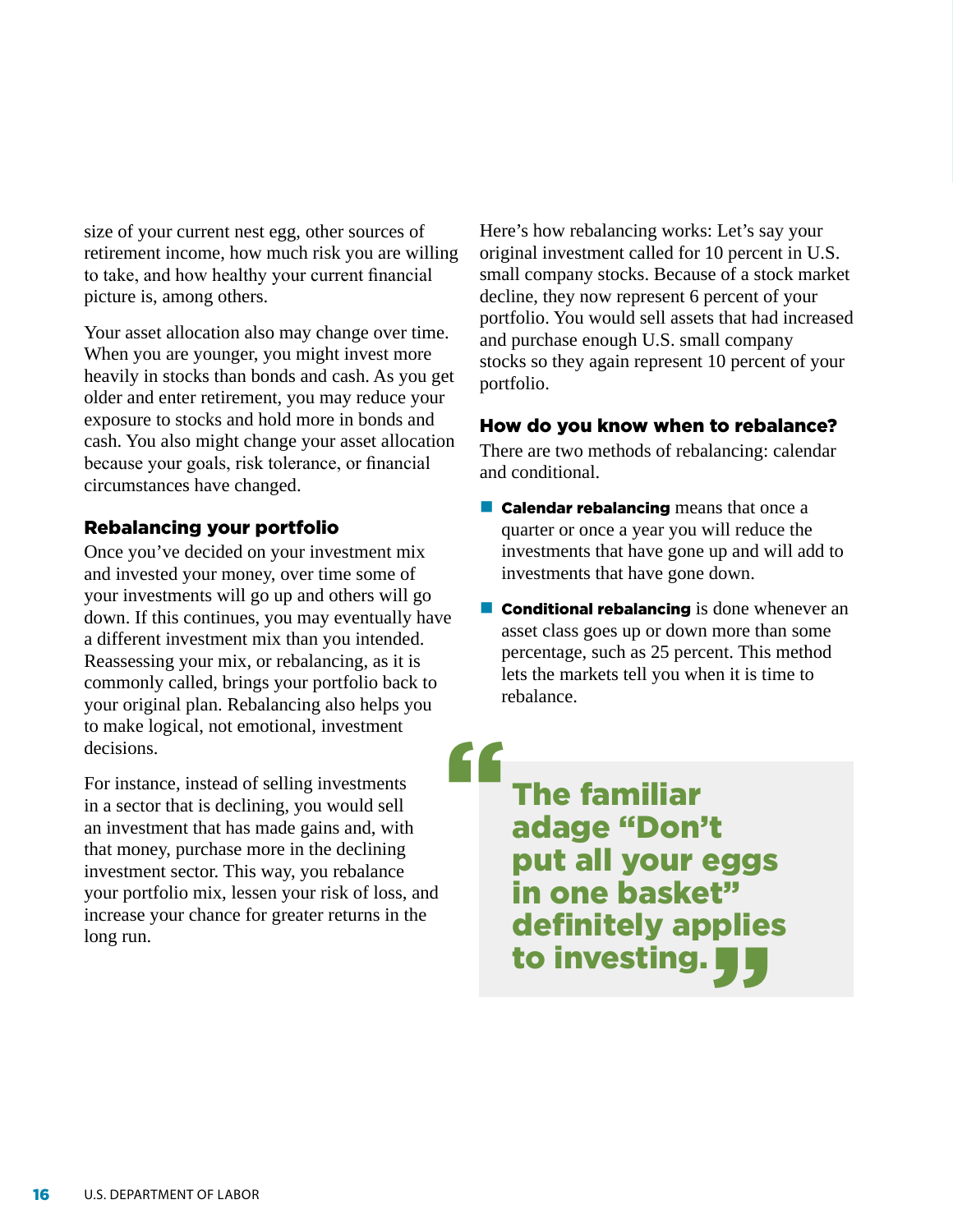# <span id="page-20-0"></span>MAXIMIZING YOUR WORKOUT POTENTIAL



# The Power of Compounding

Regardless of where you choose to put your money – cash, stocks, bonds, real estate, or a combination of places – the key to saving for retirement is to make your money work for you. It does this through the power of compounding.

Compounding investment earnings is what can make even small investments become larger given enough time.

You're probably already familiar with the principle of compounding. Money you put into a savings account earns interest. Then you earn interest on the money you originally put in, plus on the interest you've accumulated. As the size of your savings account grows, you earn interest on a bigger and bigger pool of money.

The chart below provides an example of how an investment grows at different annual rates of return over different time periods. Notice how the amount of gain gets bigger each 10-year period. That's because money is being earned on a bigger and bigger pool of money.

Also notice that when you double your rate of return from 4 percent to 8 percent, the end result after 30 years is over three times what you would have accumulated with a 4 percent return. That's the power of compounding!

The real power of compounding comes with time. The earlier you start saving, the more your money can work for you.

Look at it another way. For every 10 years you delay before starting to save for retirement, you will need to save three times as much each month to catch up. That's why no matter how young you are, the sooner you begin saving for retirement, the better.

# Power of compounding

The value of \$1,000 compounded at various rates of return over time is as follows:

| <b>Years</b> | 4%      | 6%      | 8%       | <b>10%</b> |
|--------------|---------|---------|----------|------------|
| 10           | \$1,481 | \$1,791 | \$2,159  | \$2,594    |
| 20           | \$2,191 | \$3,207 | \$4,661  | \$6,728    |
| 30           | \$3,243 | \$5,743 | \$10,063 | \$17,449   |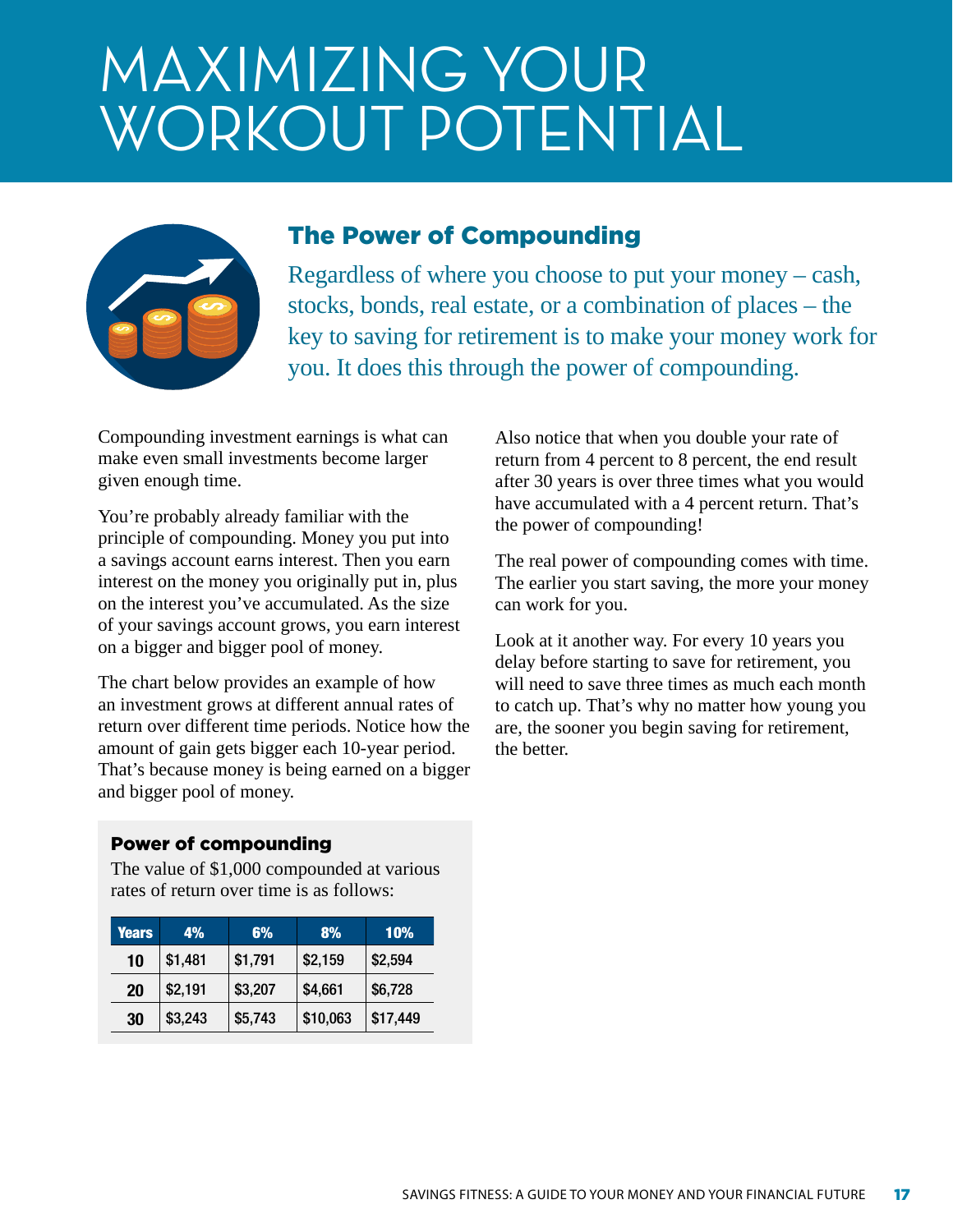

# "

The real power of compounding comes with time. The earlier you start saving, the more your money can work for you.

# TIPS ON HOW TO SAVE SMART FOR RETIREMENT

- **E** Start now. Don't wait. Time is critical.
- **E** Start small, if necessary. Money may be tight, but even small amounts can make a big difference given enough time, the right kind of investments, and taxfavored vehicles such as company retirement plans and IRAs.
- **u** Use automatic deductions from your payroll or your checking account for deposit in mutual funds, IRAs, or other investment vehicles.
- **E** Save regularly. Make saving for retirement a habit.
- Be realistic about investment returns. Never assume that a year or two of high market returns will continue indefinitely. The same goes for market declines.
- **n** If you change jobs, **keep your** retirement account money in your former employer's plan or roll it over into your new employer's plan or an IRA.
- **Don't dip** into retirement savings.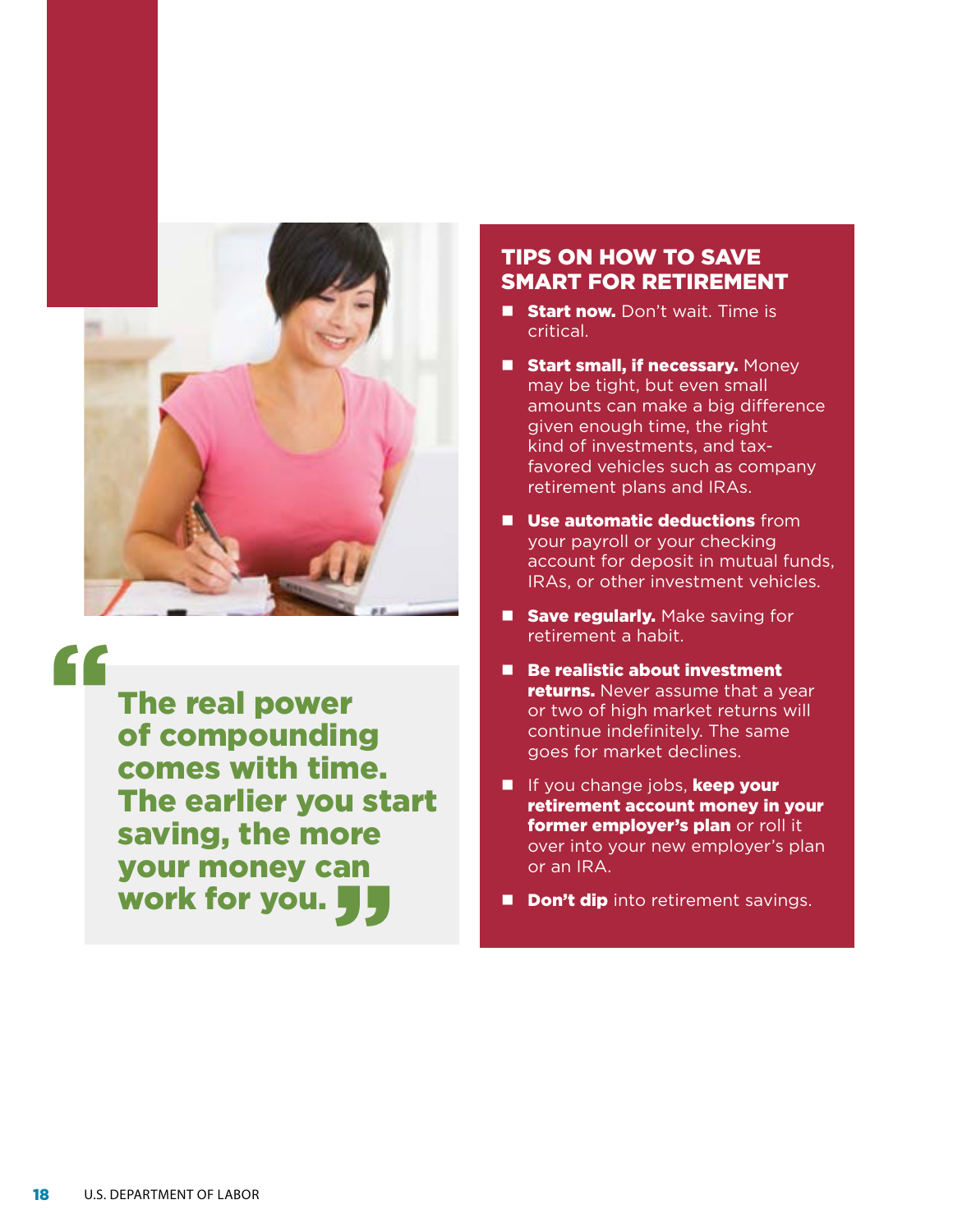# <span id="page-22-0"></span>EMPLOYER FITNESS PROGRAM



# Using Employer-Based Retirement Plans

Does your employer provide a retirement plan? If so, say retirement experts … grab it! Employer-based plans are the most effective way to save for your future. What's more, you'll gain certain tax benefits.

Employer-based plans come in one of two varieties (some employers provide both): defined benefit and defined contribution.

# Defined Benefit Plans

These plans pay a lump sum upon retirement or a guaranteed monthly benefit. The amount of payout is typically based on a set formula, such as the number of years you have worked for the employer times a percentage of your highest earnings on the job. Usually the employer funds the plan – commonly called a traditional pension plan – though in some plans workers also contribute. Most defined benefit plans are insured by the federal government.

# Defined Contribution Plans

The popular 401(k) plan is one type of defined contribution plan. Unlike a defined benefit plan, this type of savings arrangement does not guarantee a specified amount for retirement. Instead, the amount you have available in the plan to help fund your retirement will depend on how long you participate in the plan, how much is invested, and how well the investments do over the years. The federal government does not guarantee how much you accumulate in your account, but it does protect the account assets from misuse by the employer.

In the past 20 years, defined contribution plans have become more common than traditional defined benefit retirement plans. Employers fund most types of defined contribution plans, though the amount of their contributions is not necessarily guaranteed.

Workers with a retirement plan are more likely to be covered by a defined contribution plan, usually a 401(k) plan, rather than the traditional defined benefit plan. In many defined contribution plans, you are offered a choice of investment options, and you must decide where to invest your contributions. This shifts much of the responsibility for retirement planning to workers. Thus, it is critical that you choose to contribute to the plan once you become eligible (usually after working full time for a minimum period) and, even if you are automatically enrolled in the plan, to contribute as much as possible. Invest wisely – review your plan investment options and revisit your choices at least once a year.

# Tax Breaks

Even though you may be responsible for funding a defined contribution plan, you receive important tax breaks. The money you invest in the plan and the earnings on those contributions are deferred from income tax until you withdraw the money (hopefully not until retirement). Why is that important? Because postponing taxes on what you earn allows your nest egg to grow faster.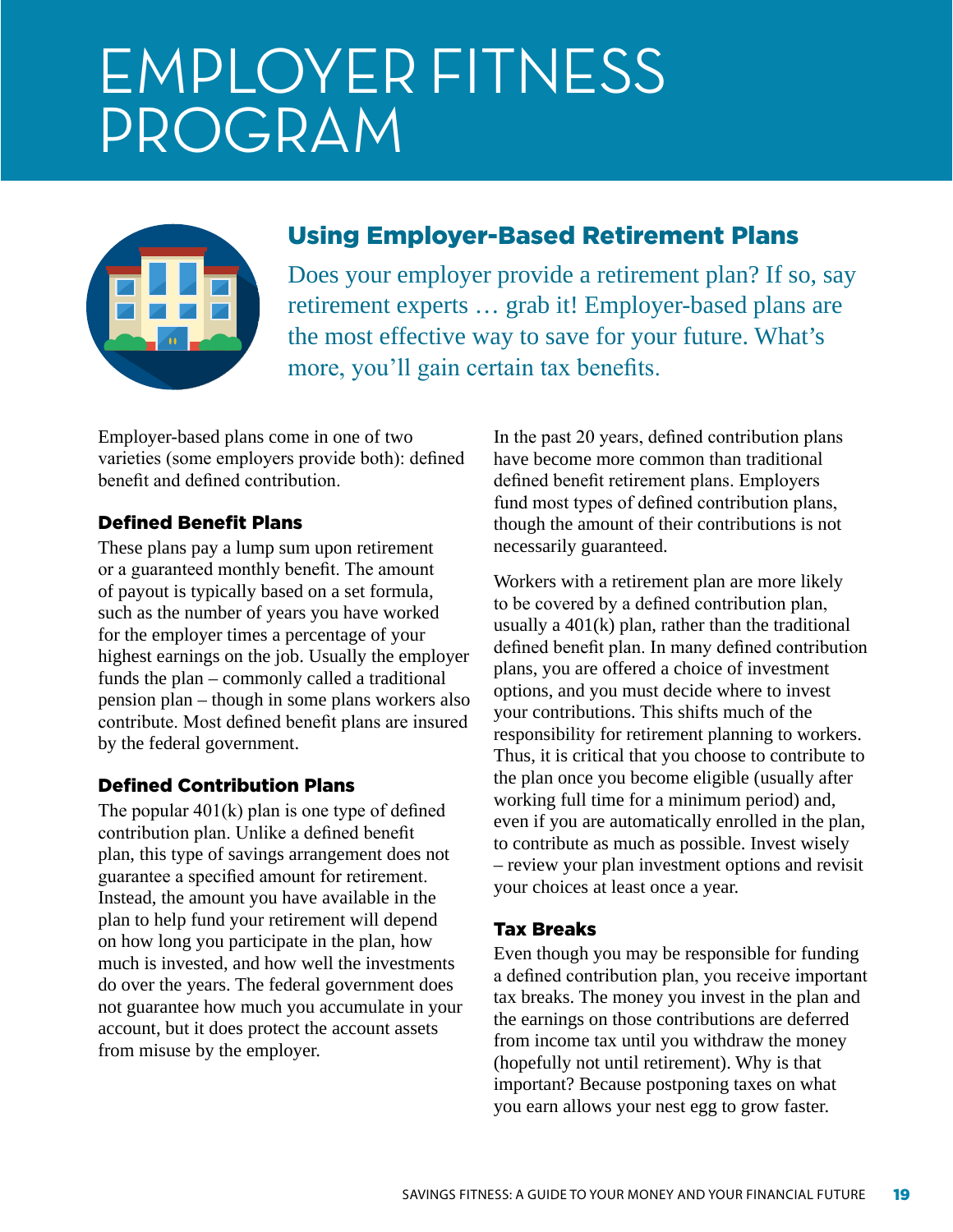Remember the power of compounding? The larger the amount you have to compound, the faster it grows. Even after the withdrawals are taxed, you typically come out ahead.

The tax deduction also means that the decline in your take-home pay, because of your contribution, won't be as large as you might think. For example, let's assume you are thinking about putting \$100 into a retirement plan each month and that the rate you pay on income taxes is 15 percent. If you don't put that \$100 into a retirement plan, you'll pay \$15 in taxes on it. If you put in \$100, you postpone the taxes. Thus, your \$100 retirement plan contribution would actually reduce your take-home pay by only \$85. If you're in the 25 percent tax bracket, the cost of the \$100 contribution is only \$75. This is like buying your retirement at a discount.

#### Vesting Rules

Any money you put into a retirement plan out of your pay, and earnings on those contributions, always belong to you. However, contrary to popular belief, employees don't always have immediate access to the money their employer puts into their pension fund or their defined contribution plan. Under some plans, such as a  $401(k)$  or a traditional pension plan, you have to work for a certain number of years – say, 3 – before you become "vested" and can receive benefits. Some plans vest in stages. Other defined contribution plans, such as the SEP and the SIMPLE IRA, vest immediately. You have access to the employer's contributions the day the money is deposited. No employer can require you to work longer than 7 years before you become vested in your retirement benefit.

once a year.<br>Be aware of the vesting rules in your employer's It is critical that you choose to contribute as much as possible and revisit your investment choices at least once a year. "

plan.

Make sure you know when you're vested. Changing jobs too quickly can mean losing part or all of your retirement benefits or, at the very least, your employer's matching contributions.

#### Retirement Plan Rights

The federal government regulates and monitors company retirement plans. The vast majority of employers does an excellent job in complying with federal law. Unfortunately, a small fraction doesn't. For warning signs that your 401(k) contributions are being misused and other information on protecting your retirement benefits, visit EBSA's **[Website](https://www.dol.gov/agencies/ebsa/workers-and-families)** or request the booklet *What You Should Know About Your Retirement Plan* [electronically](https://www.askebsa.dol.gov) or by calling EBSA's toll-free number at 1-866-444-3272.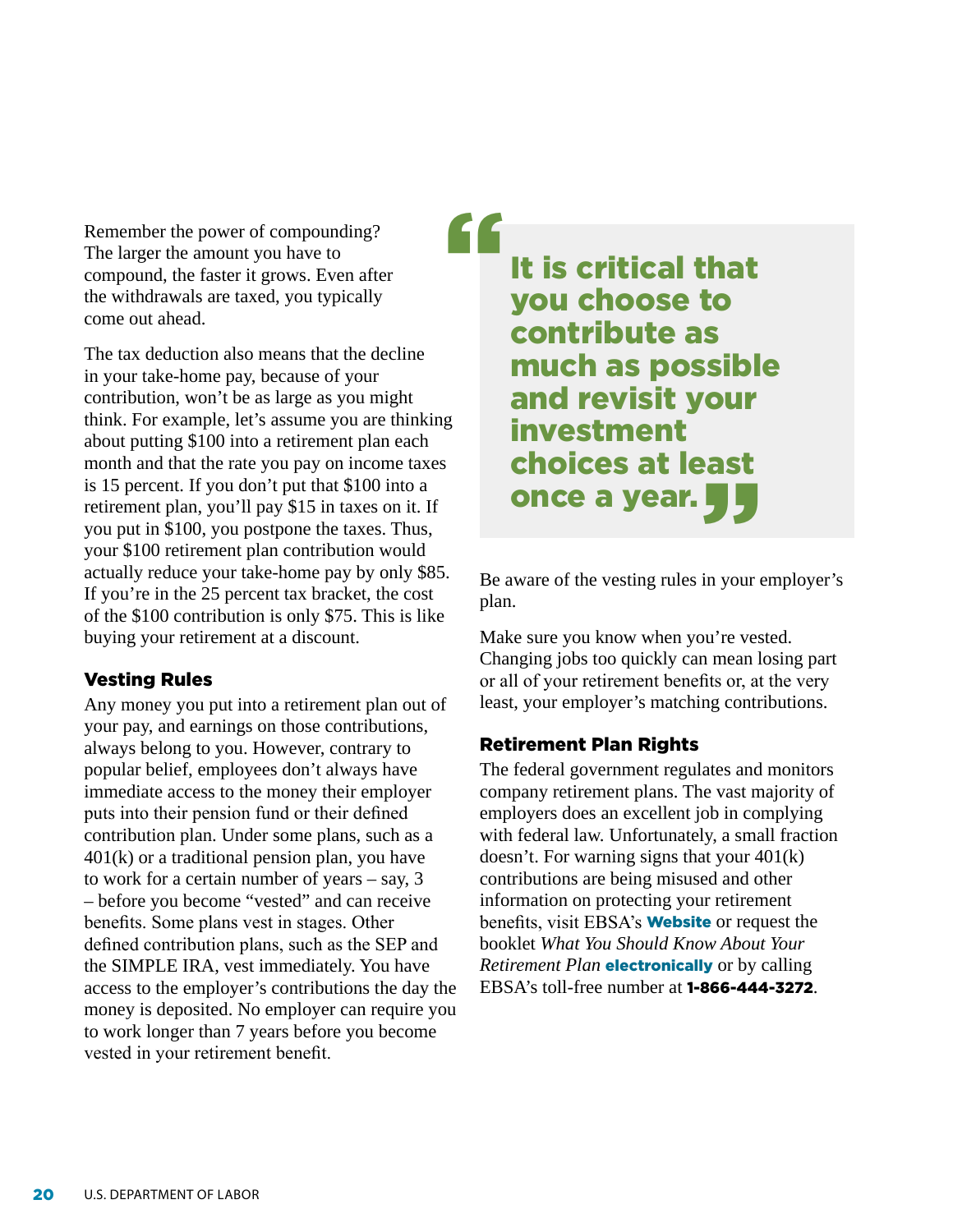# Types Of Defined Contribution Plans

The following are some of the most common types of defined contribution plans. For a more detailed description and comparison of some of these plans, see *What You Should Know About Your Retirement Plan.*

# 401(k) Plan

This is the most popular of the defined contribution plans and is most commonly offered by larger employers. Employers often match employee contributions.

# 403(b) Plan

Think of this as a  $401(k)$  plan for employees of school systems and certain nonprofit organizations. Investments are made in taxsheltered annuities or mutual funds.

# SIMPLE IRA

The Savings Incentive Match Plan for Employees of Small Employers is a simpler type of employer-based retirement plan. There is also a 401(k) version of the SIMPLE.

# Profit Sharing Plan

The employer shares company profits with employees, usually based on the level of each employee's wages.

# ESOP

Employee stock ownership plans are similar to profit sharing plans, except that an ESOP must invest primarily in company stock. Under an ESOP, the employees share in the ownership of the company.

# **SEP**

Simplified employee pension plans are used by both small employers and the self-employed.

Other retirement plans you may want to learn more about include 457 plans, which cover state and local government workers, and the Federal Thrift Savings Plan, which covers federal employees. If you are eligible, you may also want to open a Roth IRA.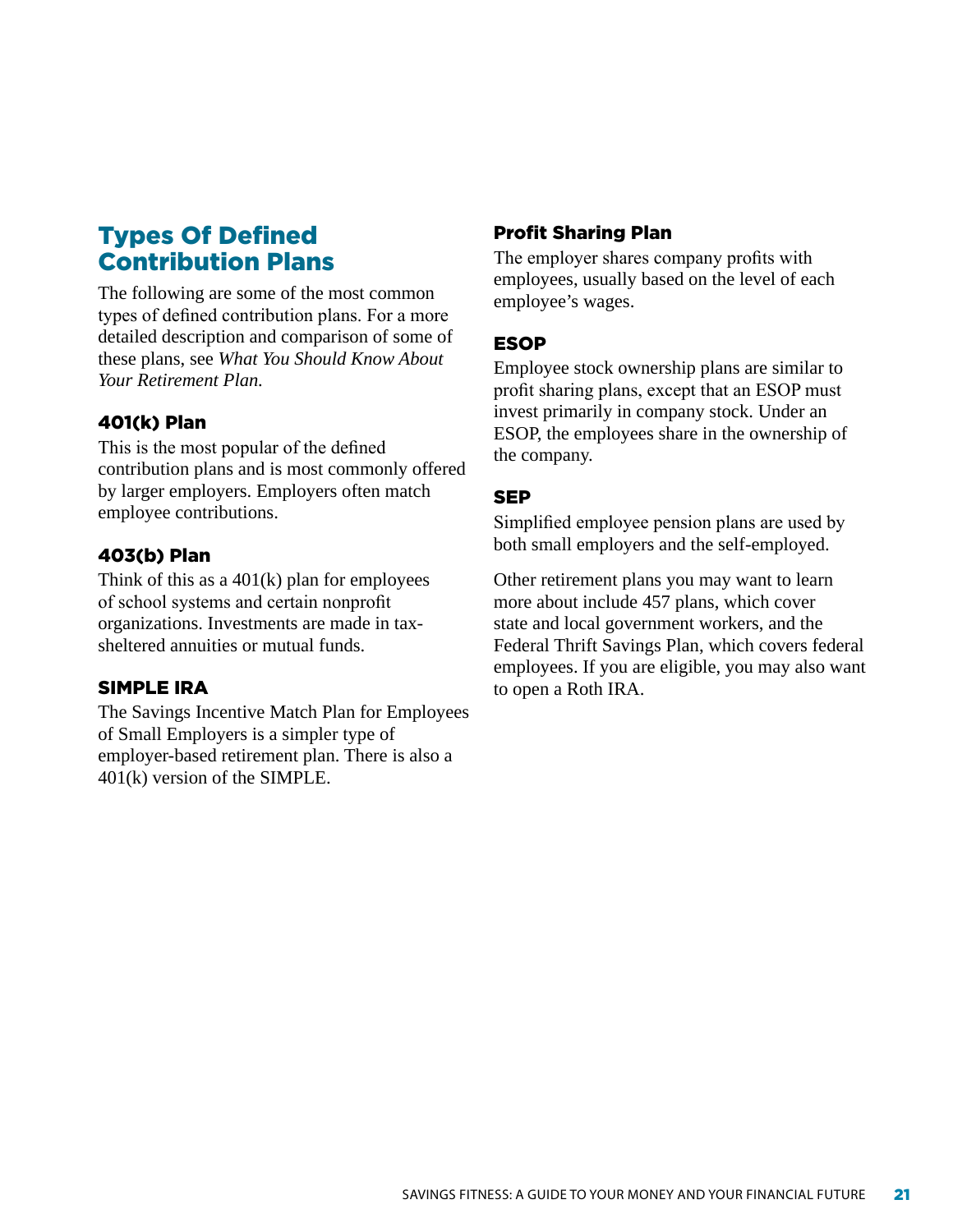

# HOW TO MAKE THE MOST OF A DEFINED CONTRIBUTION PLAN

- **E** Study your employee handbook and talk to your benefits administrator to see what plan is offered and what its rules are. Read the summary plan description for specifics. Plans must follow federal law, but they can still vary widely in contribution limitations, investment options, employer matches, and other features.
- **D** Join as soon as you become eligible.
- $\blacksquare$  Put in the maximum amount allowed.
- $\blacksquare$  If you can't afford the maximum, try to contribute enough to maximize any employer matching funds. This is free money!
- Study carefully the menu of investment choices. Some plans offer only a few choices, others may offer hundreds. The more you know about the choices, investing, and your

investment goals, the more likely you will choose wisely.

- Many companies match employee contributions with stock instead of cash. Financial experts often recommend that you don't let your account get overloaded with company stock, particularly if the account makes up most of your retirement nest egg. Too much of a single stock increases risk.
- $\blacksquare$  Plan fees and expenses reduce the amount of retirement benefits you ultimately receive from plans where you direct the investments. It's in your interest to learn as much as you can about your plan's administrative fees, investment fees, and service fees. Read the plan documents carefully. For more information on fees, call EBSA's toll-free number at 1-866-444-3272 or [visit](https://www.dol.gov/sites/dolgov/files/EBSA/about-ebsa/our-activities/resource-center/publications/a-look-at-401k-plan-fees.pdf) and request the booklet *A Look at 401(k) Plan Fees.*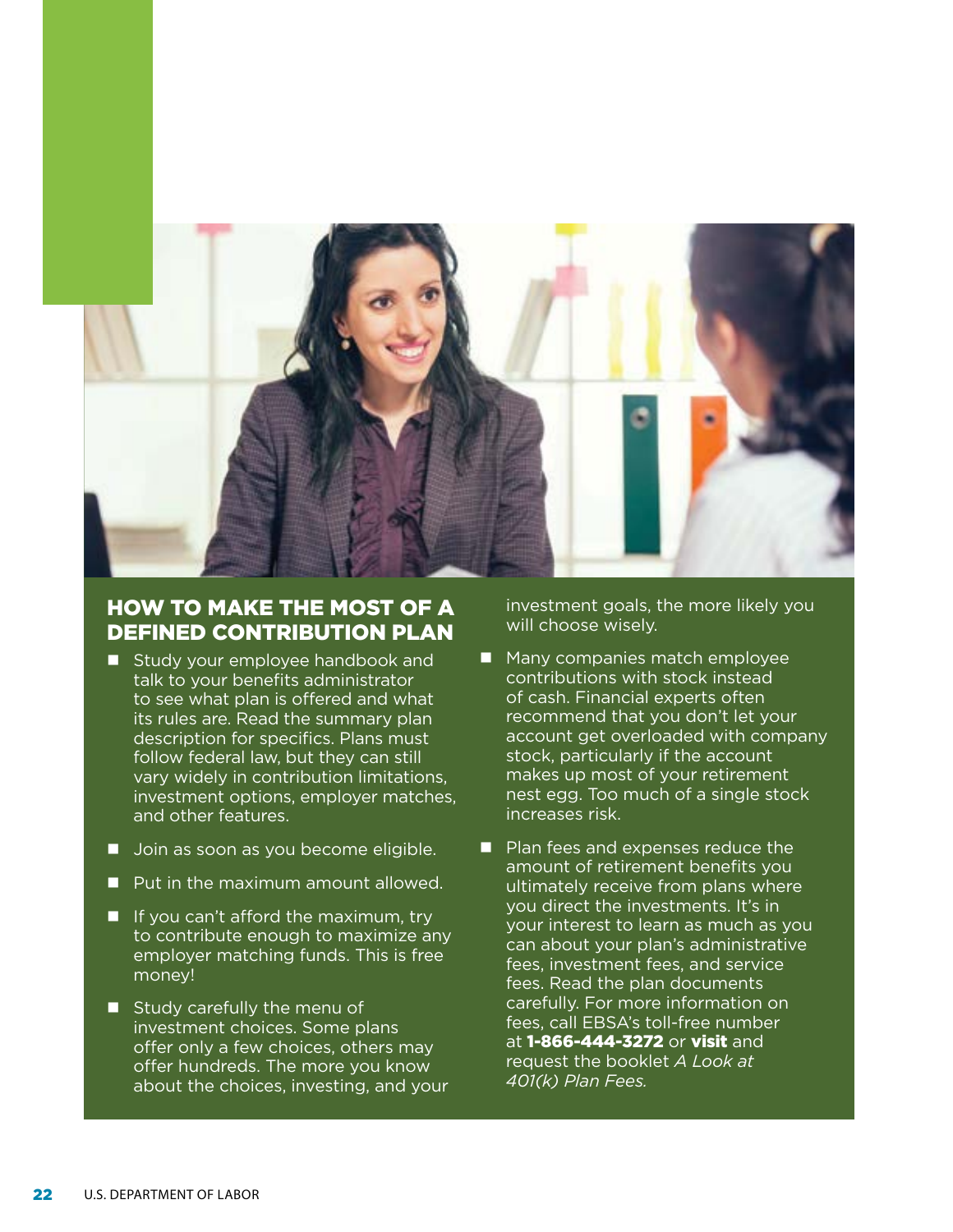# <span id="page-26-0"></span>FINANCIAL FITNESS FOR THE SELF-EMPLOYED



# What To Do If You Can't Join an Employer-Based Plan

You may not be able to join an employer-based retirement plan because you are not eligible or because the employer doesn't offer one.

Fortunately, there are steps you can still take to build your retirement strength.

# Take a job with a plan

If two jobs offer similar pay and working conditions, the job that offers retirement benefits may be the better choice.

# Start your own plan

If you can't join a company plan, you can save on your own. You can't put away as much as on a tax-deferred basis and you won't have an employer match. Still, you can build a healthy nest egg if you work at it.

# Open an IRA

You can put up to \$6,000 a year into an individual retirement account on a tax-deductible basis if your spouse isn't covered by a retirement plan at work, or as long as your combined incomes aren't too high. Persons who are 50 or older can contribute an additional \$1,000. You also can put the same amount tax-deferred into an IRA for a nonworking spouse if you file your income tax return jointly. (By the way, you don't have to put in the full amount; you can put in less.) With a traditional IRA, you delay income taxes on what you put in and on the earnings until you withdraw the money. With a Roth IRA, the money you put in is already taxed, but you won't ever pay income taxes on the earnings as long as the account is open at least 5 years.

# Consider an annuity

An annuity is an agreement with an insurance company in which you pay money in return for its paying either a regular fixed amount when you retire or an amount based on how much your investment earns. There is no limit on how much you can invest in a private annuity, and earnings aren't taxed until you withdraw them.

However, annuities present complex issues regarding taxes, fees, and withdrawal strategies that may not make them the best investment choice for you. Consider discussing this type of investment first with a financial planner.

# Build your personal savings

You can always save money on your own, either in mutual funds, stocks, bonds (such as U.S. Savings Bonds), real estate, CDs, or other assets. It's best to mark these investments as part of your retirement fund and don't use them for anything else unless absolutely necessary.

Investing in an IRA, an annuity, or in personal savings means you are totally responsible for directing your own investments. How conservatively or aggressively you invest is up to you. It will depend in part on how willing you are to take investment risks, your age, the stability of your job, and other financial needs. Learn as much as you can about investing and about specific investments you are considering.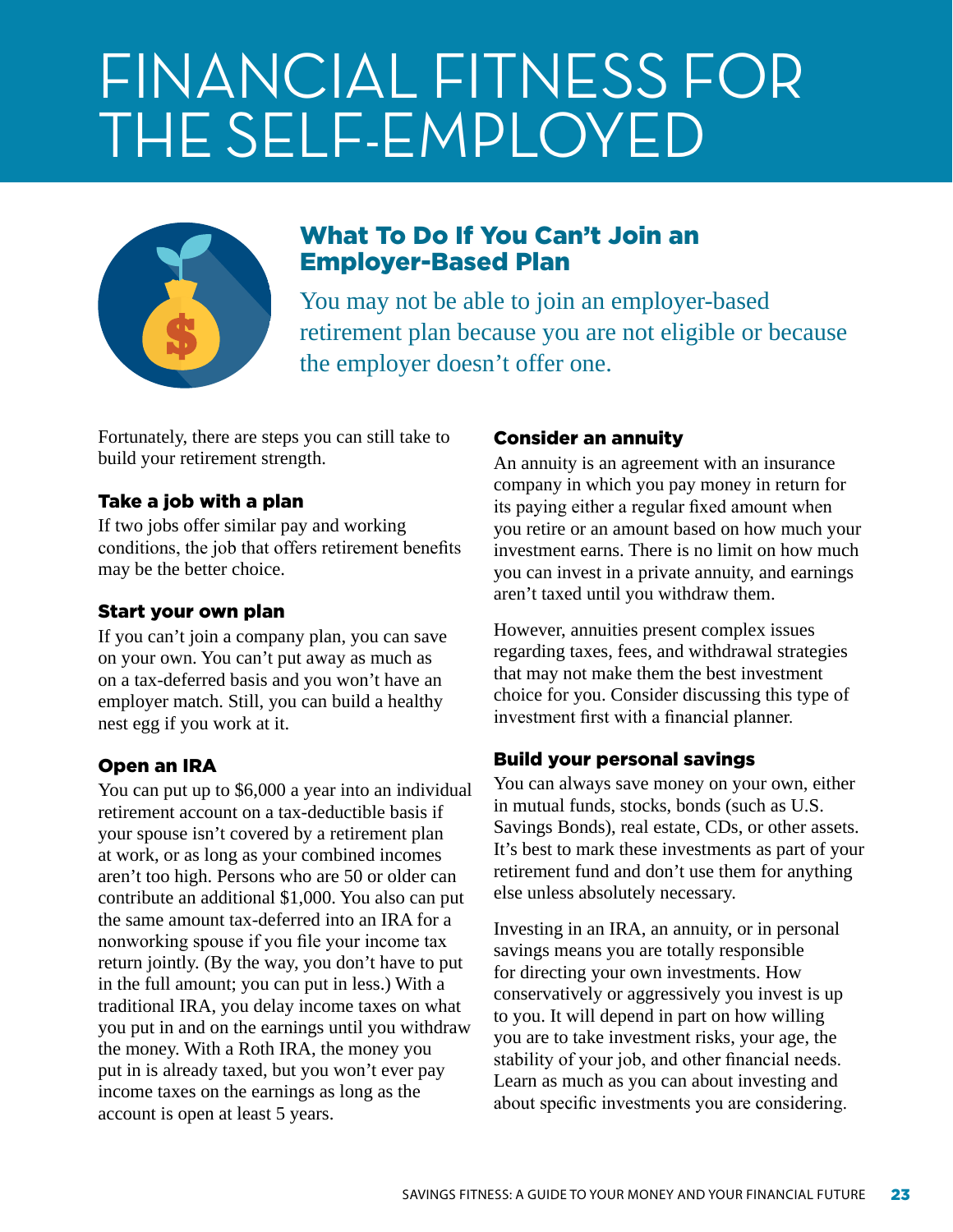You also may want to seek the help of a professional financial planner. Go to [LetsMakeAPlan.org](http://LetsMakeAPlan.org) for tips on choosing a financial planner who is required to act in your best interest when providing financial planning advice.

# What To Do If You Are Self-Employed

Many people today work for themselves, either full time or in addition to their regular job. They have several tax-deferred options from which to choose.

### **SEP**

This is the same type of SEP described earlier under employer-based retirement plans. Only here, you're the employer and you fund the SEP from your earnings. You can easily set up a SEP through a bank, mutual fund, or other financial institution.

#### "Keogh"

"Keoghs" are more complicated to set up and maintain, but they offer more advantages than a SEP. For one thing, they come in several varieties. Some of the varieties allow you to sock away more money — sometimes a lot more money — than a SEP.

No one will work harder or care more about your retirement and your other financial goals than you. **JJ**<br>MPLE IRA "

#### SIMPLE IRA

Described earlier under employer-based retirement plans, a SIMPLE IRA can be used by the self-employed. However, generally you can't save as much as you can with a SEP or "Keogh".

# IRA

Usually you are better off funding a SEP or a "Keogh" unless your self-employment income is small.

#### Annuities

See annuities under the section on "What to Do if You Can't Join an Employer-Based Plan."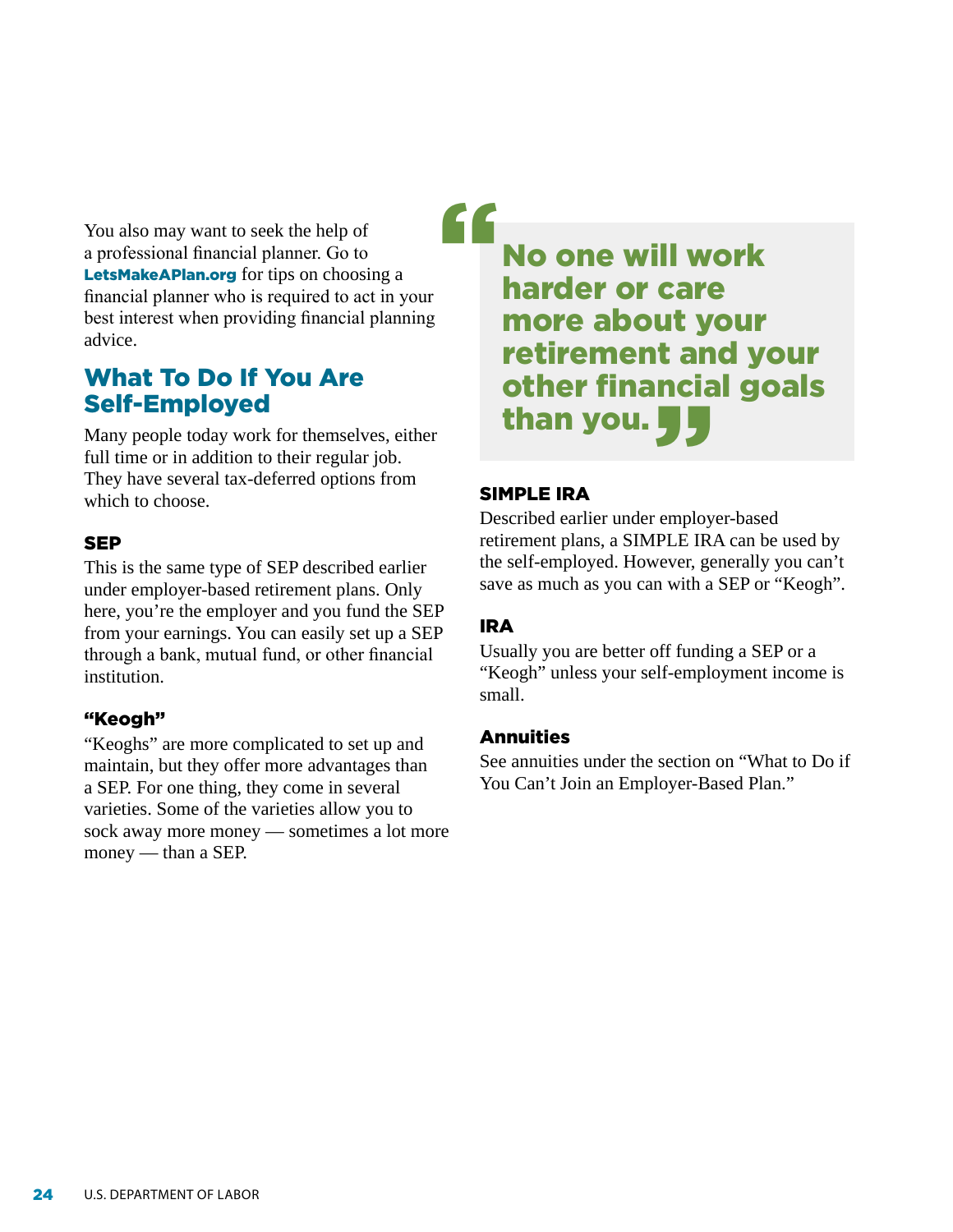

# RETIREMENT PLANNING FOR EMPLOYEES IN SMALL **COMPANIES**

If you don't have a plan available at work, encourage your employer to start one. Many small employers believe their workers prefer higher salaries or other benefits, and they believe the rules are too complex and the costs too high. Mention the following benefits:

- $\blacksquare$  A retirement plan can attract and retain valued employees in a competitive labor market, as well as motivate workers.
- $\blacksquare$  Establishing a retirement plan and encouraging employee participation can help employers fund their own retirement. Even after taking into account the cost of establishing an employee plan, employers may still be better off than funding retirement on their own.

Some plans cost less and have fewer administrative hassles than employers may realize. Alternatives to traditional defined benefit plans and the 401(k) include the SIMPLE IRA and the SEP.

For more information, contact EBSA [electronically](https://www.askebsa.dol.gov) or call 1-866-444-3272 and request:

- *Choosing a Retirement Solution for Your Small Business,*
- *SIMPLE IRA Plans for Small Businesses,*
- *SEP Retirement Plans for Small Businesses,*
- 401(k) Plans for Small Businesses,
- *Automatic Enrollment 401(k)* Plans for *Small Businesses,*
- **n** *Profit Sharing Plans for Small Businesses,* or
- *Payroll Deduction IRAs for Small Businesses.*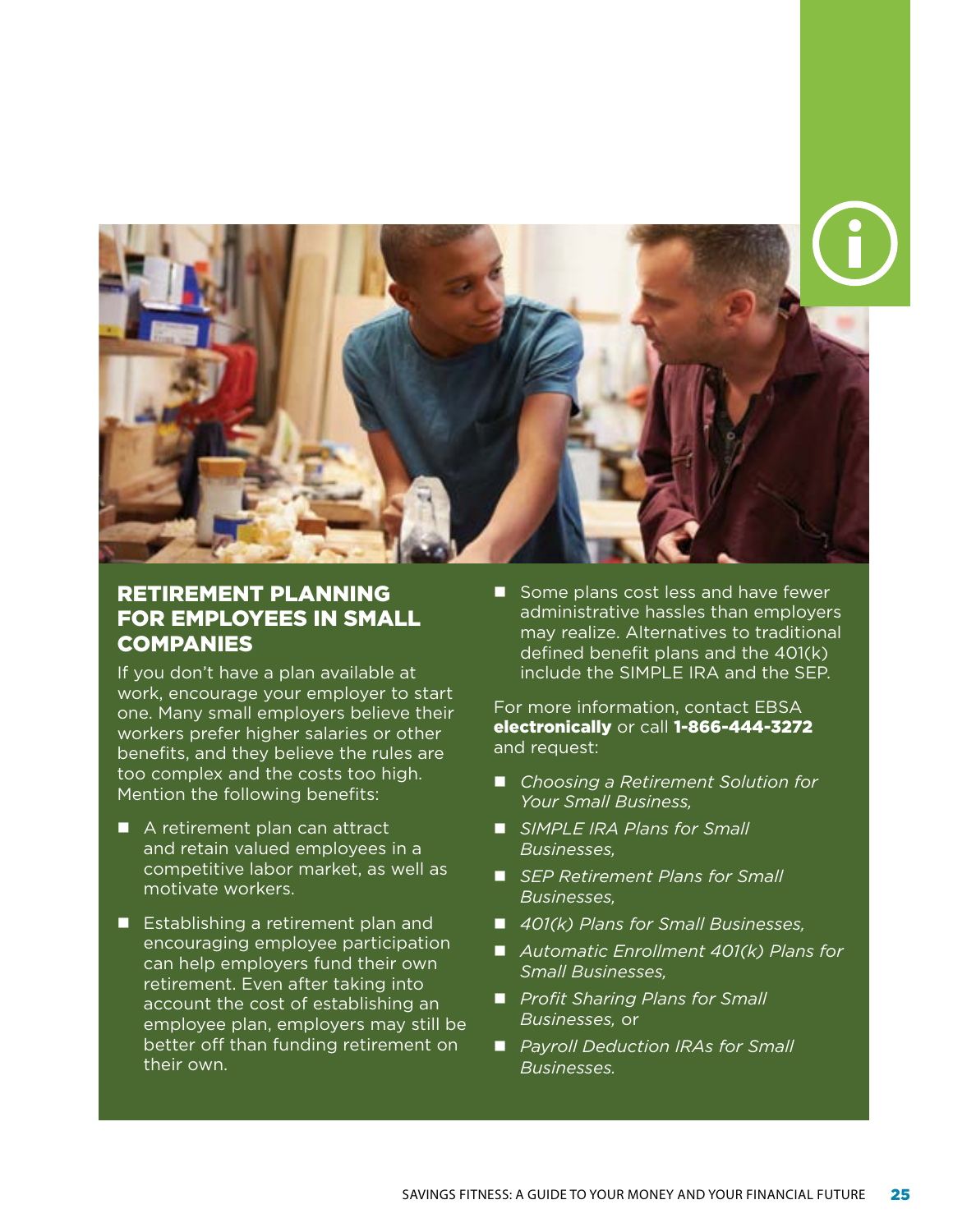

# **CAUTION**

- Don't borrow from your retirement plan or permanently withdraw funds before retirement unless absolutely necessary.
- $\blacksquare$  Your retirement plan may allow you to borrow from your account, often at very attractive rates. However, borrowing reduces the account's earnings, leaving you with a smaller nest egg. Also, if you fail to pay back the loan, you could end up paying income taxes and penalties. As an alternative, consider budgeting to save the needed money or pursue other affordable loan options.
- $\blacksquare$  Also avoid permanently withdrawing funds before retirement. This often happens when people change jobs. Roughly one-quarter of workers leaving

their jobs rolled over at least some of the money they received from their former employer's retirement plan to an IRA or another employer-sponsored plan.

 $\blacksquare$  Pre-retirement withdrawals reduce the ultimate size of your nest egg. In addition, you'll probably pay federal income taxes on the amount you withdraw (10 percent to as high as 37 percent) and a 10 percent penalty may be tacked on if you're younger than age 59½. In addition, you may have to pay state taxes. If you're in a SIMPLE IRA plan, that early withdrawal penalty climbs to 25 percent if you take out money during the first 2 years you're in the plan.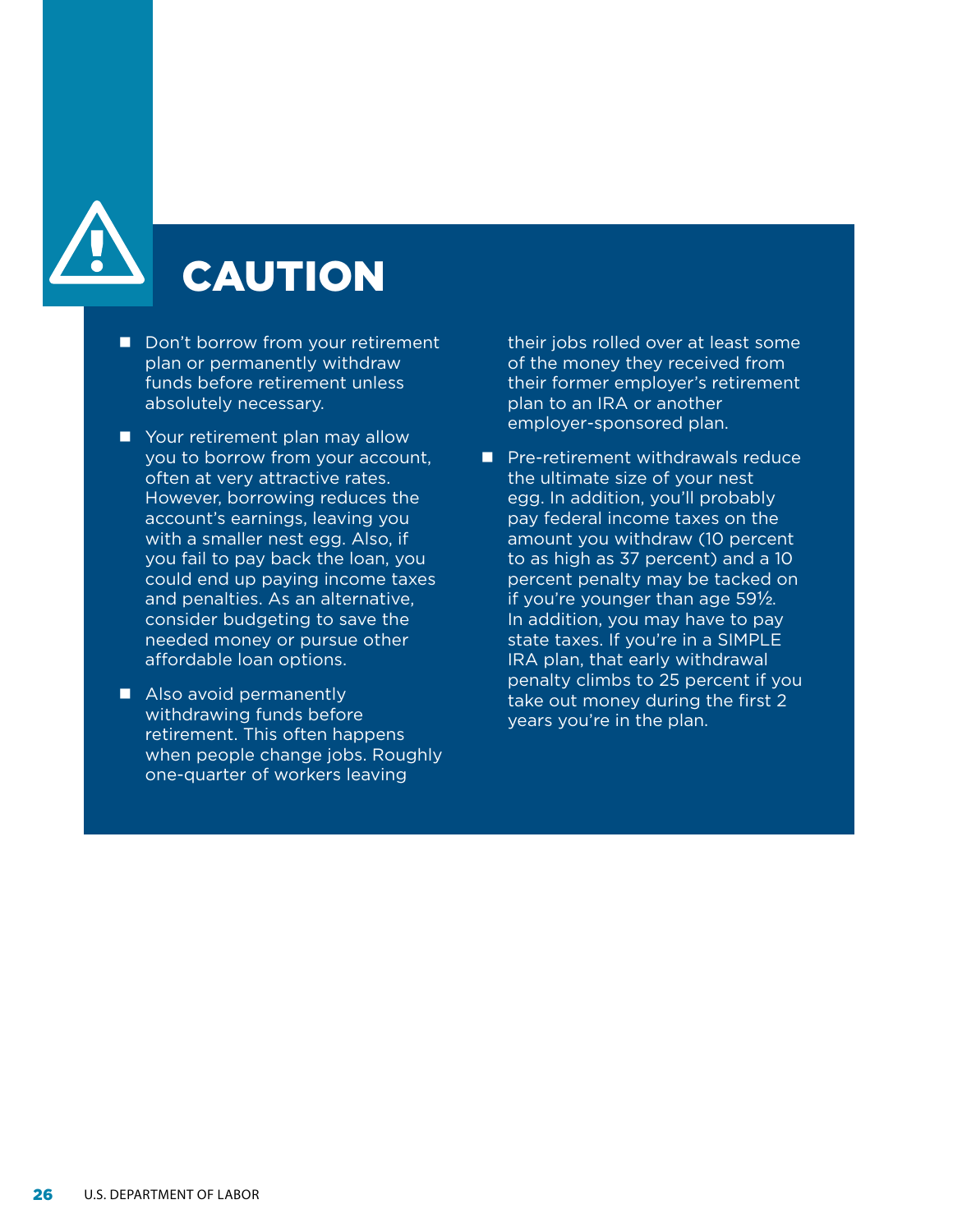# <span id="page-30-0"></span>A LIFETIME OF FINANCIAL GROWTH



# Managing for a Lifetime of Financial Growth

As mentioned earlier, you probably will experience several major events in your life that can make it more difficult to start or keep saving toward retirement and other goals.

The key is to have a clear plan, to stay focused on your goals, and to manage your money so that life events don't prevent you from keeping on target. Here are a few suggestions for saving for retirement while financially managing some common life events.

# Marriage

Getting married creates new financial demands that compete for retirement dollars, such as changing life insurance needs and saving to buy a home. But it's usually less expensive for two people to live together, thus freeing up dollars. Also, you probably still have time on your side. A spending plan is essential. Remember, every little bit helps.

# Raising children

Depending on your circumstances, it may cost from about \$172,000 to about \$372,000 to raise a child to age 17. Furthermore, in some cases a spouse may stay out of the workforce to raise children, thus cutting into income and the opportunity to fund retirement. Having a child may alter your major financial goals, but should never eliminate them. Make the best effort you can. Also, many financial planners stress that saving for retirement should have priority over saving for a child's college education. There are financial aid programs for college-bound students but not for retirement.

The key is to have a clear plan, to stay focused on your goals, and to manage your money so that life events don't prevent you from keeping on target. "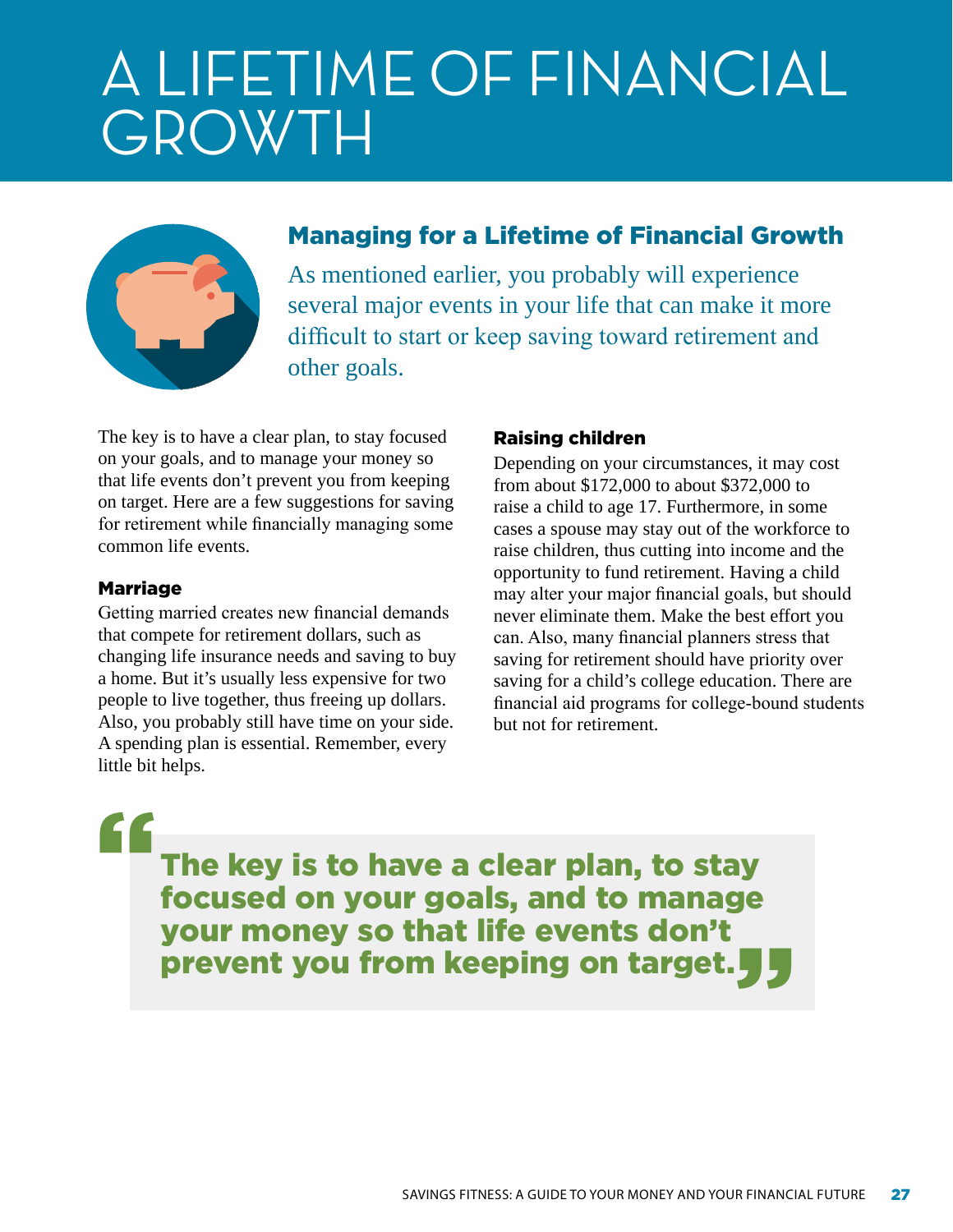### Changing jobs

It's estimated that the average worker changes jobs more than 10 times in a working lifetime. Changing jobs often puts you at risk of not vesting in your current job, or a new job may not offer a retirement plan. Consider keeping your money in your former employer's retirement plan or rolling it into a new company plan or an individual retirement account (IRA). Don't cash out and spend the money, however small the amount.

### **Divorce**

It's important that you know the laws regarding your spousal rights to Social Security and retirement benefits. Under current law, spouses and dependents have specific rights. Remember, retirement assets may well be the biggest financial asset in the marriage. Be sure to divide those assets carefully. It's also critical to review your overall financial situation before and after your divorce. Income typically drops for partners in the wake of a divorce, particularly for women.

### **Disability**

A severe or long-lasting disability can undermine efforts to save for retirement. Although Social Security Disability benefits can help sustain a family if severe disability strikes, you may wish to explore the availability and cost of other forms of disability insurance.

### Death

The premature death of a spouse can undermine efforts for the partner to save for retirement, particularly if there are dependent children. That's why it's important to check your Social Security statement to find out how much children will receive if a parent dies. Maintaining adequate life insurance is also important. Be sure that you have properly named the beneficiaries for any insurance policies, retirement plans, IRAs, and other retirement vehicles.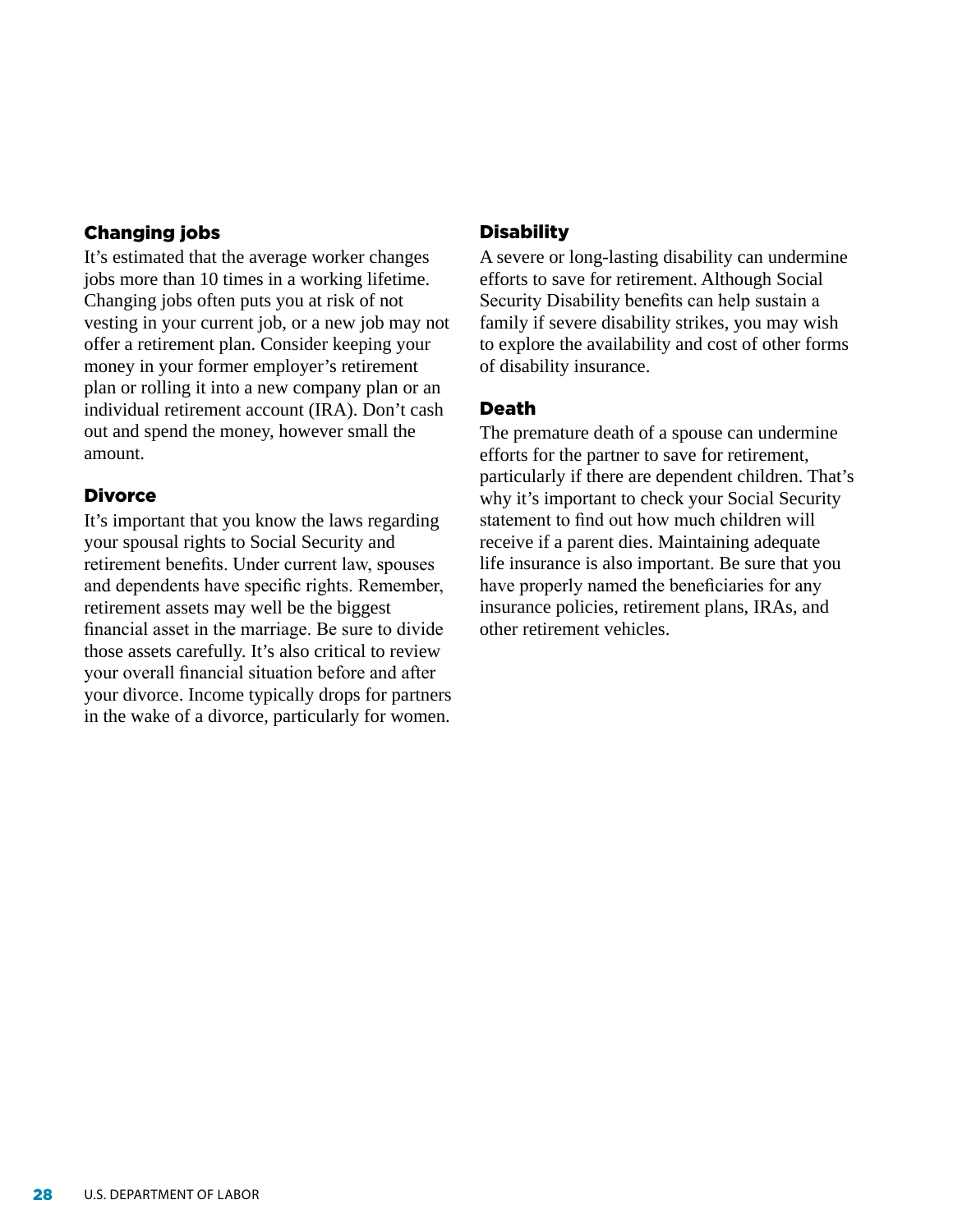

# FACTS WOMEN SHOULD KNOW ABOUT PREPARING FOR RETIREMENT

Women face challenges that often make it more difficult for them than men to adequately save for retirement. In light of these challenges, women need to pay special attention to making the most of their money.

- $\blacksquare$  Women tend to earn less than men and work fewer years.
- $\blacksquare$  Women stay at jobs for a shorter period of time, work part time more often, and interrupt their careers to raise children. Consequently, they are less likely to qualify for companysponsored retirement plans or to receive the full benefits of those plans.
- $\blacksquare$  On average, women live 4 years longer than men, and thus need to build a larger retirement nest egg for themselves.
- $\blacksquare$  Some studies indicate women tend to invest more conservatively than men.
- $\blacksquare$  Women tend to lose more income than men following a divorce.
- Women age 65 or older are about 40 percent more likely than men age 65 or older to live on an income below the poverty level.

For more information, call the Employee Benefits Security Administration at 1-866-444-3272 and ask for the booklets: *Women and Retirement Savings, Taking the Mystery Out of Retirement Planning,*  and *QDROs: The Division of Retirement Benefits through Qualified Domestic Relations Orders* (for example, divorce orders). Also visit the Social Security Administration's **[Website](http://www.socialsecurity.gov/pubs)** to order their booklet *What Every Woman Should Know.*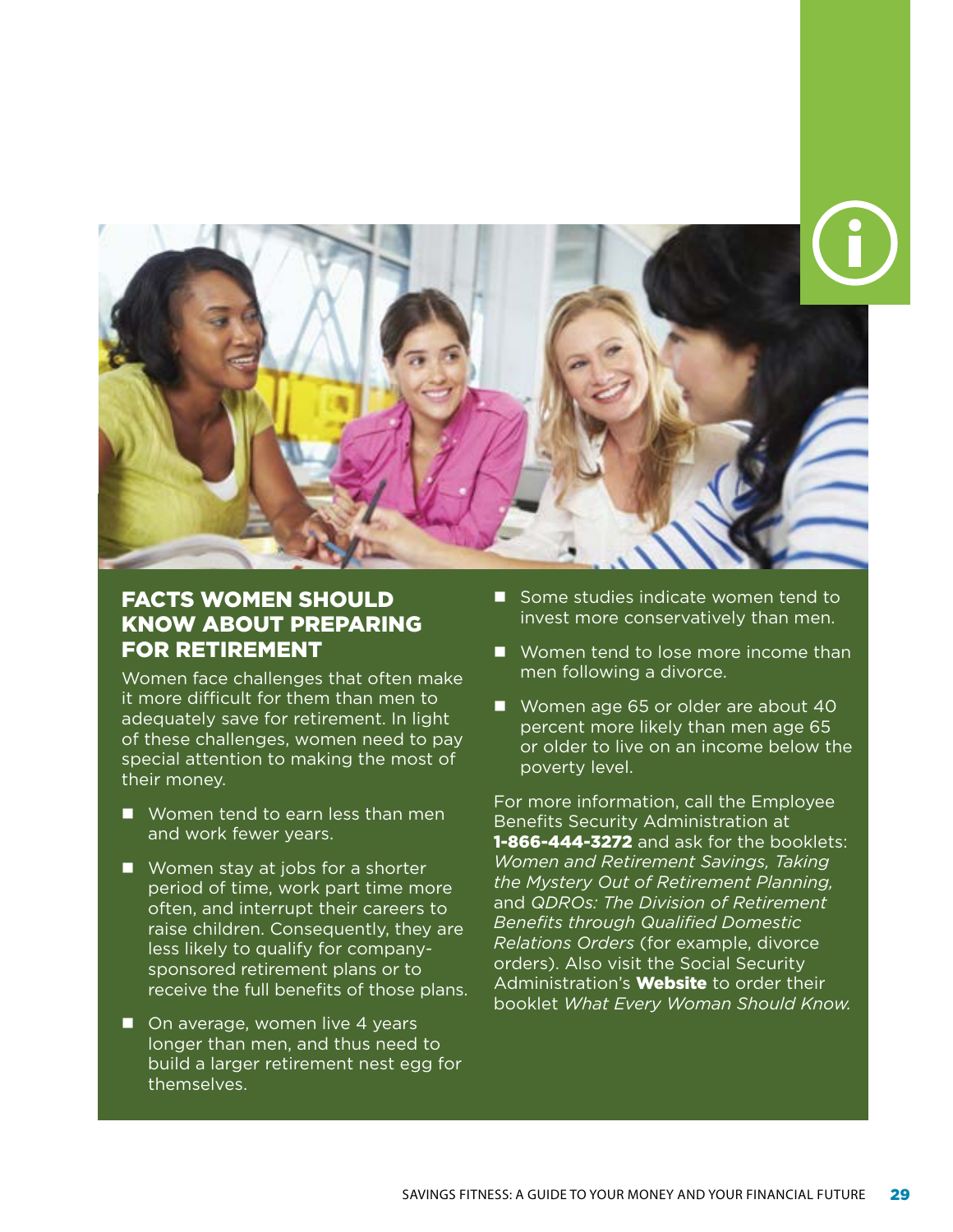# <span id="page-33-0"></span>STAYING ON TRACK



# Coping With Financial Crises

Life has a way of throwing unexpected financial roadblocks, detours and potholes in our path. These might be large medical bills, car or home repairs, a death in the family, loss of a job, or expensive legal problems.

Such financial emergencies can derail your efforts to save for retirement or other goals. Here are some strategies for managing financial crises.

# Establish an emergency fund

This can lessen the need to dip into retirement savings for a financial emergency. Building an emergency fund is tough if income is tight, but every few dollars help. Fund it with pay from extra working hours or a temporary job, a tax refund, or a raise. Put the money into a low-risk, accessible account such as a savings account or a money market fund.

# Insure yourself

Insurance protects your financial assets, such as your retirement funds, by helping to take care of the really big financial disasters. Here's a list of insurance coverage you should consider buying:

- **Health.** If you and your family aren't covered under an employer's policy, consider a health plan through the Health Insurance Marketplace. At least try to buy catastrophic medical coverage on your own.
- **Disability.** Did you know you are more likely before age 67 to miss work because of a disability than to die? Social Security Disability Insurance can pay you and your family benefits if you are severely disabled and are expected to be so for at least 12 months.

(Worker's compensation only helps if the disability is work-related.) In addition, your employer may offer some disability coverage, but you may need to supplement it with private coverage.

- **Renters.** Homeowners usually are insured against hazards such as fire, theft, and liability, but the majority of renters aren't. Renter's insurance is inexpensive.
- **Automobile.** Don't drive "bare." It's usually against the law to drive without auto coverage, to say nothing of being costly if you are in an accident.
- **Umbrella.** This provides additional liability coverage, usually through your home or auto insurance policies, in the event you face a lawsuit.
- **Life.** Having life insurance can help you or your spouse continue to save if either one of you dies before retirement. Social Security may be able to pay benefits to your spouse and/or minor children. On the other hand, you may not need life insurance if no one depends financially on you. There are many types of life insurance, with a variety of fees and commissions attached.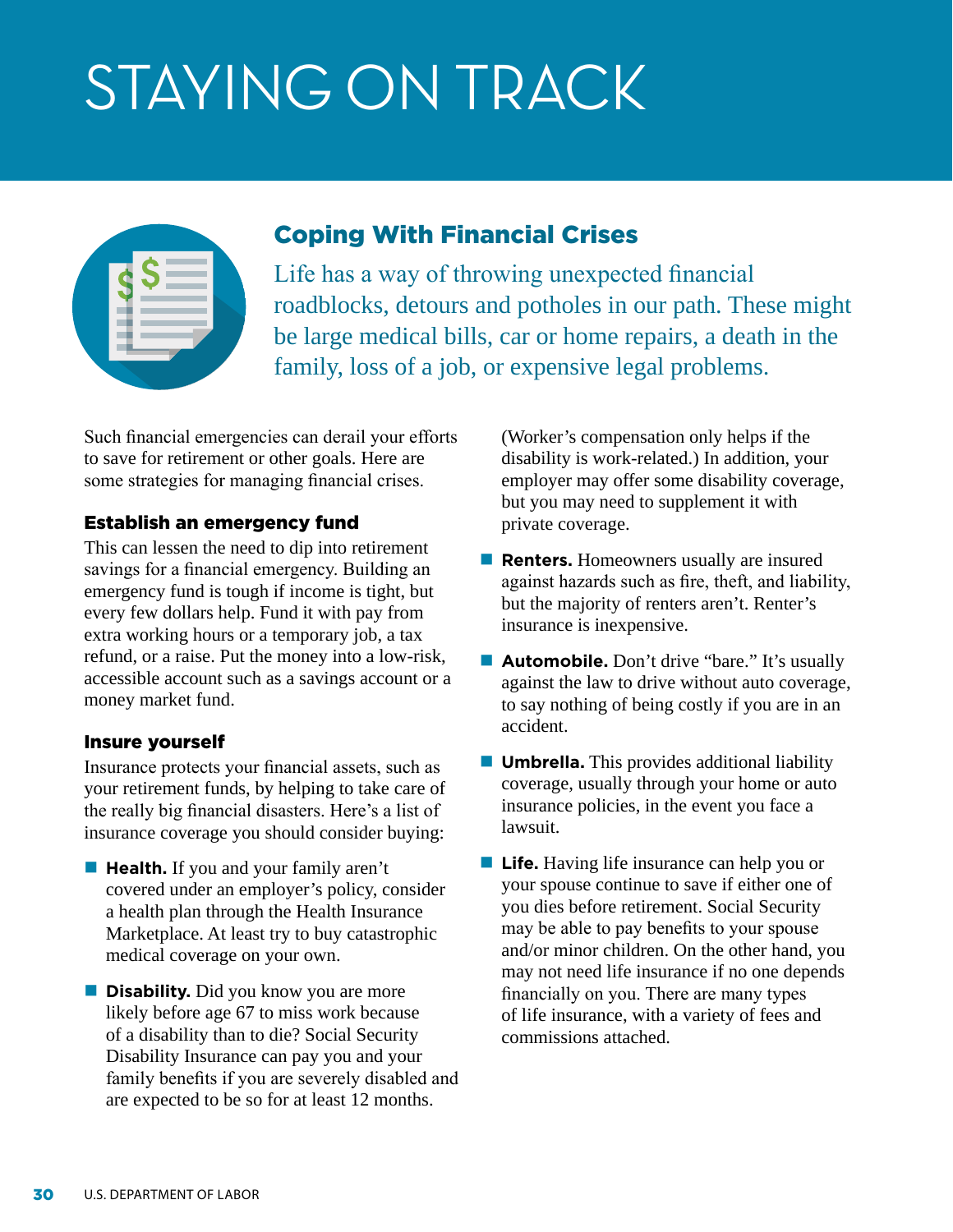**Long-term care.** This insurance can help pay for costly long-term health care either at home or in a health care facility or nursing home. It protects you from draining savings and assets you otherwise could use for retirement.

#### Borrow

If you must borrow because of a financial emergency, carefully compare the costs of all options available to you.

### Sell investments

It's usually advisable to sell taxable investments first. Try not to touch your faster growing retirement accounts. Taking money out of your retirement accounts could trigger income taxes and penalties.



# IF YOU CHOOSE TO **WORK WITH A** FINANCIAL PLANNER

You are the one ultimately responsible for the management of your own financial affairs. However, you may want additional help along the way from a professional financial planner. A professional planner can:

- Provide expertise you don't have.
- $\blacksquare$  Help improve your current financial management.
- $\blacksquare$  Save you time.
- $\blacksquare$  Provide an objective perspective.
- Help you through a financial crisis.
- Motivate you to take action.

For more information, visit CFP Board's **[Website](http://www.LetsMakeAPlan.org)** or call 1-800-487-1497 to request free copies of the *Consumer Guide to Financial Planning* and the *Consumer Guide to Financial Self-Defense*. The Website also contains a wealth of information about financial planning and an advanced search function that enables you to find a financial planner who is required to act in your best interest when providing financial planning advice.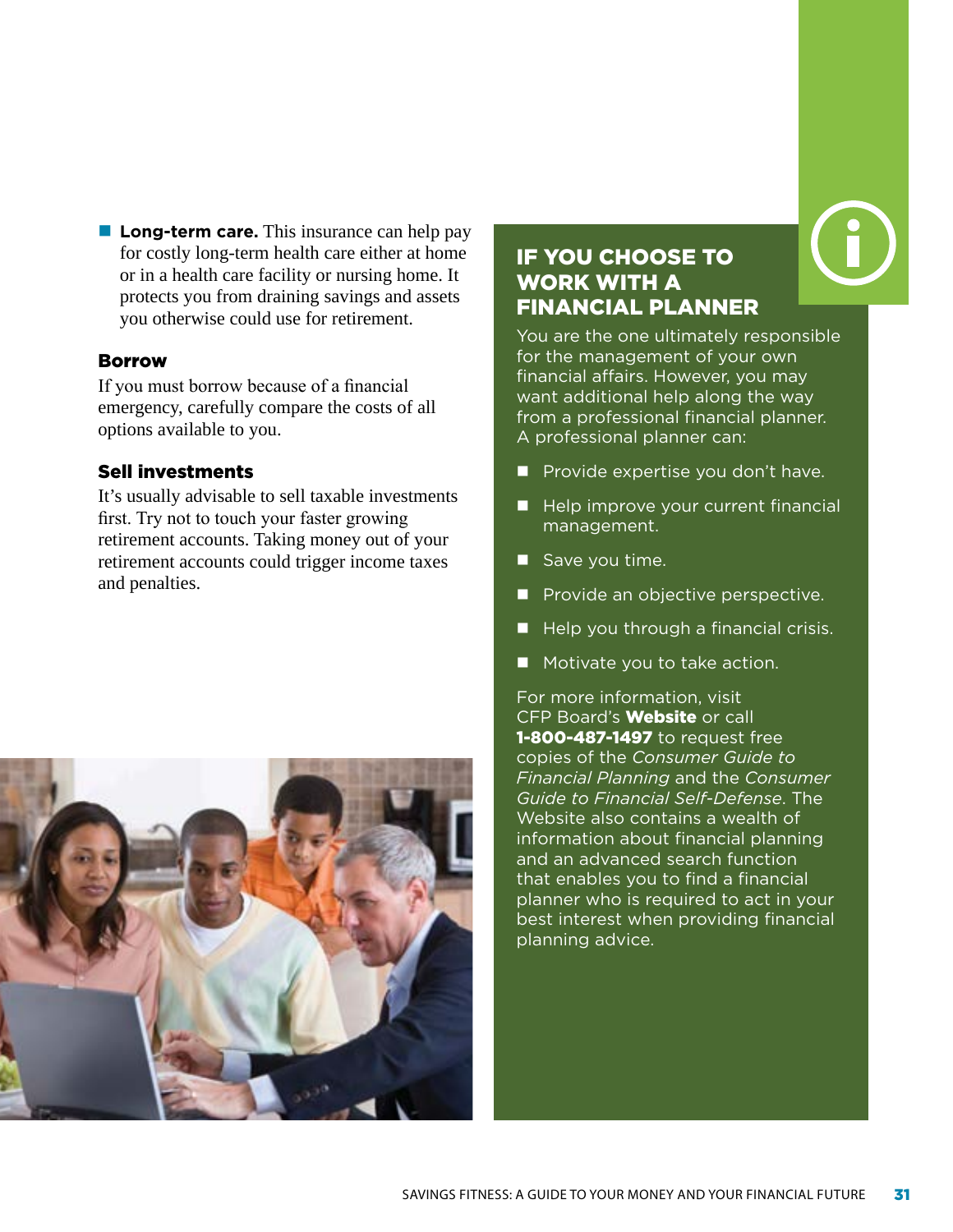# <span id="page-35-0"></span>A WORKOUT WORTH DOING



# Monitor Your Progress

Financial planning is not a one-time process. Life, your goals, tax laws, and your financial world have a way of changing, sometimes dramatically.

Go back to *Worksheet 5 – Cash Flow Spending Plan* and complete the last two columns to help you track your progress.

- $\blacksquare$  Periodically review your spending plan.
- $\blacksquare$  Monitor the performance of investments. Make adjustments if necessary.
- $\blacksquare$  Make sure you contribute more toward your retirement as you earn more.
- $\blacksquare$  Update your various insurance safety nets to reflect changes in income or personal circumstances.
- $\blacksquare$  Keep your finances in order.

# Where To Go From Here

You now realize that saving for your own retirement is critical and that it is primarily your responsibility. You may get help along the way, but most of the work is going to rest on your shoulders. No one will work harder or care more about your retirement and your other financial goals than you.

Look back at your goals outlined in Worksheet 1. Perhaps they seem more realistic now. Even if you can't do as much as you would like to right away, you can do something.

Think of this booklet as a starting point. Continue to educate yourself about managing your money and investing. Consider professional resources as well, such as your benefits department, financial planners, and other financial experts who can help you not only with your financial questions, but, more importantly, can help motivate you into action.

Finally, there is only one real key to "buying" that retirement you've dreamed of. It doesn't matter whether you are still young or whether retirement is just around the corner. It doesn't matter whether you're in your first job, trying to save for a home, or putting a child through college.

#### All that matters is that you start saving...now!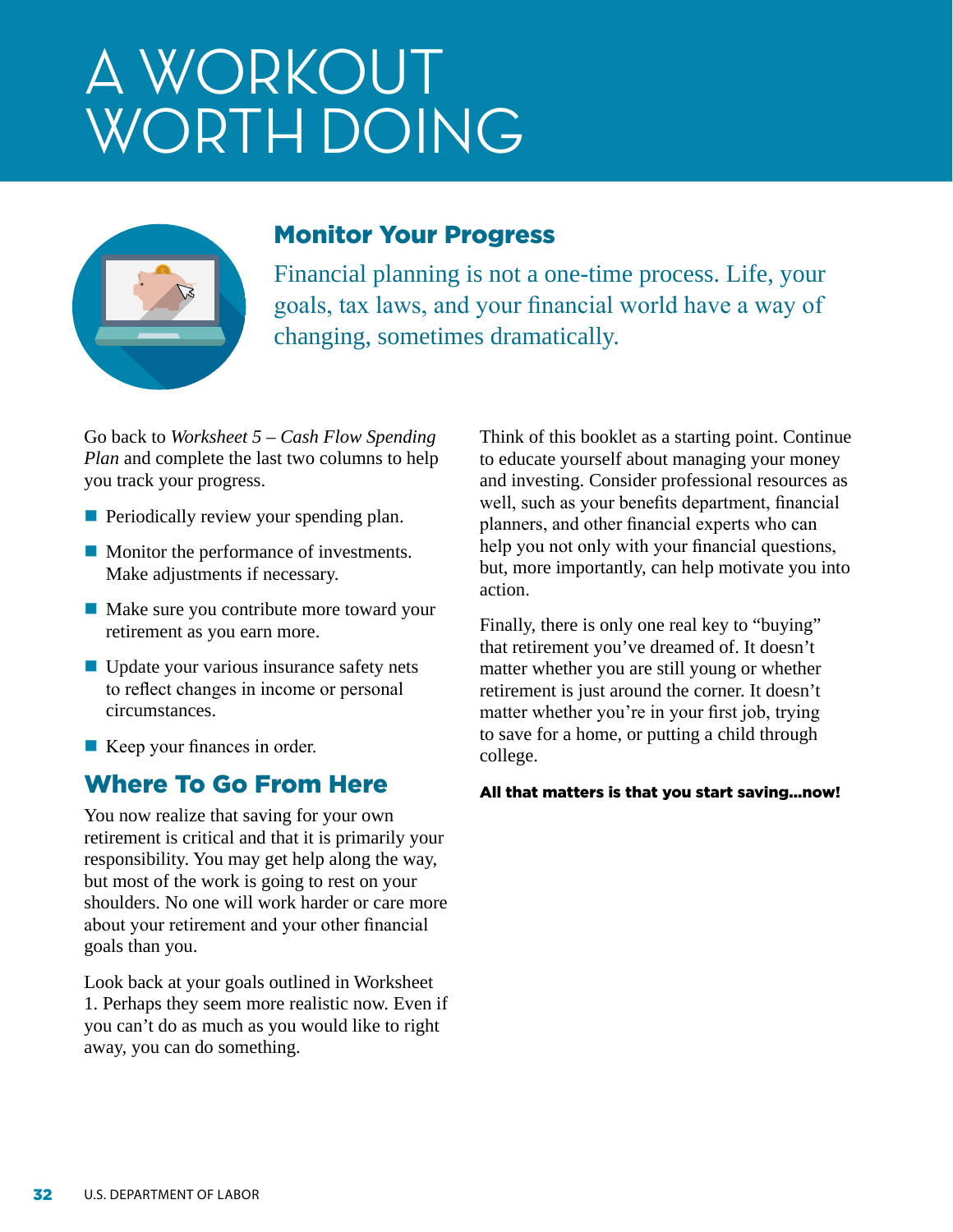# <span id="page-36-0"></span>RESOURCES

This publication is presented by the:

#### Employee Benefits Security Administration

U.S. Department of Labor 200 Constitution Ave., NW Washington, DC 20210 **[Website](https://www.dol.gov/agencies/ebsa)** Toll-free publication request line: 1-866-444-3272

# Sample Financial Calculator Websites

# [Calculator for Workers](https://www.askebsa.dol.gov/retirementcalculator/UI/general.aspx)  Nearing Retirement

EBSA's publication *Taking the Mystery Out of Retirement Planning* provides online interactive worksheets for workers who are 10 to 15 years from retirement to help them get an idea of whether their retirement savings are on track.

# Other Calculators

[Kiplinger Retirement Savings Calculator](http://www.kiplinger.com/tool/retirement/T047-S001-retirement-savings-calculator-how-much-money-do-i/index.php)

[Choose to Save Ballpark Estimate](https://www.choosetosave.org/ballpark/)

[FINRA Retirement Calculator](http://tools.finra.org/retirement_calculator)

#### [360 Degrees of Financial Retirement](http://www.360financialliteracy.org/calculators/retirement-pension-planner)  [Pension Planner](http://www.360financialliteracy.org/calculators/retirement-pension-planner)

(Note: The sites above are only a sample of calculators available on the Web. The Department of Labor does not endorse a specific calculator or the products and services offered on those Websites.)

#### Certified Financial Planner Board of Standards, Inc. 1425 K Street, NW, Suite 800 Washington, DC 20005 **[Website](http://www.LetsMakeAPlan.org)**

Toll-free number: 1-800-487-1497

# Getting Out of Debt

[Federal Trade Commission](http://www.consumer.ftc.gov/topics/money-credit) - The Federal Trade Commission has information on a number of debt and credit topics, including getting out of debt, credit counseling and repair, and understanding your credit report.

[Federal Reserve Board](http://www.federalreserveconsumerhelp.gov) – The Federal Reserve Board Website has information about credit reports and how to improve your credit score.

#### [Consumer Financial Protection Bureau](http://www.consumerfinance.gov) –

The Consumer Financial Protection Bureau has information to educate consumers about credit card debt, student loans, and mortgages.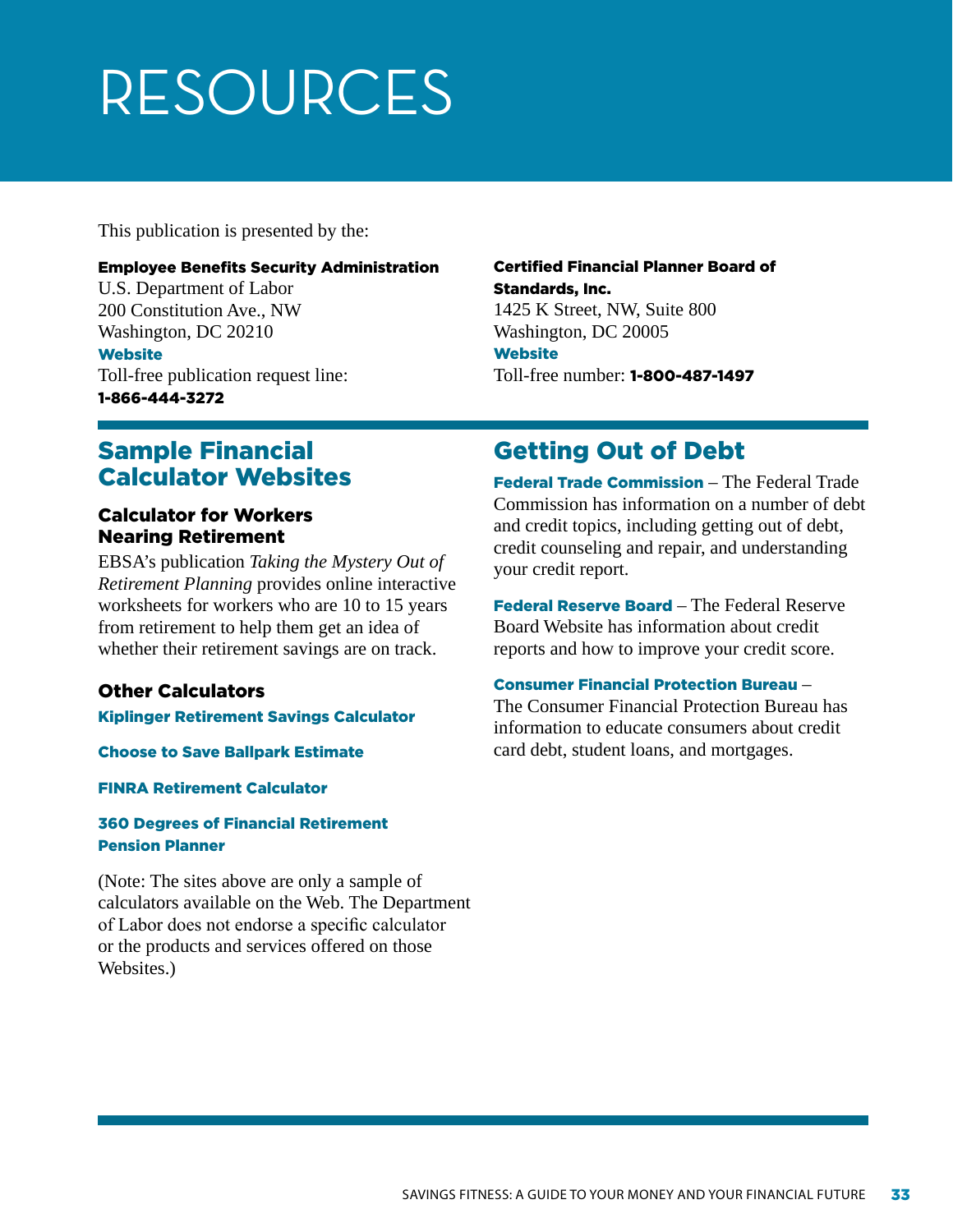# Other Web sources that highlight savings and retirement planning

#### [U.S. Securities and Exchange Commission](http://www.Investor.gov) –

View the U.S. Securities and Exchange Commission's investor information Website for online help with investing and consumer protection questions.

[Financial Literacy and Education Commission](http://www.MyMoney.gov) –

This Website is sponsored by the Financial Literacy and Education Commission, and has among its offerings the MyMoney Five.

[Federal Trade Commission](http://www.ftc.gov) – Check out the Federal Trade Commission's "Tips & Advice" section, which includes alerts on investment schemes.

[USA.gov](http://www.USA.gov) – The USA.gov Website is your portal to government information from car insurance to retirement savings.

[Social Security Administration](http://www.socialsecurity.gov) – Visit the Social Security Administration's Website for pages on retirement. Wage earners can estimate their retirement benefits online.

[Internal Revenue Service](http://www.IRS.gov/retirement) – The IRS Website provides tax information on IRAs, 401(k) plans, SEP and SIMPLE plans, and much more.

[U.S. Department of the Treasury](http://www.TreasuryDirect.gov) – The U.S. Department of the Treasury's Website includes information on savings bonds, a savings bond calculator, and instructions for buying bonds online.

[Federal Deposit Insurance Corporation](http://www.fdic.gov/consumers/consumer/moneysmart) – The Federal Deposit Insurance Corporation's Website offers a financial education program, "Money Smart," a comprehensive financial education curriculum designed to help individuals outside the financial mainstream enhance their financial skills and create positive banking relationships.

#### [U.S. Department of Health and Human](http://www.HealthCare.gov)

**[Services](http://www.HealthCare.gov)** – The U.S. Department of Health and Human Services Website where you can find out more about Health Insurance Marketplace plans, what they cover, and how to apply.

[Investors Clearinghouse](http://www.investoreducation.org) – Investors of all ages can learn about the basics of investing at the Investor's Clearinghouse, sponsored by the Alliance for Investor Education (AIE).

[AARP](http://www.aarp.org) – The AARP site provides advice on a host of retirement planning issues. Find "Money" under "Menu" for information on financial planning.

[National Endowment for Financial Education](http://www.nefe.org) – Browse the Website of the National Endowment for Financial Education for a wealth of preretirement information.

[Consumer Federation of America](http://www.consumerfed.org) – The Consumer Federation of America offers several financial publications, including *Your Credit Scores* and *66 Ways to Save Money*, and runs the America Saves campaign to encourage savings among low-to-moderate income households.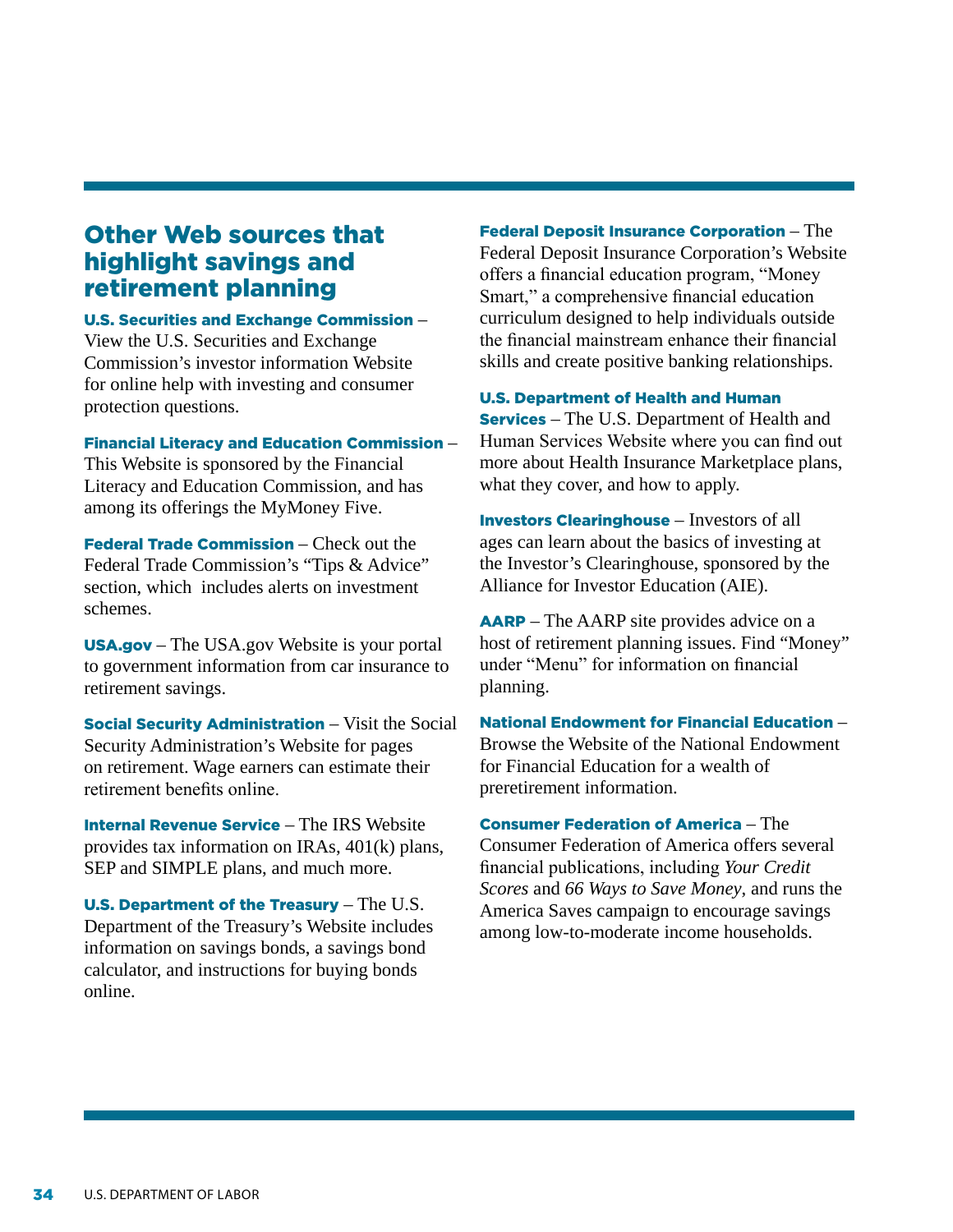# <span id="page-38-0"></span>WORKSHEETS



Use these worksheets to help you manage your financial life and begin your savings fitness plan. Take your time.

You may want to fill out one or two worksheets and then spend some time gathering the information you need for the rest. Don't get stuck on the details. Guessing is okay and you can always come back later with more accurate or up-to-date numbers and information. If you are married, remember to include your spouse's information when filling out the worksheets.

You may want to make a copy of the worksheets before you get started, or print out an extra copy online. That way you can come back at a later date – in six months or a year – to update the worksheets and track your progress. This will help you start saving for a secure retirement, and other goals you may have. Interactive versions of the **[worksheets](https://www.askebsa.dol.gov/SavingsFitness/Worksheets)** are also available online to help with the calculations.

| <b>WORKSHEET TITLE</b>                  | <b>DATE COMPLETED</b> |  |
|-----------------------------------------|-----------------------|--|
| 1. Goals and Priorities                 |                       |  |
| 2. Financial Documents Checklist        |                       |  |
| 3. Balance Sheet to Calculate Net Worth |                       |  |
| 4. Retirement Savings                   |                       |  |
| 5. Cash Flow Spending Plan              |                       |  |
|                                         |                       |  |
| <b>6. Debt Reduction</b>                |                       |  |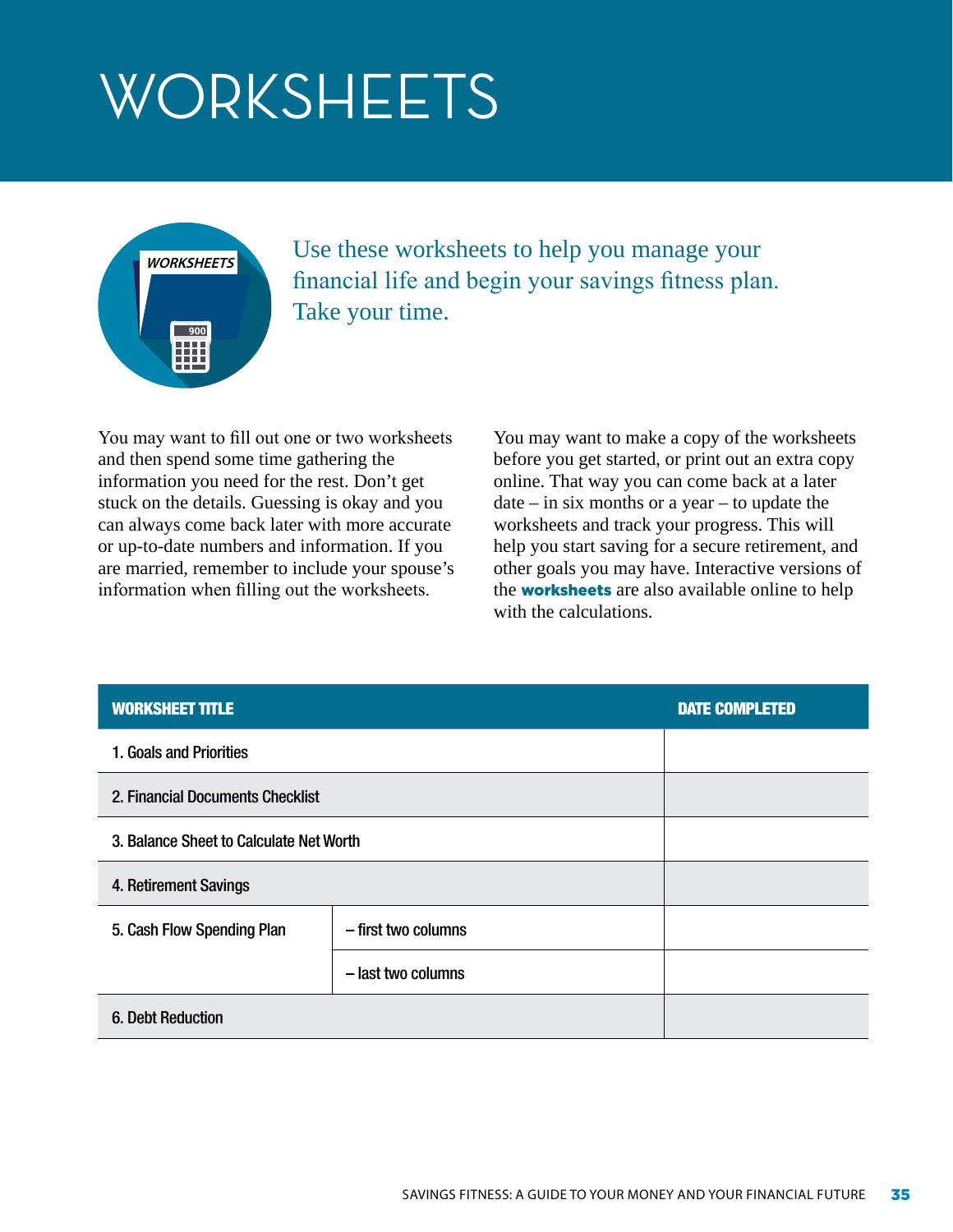

Date:

Write down your goals, listing both short-term and long-term goals. Then number them in order of priority. Think about what you need to do to accomplish each goal, including cost, how much

you have set aside already, and what you are willing to do to reach the goal. Remember to make saving for retirement a priority!

| <b>Priority</b> | What is your goal?                           | By when?          | <b>How much</b><br>will it cost?          | What money do<br>you have saved<br>for this goal? | What are you<br>willing to do?                                                         |
|-----------------|----------------------------------------------|-------------------|-------------------------------------------|---------------------------------------------------|----------------------------------------------------------------------------------------|
|                 | <b>SHORT-TERM GOALS (5 years or less)</b>    |                   |                                           |                                                   |                                                                                        |
| 1               | Example:<br>emergency savings fund           | 1 year            | 6 months of<br>expenses                   | 3 months of<br>expenses                           | Fill out these worksheets<br>to find more savings,<br>bring lunch to work<br>every day |
|                 |                                              |                   |                                           |                                                   |                                                                                        |
|                 |                                              |                   |                                           |                                                   |                                                                                        |
|                 |                                              |                   |                                           |                                                   |                                                                                        |
|                 |                                              |                   |                                           |                                                   |                                                                                        |
|                 | <b>LONG-TERM GOALS (longer than 5 years)</b> |                   |                                           |                                                   |                                                                                        |
| 1               | Example:<br>a secure retirement              | retirement<br>age | % of pre-<br>tax pay (see<br>worksheet 4) | some savings in<br>an IRA                         | sign up for<br>workplace plan                                                          |
|                 |                                              |                   |                                           |                                                   |                                                                                        |
|                 |                                              |                   |                                           |                                                   |                                                                                        |
|                 |                                              |                   |                                           |                                                   |                                                                                        |
|                 |                                              |                   |                                           |                                                   |                                                                                        |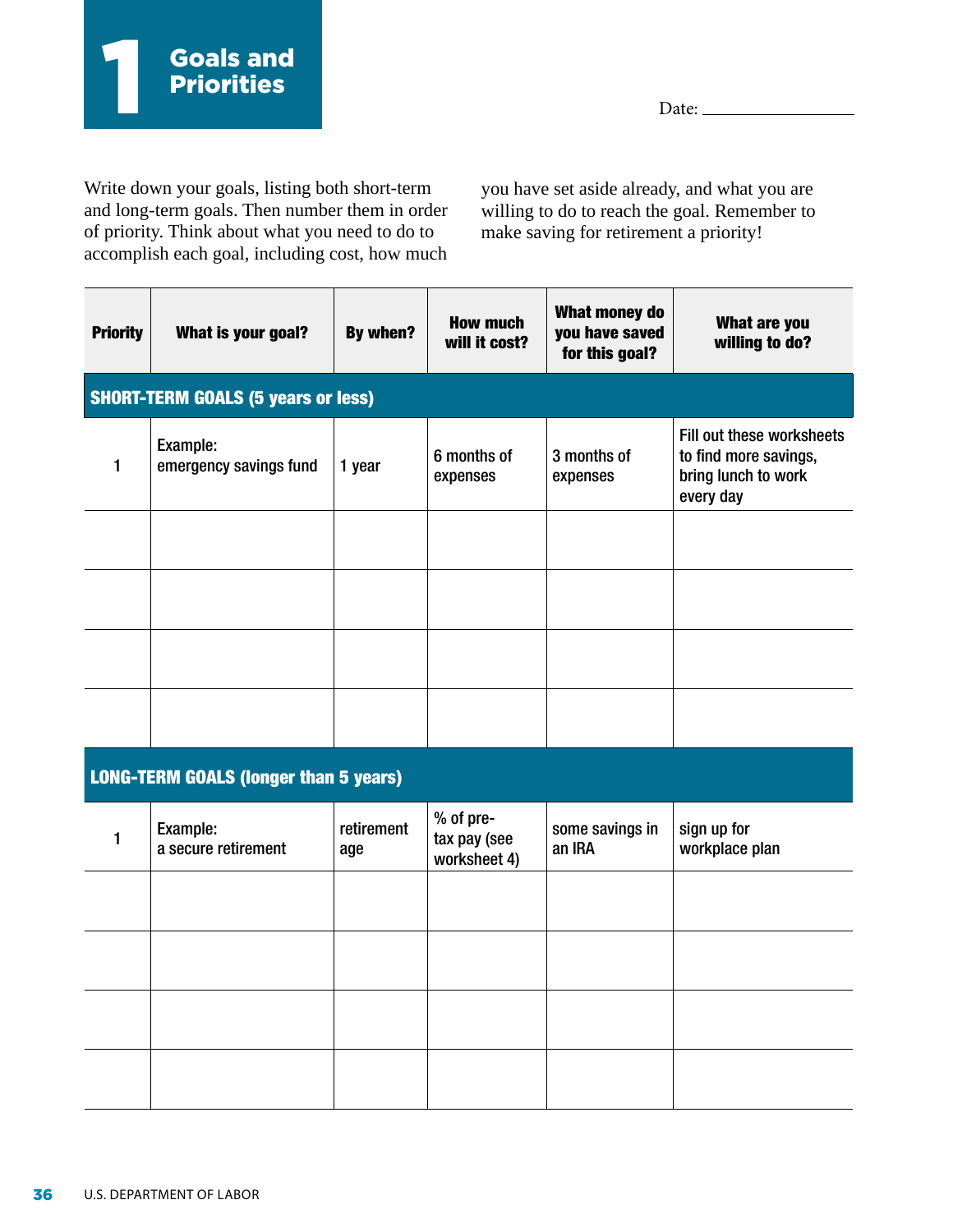

To help you fill out the worksheets that follow, gather together recent copies of the documents and statements listed below. You can get many of these documents from your employer, financial institutions, and insurance companies. You can get your **[Social Security Statement](http://www.socialsecurity.gov/myaccount)** with an estimate of your retirement benefits.

To get a free credit report every 12 months, visit [AnnualCreditReport.com](http://www.AnnualCreditReport.com). The Resources section has additional Websites, publications, and information to help you find and understand these documents.

# Retirement Planning Documents and Statements

- ❏ Workplace retirement plan(s), including the Summary Plan Description(s) and benefit statement(s)
- $\Box$  Individual IRA account(s)
- ❏ Retirement benefits information from current or former spouse
- ❏ Annuity policies
- ❏ Social Security retirement benefits estimate

### Tax Planning Documents

- ❏ Income tax returns for last year (federal, state and local)
- ❏ Recent pay stub with cumulative year-to-date information

# Financial Documents and Statements

*Investment-Related Documents and Statements*

- ❏ Bank accounts (savings accounts, CDs)
- ❏ Mutual funds
- ❏ Brokerage accounts
- ❏ Stocks held outside of mutual funds or brokerage accounts
- ❏ Bonds held outside of mutual funds or brokerage accounts
- ❏ Partnership or other business agreements
- ❏ Other

*Loan Documents, Statements, and Credit Reports*

- ❏ Student Loans
- ❏ Mortgage(s)
- $\Box$  Car(s)
- ❏ Credit cards
- ❏ Other
- ❏ Copy of recent credit report

#### Insurance Documents and Statements

- ❏ Health, disability, and long term care insurance policies
- ❏ Homeowners, renters, auto, and umbrella insurance policies
- ❏ Life insurance policies
- ❏ Other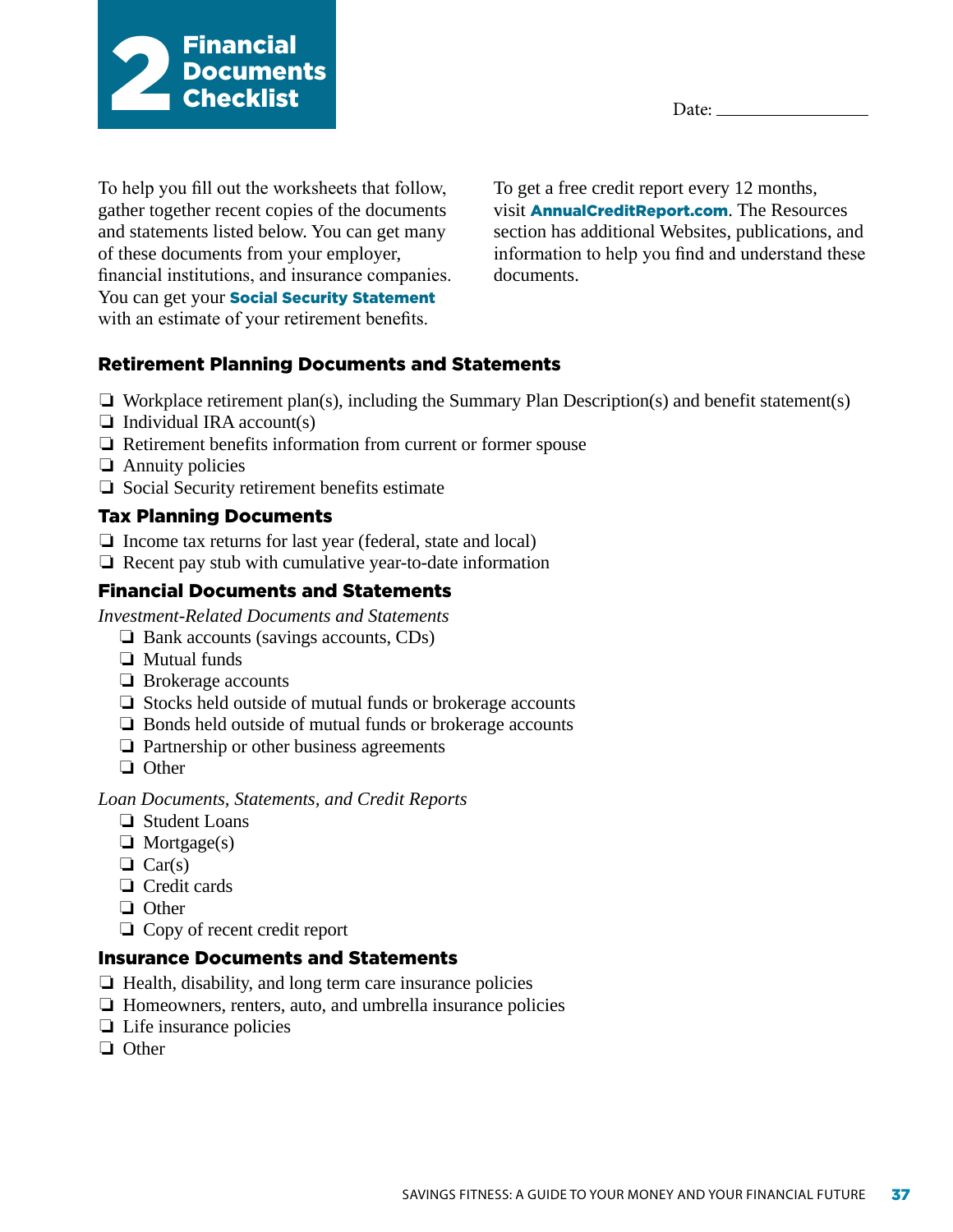

Use this balance sheet to calculate your net worth, which is the total value of what you own (assets) minus what you owe (liabilities). Your goal is to have a positive net worth that grows each year.

First, add up the approximate value of your assets, including your checking and savings

accounts, investments, and property, such as your home (if you own it). Then add up your liabilities (debts), including any amounts you currently owe on a home mortgage, auto or student loans, credit card debt, and other outstanding amounts owed. Finally, subtract your liabilities from your assets to get your net worth.

| <b>ASSETS</b>                                              | <b>VALUE</b> | <b>LIABILITIES</b>       | <b>VALUE</b> |
|------------------------------------------------------------|--------------|--------------------------|--------------|
| <b>Cash Reserves</b>                                       |              | Home mortgage            |              |
| Cash                                                       |              | Second mortgage          |              |
| <b>Checking</b>                                            |              | Home equity loan         |              |
| <b>Savings</b>                                             |              |                          |              |
| <b>Savings bonds</b>                                       |              | <b>Student loans</b>     |              |
| Money market account                                       |              | <b>Auto loan</b>         |              |
| <b>Certificates of deposit (CDs)</b>                       |              |                          |              |
| <b>Other</b>                                               |              |                          |              |
| <b>SUBTOTAL</b>                                            |              |                          |              |
| Home or Condo (if owned)                                   |              | <b>Credit cards</b>      |              |
| <b>SUBTOTAL</b>                                            |              |                          |              |
| <b>Retirement Accounts</b>                                 |              |                          |              |
| 401(k), 403(b)                                             |              |                          |              |
| <b>IRAs</b>                                                |              |                          |              |
| <b>Annuities</b>                                           |              |                          |              |
| Other retirement plans                                     |              |                          |              |
| <b>SUBTOTAL</b>                                            |              | Other debt               |              |
| <b>Personal Investments</b>                                |              |                          |              |
| <b>Mutual funds</b>                                        |              |                          |              |
| <b>Stocks</b>                                              |              |                          |              |
| <b>Bonds</b>                                               |              |                          |              |
| <b>Brokerage accounts</b>                                  |              |                          |              |
| <b>Real estate</b>                                         |              |                          |              |
| <b>Other</b>                                               |              |                          |              |
| <b>SUBTOTAL</b>                                            |              |                          |              |
| <b>Other Assets</b>                                        |              |                          |              |
| <b>SUBTOTAL</b>                                            |              |                          |              |
| <b>TOTAL ASSETS</b>                                        |              | <b>TOTAL LIABILITIES</b> |              |
| <b>NET WORTH</b><br>(Total Assets minus Total Liabilities) |              |                          |              |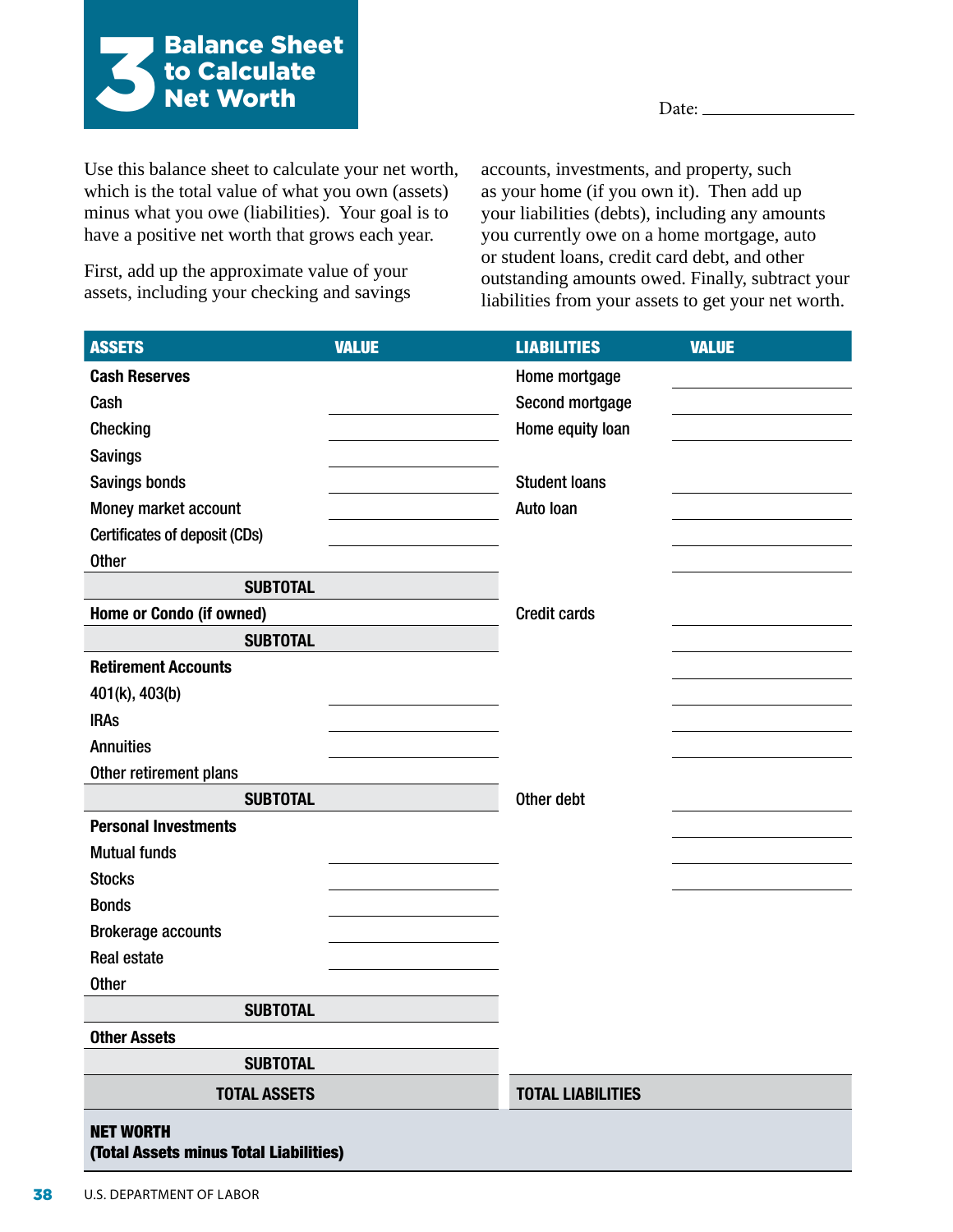Date:



Worksheet 4 can help you figure out how much you need to save each year towards your goal of a secure retirement. It estimates how much you should save as a percentage of your current annual salary to give you a savings goal. You can save through a retirement savings plan at work, on your own, or both. While the worksheet does not take into account your unique circumstances, it will give you an idea of how much to save each year and a clearer picture of your retirement goals. The sooner you start saving, the longer your savings have to grow.

As you fill out the worksheet, think about your plans including when you might retire, what savings you have, and how many years you hope to enjoy in retirement. Of course, your plans and circumstances may change, so update this worksheet periodically to reflect any changes.

If you are filling this out and are married, consider whether only one spouse is working (either now and/or in the future) and what happens to your Social Security and retirement benefits if your spouse dies or you divorce? Use a longer estimate for years in retirement since one spouse is likely to outlive the other. If you and your spouse are both working, but are not close in age, consider filling out separate worksheets with the period of time each spouse has to save.

The worksheet breaks the calculations into four steps. A 7 percent rate of return is used to keep it simple: remember investing involves risk, so investment returns, even assuming a diversified mix of stocks and bonds, go up and down and cannot be guaranteed. The worksheet, which uses a 3 percent inflation rate, increases your salary 3 percent each year but does not include any other increases.

**Step 1** estimates what your annual salary will be at retirement as a result of inflation and how much savings you will need in addition to Social Security for the first year of retirement. (The next three steps will help you determine how much to save to have enough savings to last through your retirement.)

To start, enter the number of years until you expect to retire on line 1. Next, enter your current annual salary – this is your total pay before taxes or other deductions. You can probably get this from your pay statement. Multiply your current annual salary by a projected salary growth factor from the box below the worksheet and enter the result on line 4. Select the factor that corresponds most closely to the number of years until you plan to retire. Multiply the amount on line 4 by 40 percent to estimate the annual income you will need for your first year of retirement.

Where does this 40 percent come from? On average, people need to replace about 80 percent of preretirement income for living in retirement. According to the Social Security Administration, Social Security retirement benefits replace about 40 percent of a median wage earner's income after retiring. This leaves approximately 40 percent to be replaced by retirement savings. However, keep in mind that this is an estimate. You may need more or less depending on your individual circumstances, such as whether you are married, will have dependents while in retirement, or have other sources of retirement income.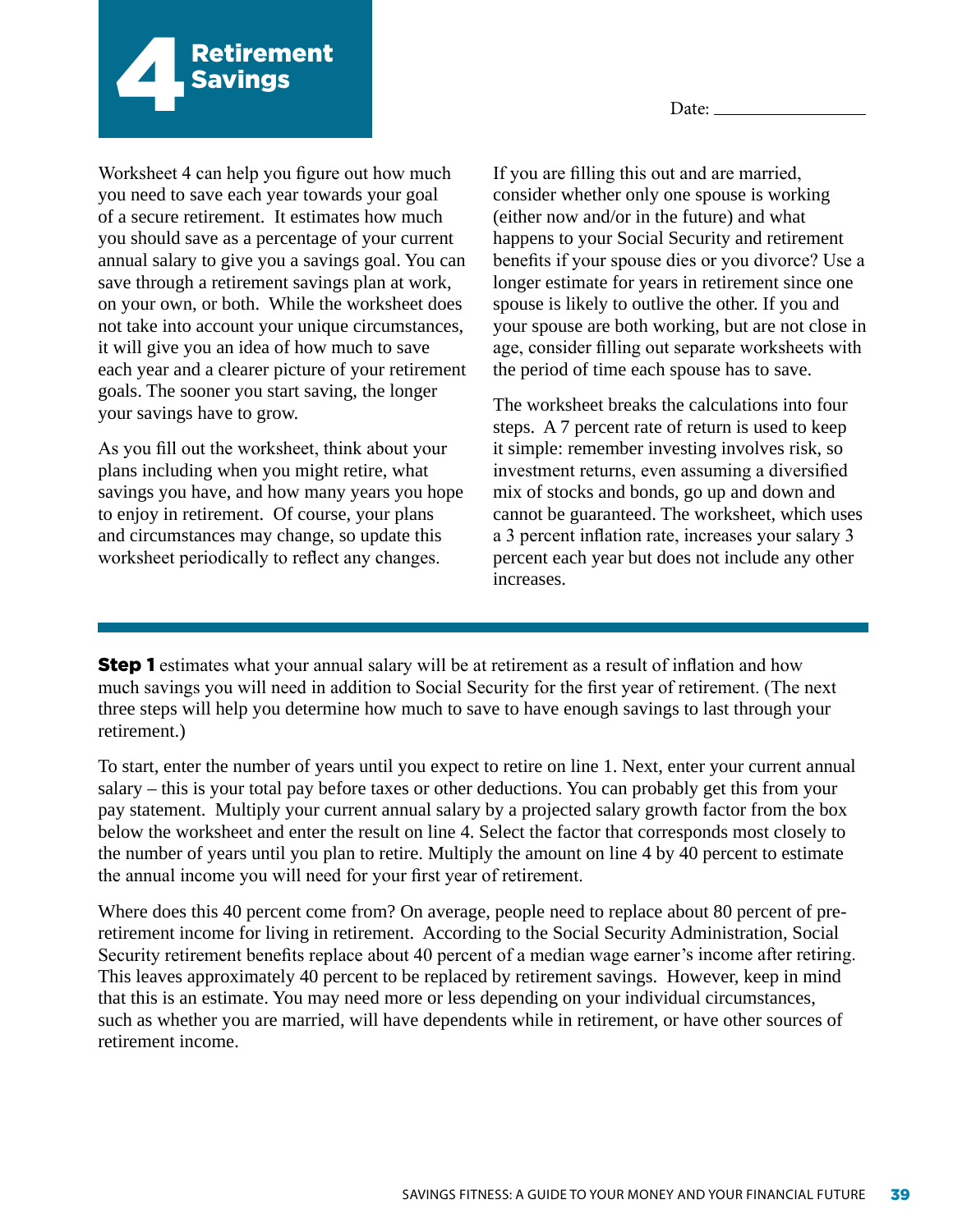# Step 1 1. Number of years until retirement (retirement age minus current age) 2. Current annual salary 3. Projected salary growth factor 4. Value of salary at retirement (multiply line 2 X line 3) 5. Replacement rate x .40 6. Income goal for the first year of retirement (multiply line 4 X line 5)

| PROJECTED SALARY GROWTH FACTORS (by number of years until retirement) |        |        |        |        |        |        |  |
|-----------------------------------------------------------------------|--------|--------|--------|--------|--------|--------|--|
| <b>Years</b>                                                          | 20     | -25.   | 30     | -35.   | 40.    | 45.    |  |
| <b>Growth Factors</b>                                                 | 1.8061 | 2.0938 | 2.4273 | 2.8139 | 3.2620 | 3.7816 |  |

For example, if you are now 30 years old, plan to retire in 35 years at age 65, and earn \$50,000 a year, the calculation for Step 1 would look like this:

| Number of years until retirement             | 35        |
|----------------------------------------------|-----------|
| <b>Current annual salary</b>                 | \$50,000  |
| Projected salary growth factor               | x 2.8139  |
| Value of annual salary at retirement         | \$140,695 |
| Replacement rate                             | x.40      |
| Income goal for the first year of retirement | \$56,278  |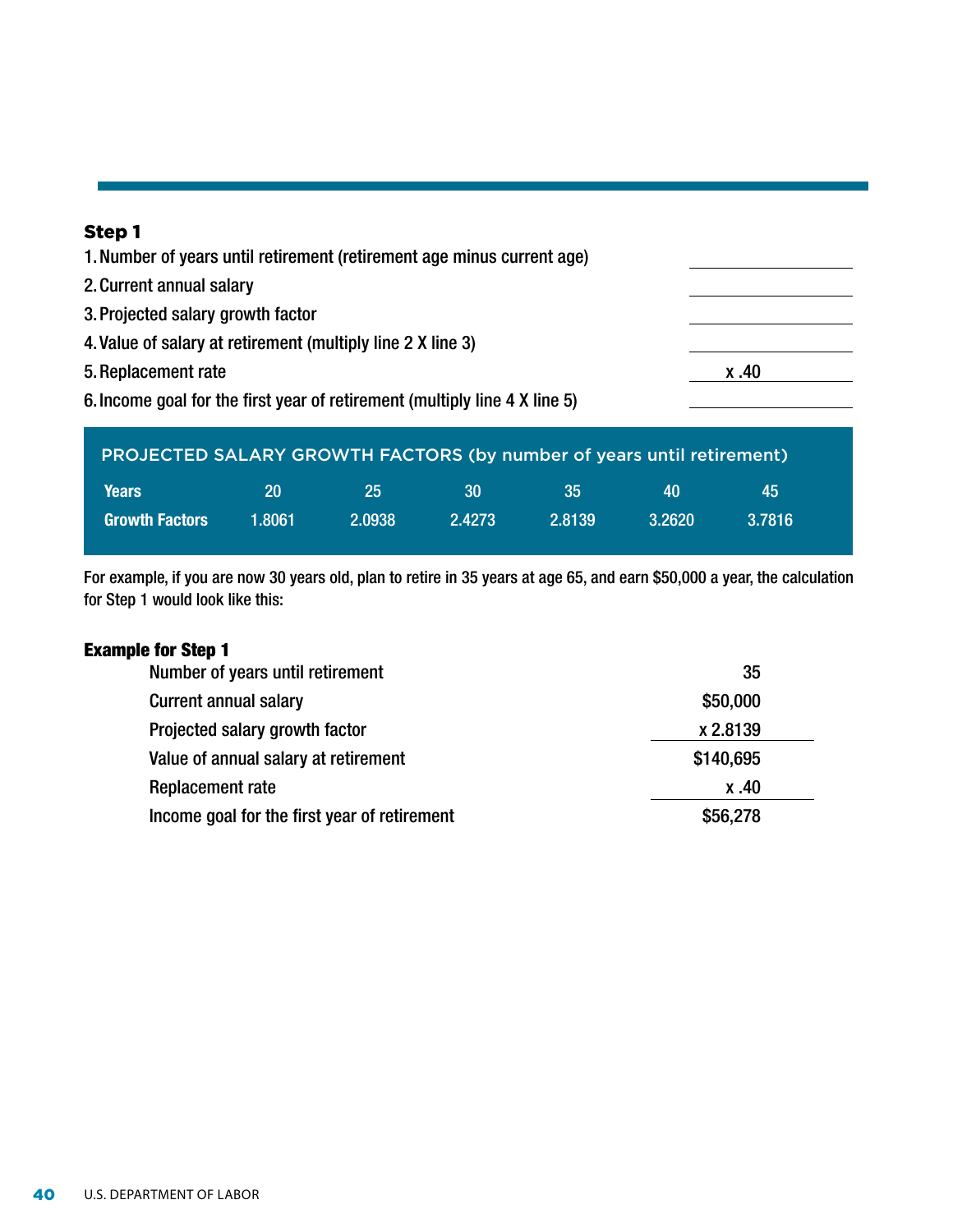**Step 2** takes the result from Step 1, the income you need for the first year of retirement, and estimates how much you will need to last through retirement. In retirement, while your investments will continue to grow, the cost of retirement likely will go up every year due to inflation – that is, today's dollars will buy less each year because the cost of living usually rises. Step 2 estimates how much savings you will need, taking into account the growth of your investments and inflation through your retirement. People are living longer on average which means you could need retirement income for 30 years or more. Planning to live well into your 90s can help you have a secure retirement and avoid outliving your income.

Enter the result from Step 1 on the first line. Then enter the number of years you think you will spend in retirement. Select a projected income factor from the box under the Step 2 worksheet that corresponds most closely to the number of years you expect to live in retirement and enter it on line 3. Multiply line 1 by line 3 and enter the result on line 4. This is the estimated value of savings you need at retirement to last through retirement.

# Step 2

- 1. Income goal for the first year of retirement (from Step 1 line 6)
- 2. Number of years in retirement
- 3. Projected income factor
- 4. Savings needed at retirement (multiply line 1 X line 3)

| <b>PROJECTED INCOME FACTORS (by number of years spent in retirement)</b> |         |         |         |         |         |
|--------------------------------------------------------------------------|---------|---------|---------|---------|---------|
| Years                                                                    | 20      | 25.     | 30      | 35      | 40      |
| <b>Income Factors</b>                                                    | 14.2649 | 16.4305 | 18.2204 | 19.6999 | 20.9228 |

If, for example, you are planning for 30 years in retirement, multiply the result from Step 1 by the projected income factor for 30 years in retirement.

| Income goal for the first year of retirement | \$56,278    |
|----------------------------------------------|-------------|
| Number of years in retirement                | 30          |
| <b>Projected income factor</b>               | x 18.2204   |
| Savings needed at retirement                 | \$1,025,408 |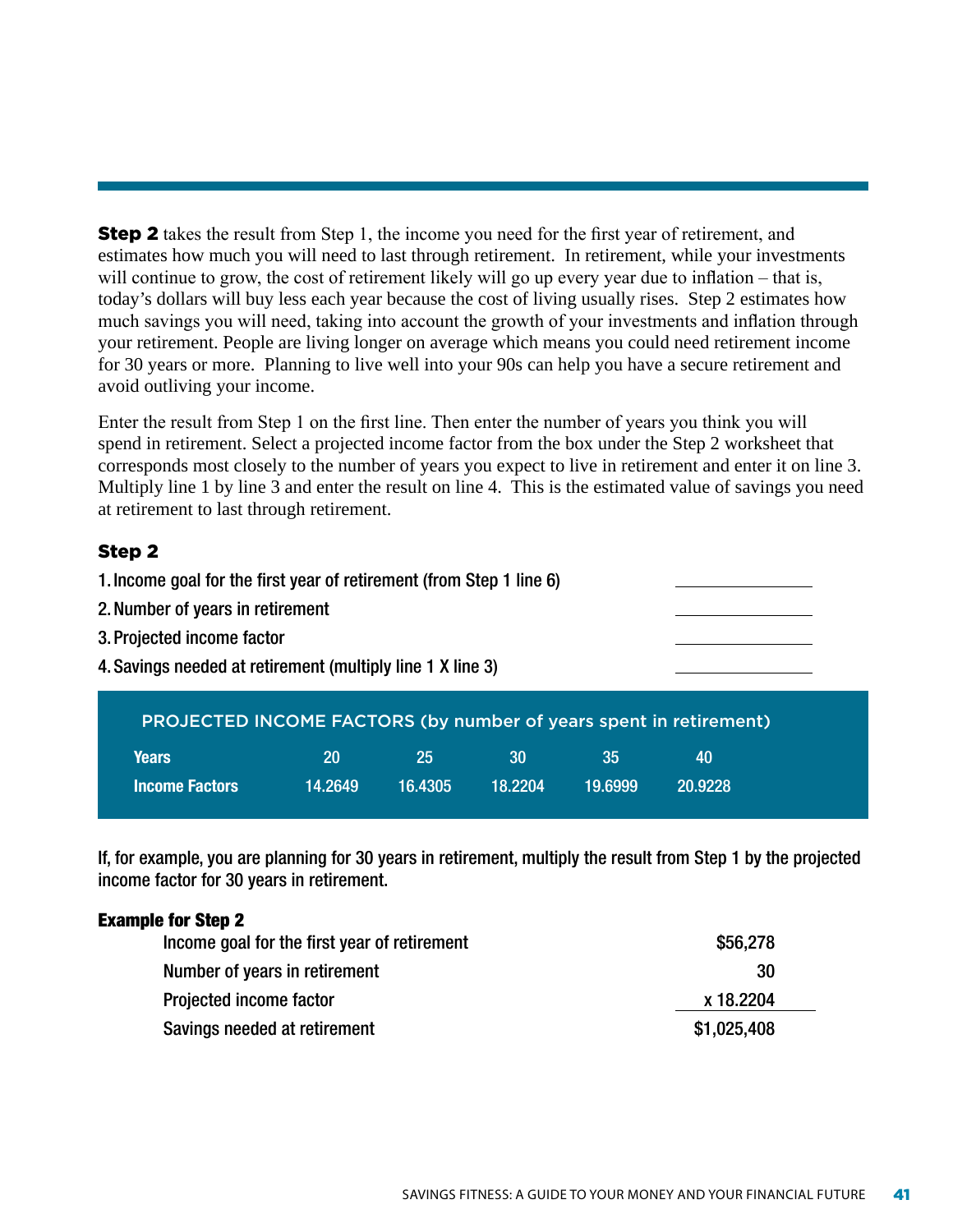If you have already started saving for retirement, congratulations! Step 3 estimates how much your current retirement savings will grow by the time you plan to retire.

On line 1, enter your current retirement savings. Make sure you include all of the savings and assets you have for retirement. Next, enter the number of years until you plan to retire – use the same number you used in Step 1. Multiply your current savings by the projected value factor (from the box below the Step 3 worksheet) that you choose based on the number of years until retirement. The result is what your current savings will be worth at retirement.

# Step 3

| 1. Current savings                                                   |  |
|----------------------------------------------------------------------|--|
| 2. Number of years until retirement (from Step 1 line 1)             |  |
| 3. Projected value factor                                            |  |
| 4. Value of current savings at retirement (multiply line 1 X line 3) |  |
|                                                                      |  |

| PROJECTED VALUE FACTORS (by number of years until retirement) |        |        |        |         |         |         |  |
|---------------------------------------------------------------|--------|--------|--------|---------|---------|---------|--|
| Years                                                         | 20     | -25    | 30     | -35     | 40      | 45      |  |
| <b>Value Factors</b>                                          | 3.8697 | 5.4274 | 7.6123 | 10.6766 | 14.9745 | 21.0025 |  |

If, for example, you have \$2,000 in retirement savings and plan to retire in 35 years you would make this calculation:

| <b>Current savings</b>                 | \$2,000   |
|----------------------------------------|-----------|
| Number of years until retirement       | 35        |
| <b>Projected value factor</b>          | x 10.6766 |
| Value of current savings at retirement | \$21,353  |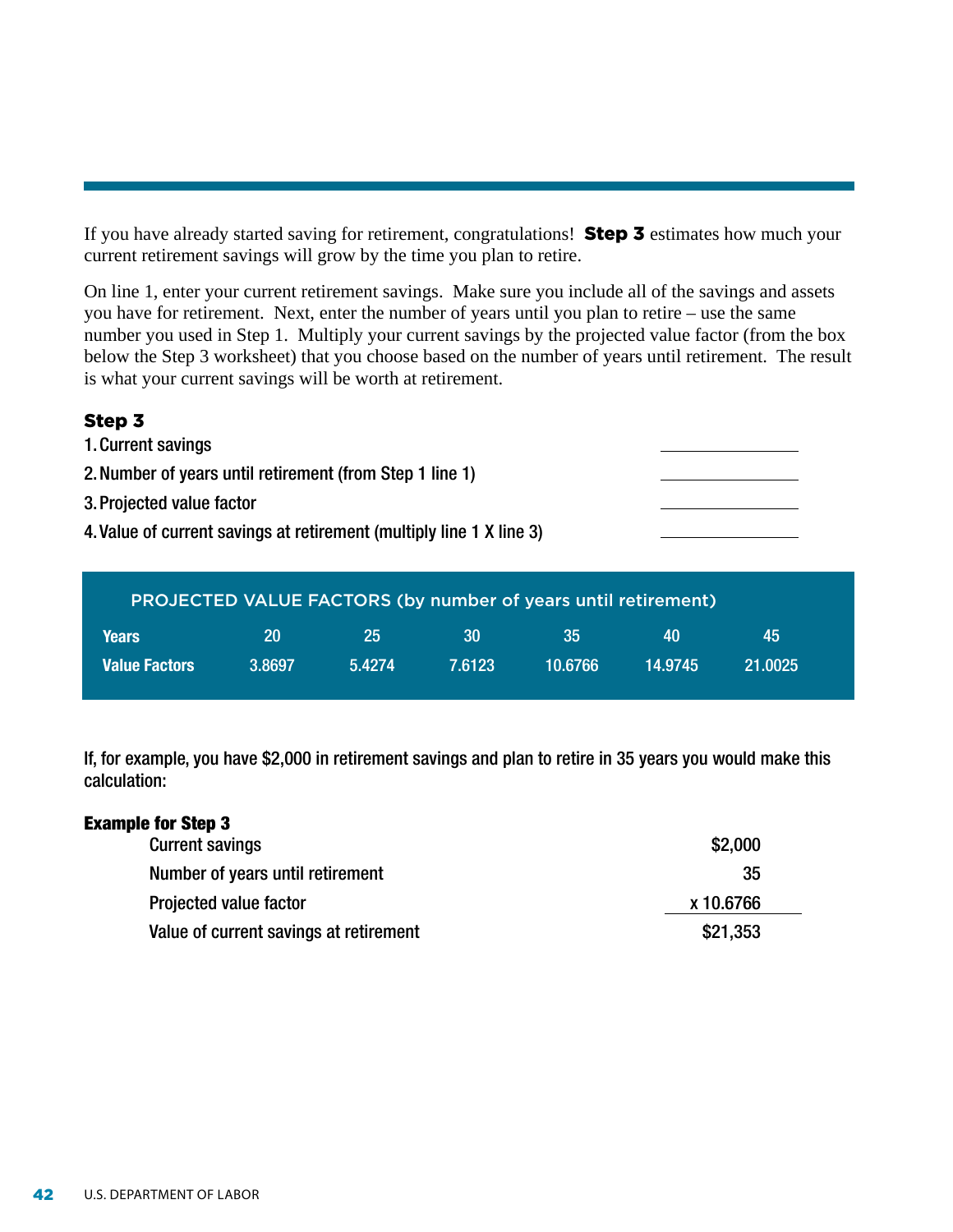**Step 4** pulls the prior calculations together so you can see where you are today and how much to save each year as a percentage of your current salary. This percentage is also called your "target saving rate." Saving this amount each year will help you reach your retirement goals.

Start by entering the number of years until you plan to retire from Step 1 on line 1. Next, enter the estimated savings needed at retirement from Step 2. From Step 3, write down the value of your current savings at retirement on line 3. Subtract line 3 from line 2 and enter it on line 4 – this is the additional retirement savings you need.

Enter your current annual salary on line 5. Multiply it by the projected saving rate factor (in the box below the Step 4 worksheet) that corresponds to the number of years until you plan to retire and enter it on line 7. This is the maximum amount you would have if you saved your entire salary between now and retirement including inflation and investment earnings, or the maximum possible savings based on salary until retirement. Saving this much is not something you would normally do. This number is only used to help figure out how much of your salary to save. Divide line 4 by line 7. This is your target saving rate, or the percentage of your salary to save.

The target rate includes any contributions your employer makes to a retirement savings plan for you, such as an employer matching contribution. If, for example, you are in a 401(k) plan in which you contribute 4 percent of your salary and your employer also contributes 4 percent, your saving rate would be 8 percent of your salary.

Remember that the worksheet only gives you a rough idea, a savings goal. Some may face higher expenses in retirement because of personal circumstances and choose to save more. Some may have other sources of income in retirement such as a traditional defined benefit pension or money from selling a home that would lower the target rate.

You can compare your results with what you are currently saving after you complete Worksheet 5. If you are currently saving less, don't be discouraged. The important thing is to start saving, even a small amount, and increase that amount when you can. Come back and update this worksheet from time to time to reflect changes and track your progress.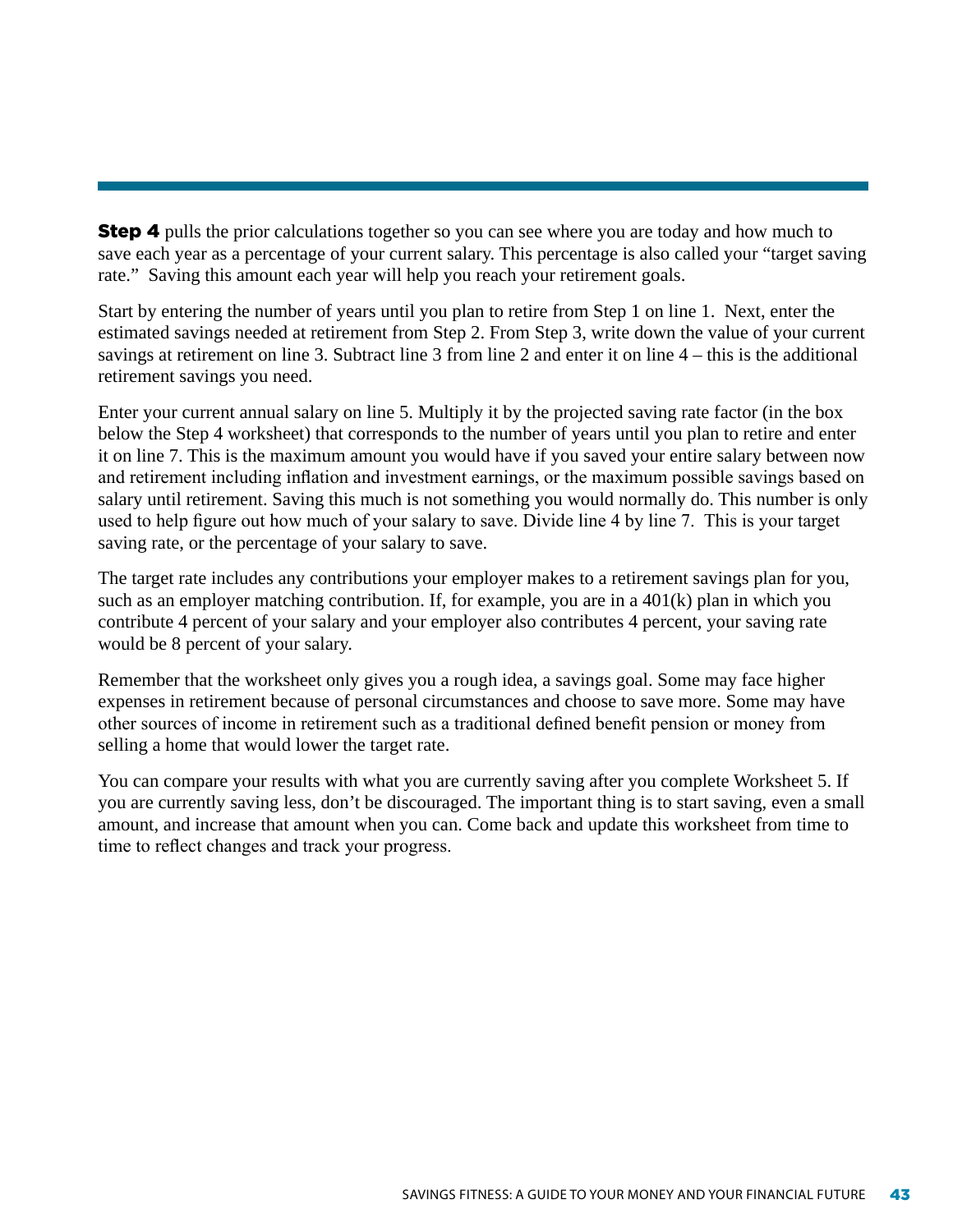# Step 4

| 1. Number of years until retirement (from Step 1 line 1)                                   |  |
|--------------------------------------------------------------------------------------------|--|
| 2. Savings needed at retirement (from Step 2 line 4)                                       |  |
| 3. Value of current savings at retirement (from Step 3 line 4)                             |  |
| 4. Additional retirement savings needed (subtract line 3 from line 2)                      |  |
| 5. Current annual salary (from Step 1 line 2)                                              |  |
| 6. Projected saving rate factor                                                            |  |
| 7. Maximum possible savings based on salary until retirement<br>(multiply line 5 X line 6) |  |
| 8. Target saving rate (divide line 4 by line 7)                                            |  |

| <b>PROJECTED SAVING RATE FACTORS (by number of years until retirement)</b> |         |         |          |          |          |          |
|----------------------------------------------------------------------------|---------|---------|----------|----------|----------|----------|
| <b>Years</b>                                                               | 20      | 25      | 30       | 35       | 40       | 45       |
| <b>Value Factors</b>                                                       | 55.2006 | 89.1753 | 138.6986 | 210.3277 | 313.3072 | 460.6579 |

This step pulls together results from the previous steps and gives you a target saving rate.

| Number of years until retirement                          | 35            |
|-----------------------------------------------------------|---------------|
| Savings needed at retirement                              | \$1,025,408   |
| Value of current savings at retirement                    | \$21,353<br>۰ |
| Additional retirement savings needed                      | \$1,004,055   |
| <b>Current annual salary</b>                              | \$50,000      |
| Projected saving rate factor                              | x 210.3277    |
| Maximum possible savings based on salary until retirement | \$10,516,385  |
| Target saving rate                                        | 9.5%          |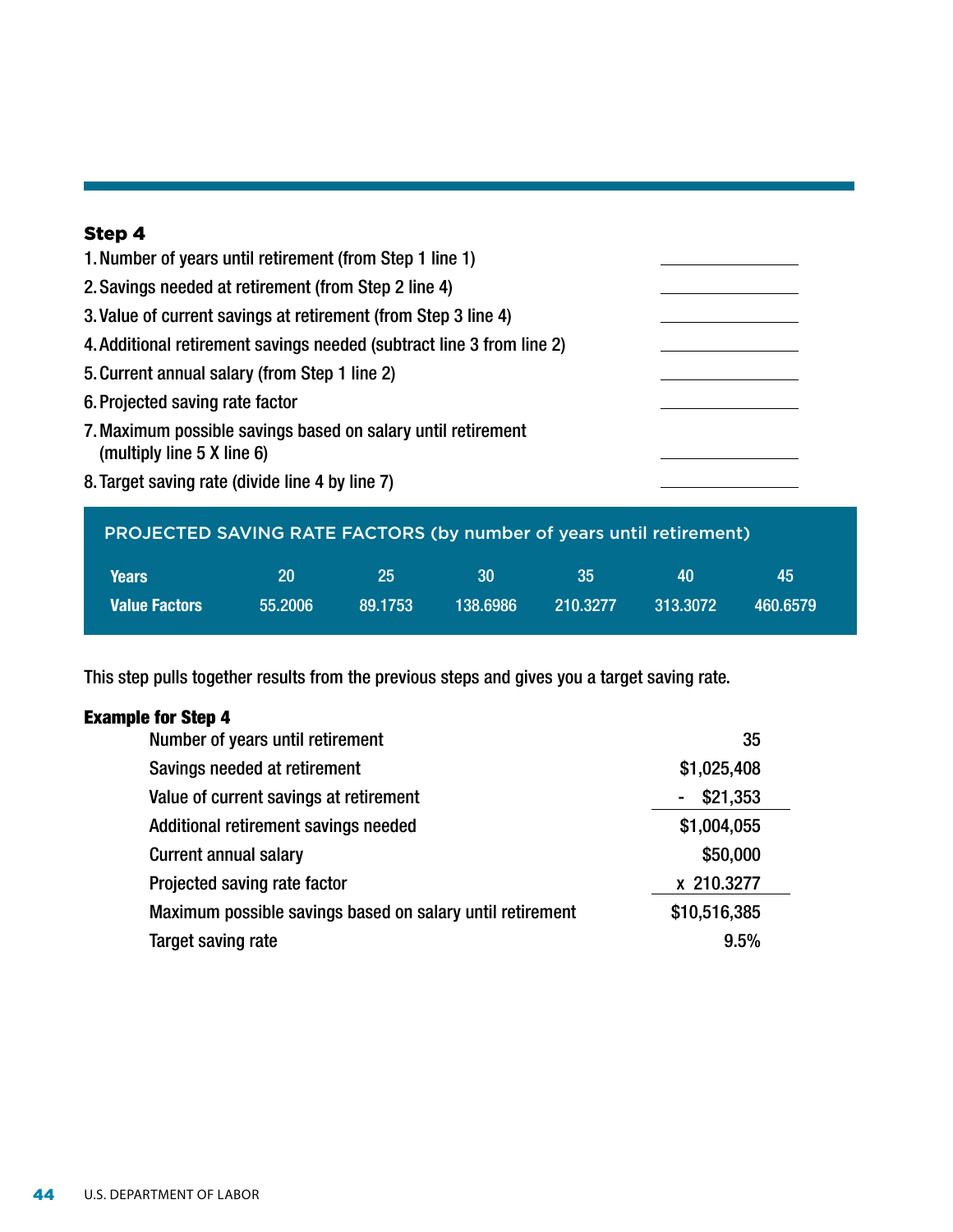

Use the first two columns of Worksheet 5 to create a budget, sometimes called a cash flow spending plan or a guide for how you expect to spend your money. Don't worry if you don't have all of the information. You can make a guess now and fill in more specific information later.

Start with your monthly income. If you know your annual gross income, divide it by 12 to get the monthly amount. Most pay statements or pay stubs list your total (or gross) income and your deductions, along with your net take-home pay. You can find your net take-home pay by subtracting your deductions from your gross income. List all taxes, including federal, state, and local income taxes, plus Social Security and Medicare taxes.

Next, enter all of your monthly expenses. You can find an average for expenses that are different or don't occur each month, such as heating or car insurance, by adding up the bills for the year and dividing by 12. Once you know your monthly income and expenses, multiply it times 12 to get an annual cash flow spending plan or budget. If you are spending more than you earn, page 10 of the booklet has ideas on how to cut expenses, increase income, or both.

Return to this worksheet at the end of the year to see how you did in following your budget. Use the last two columns to track your actual spending and see how it is different from what you planned to spend. If what you spent is more than you planned, enter it with a plus sign and if it was less, enter it with a minus sign. This will make it easier for you to add up the differences for the year and find ways to spend less, if you need to. Each year you can review your cash flow plan and make changes for the next year's budget to help you reach your financial goals.

Add up your total retirement savings, both at work and on your own. If your employer also contributes money to your retirement savings plan, in a 401(k) plan for example, enter that amount in the row labeled employer match and add it to your retirement savings to get the total retirement savings. Divide the total retirement savings by gross income (the first line in the worksheet) to get your current retirement savings rate. You can compare it to the results from Worksheet 4, which is your target saving rate.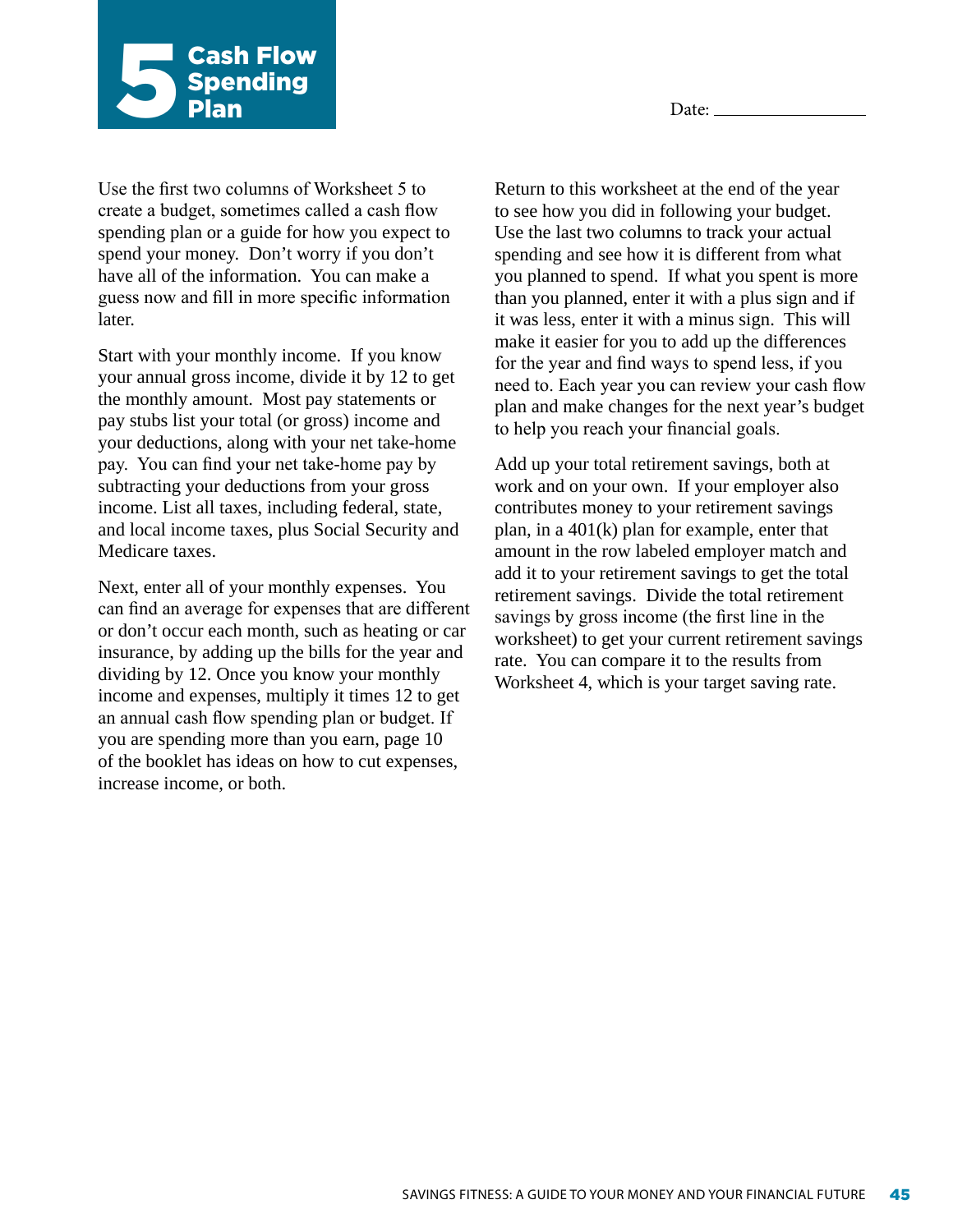|                                                      | 1 - Your current<br>monthly and<br>annual budget |               | 2 - Track how your spending<br>varies from what you planned |                                                   |
|------------------------------------------------------|--------------------------------------------------|---------------|-------------------------------------------------------------|---------------------------------------------------|
|                                                      | <b>Monthly</b>                                   | <b>Annual</b> | <b>Actual</b><br>spending                                   | Was it more $(+)$<br>or less (-) than<br>planned? |
| <b>INCOME:</b>                                       |                                                  |               |                                                             |                                                   |
| Gross income (total pay before deductions)           |                                                  |               |                                                             |                                                   |
| <b>Deductions:</b>                                   |                                                  |               |                                                             |                                                   |
| <b>Retirement contributions</b>                      |                                                  |               |                                                             |                                                   |
| Health, dental, vision insurance                     |                                                  |               |                                                             |                                                   |
| Disability, long-term care insurance                 |                                                  |               |                                                             |                                                   |
| Life insurance                                       |                                                  |               |                                                             |                                                   |
| <b>Taxes</b>                                         |                                                  |               |                                                             |                                                   |
| <b>Other deductions</b>                              |                                                  |               |                                                             |                                                   |
| Net take-home pay (gross income minus<br>deductions) |                                                  |               |                                                             |                                                   |
| Other income                                         |                                                  |               |                                                             |                                                   |
| <b>TOTAL NET INCOME</b>                              |                                                  |               |                                                             |                                                   |
|                                                      |                                                  |               |                                                             |                                                   |
| <b>EXPENSES:</b>                                     |                                                  |               |                                                             |                                                   |
| <b>Savings and investing</b>                         |                                                  |               |                                                             |                                                   |
| Retirement (outside of workplace plan)               |                                                  |               |                                                             |                                                   |
| <b>Cash reserves</b>                                 |                                                  |               |                                                             |                                                   |
| Down payment for a home                              |                                                  |               |                                                             |                                                   |
| <b>Education</b>                                     |                                                  |               |                                                             |                                                   |
| <b>Other</b>                                         |                                                  |               |                                                             |                                                   |
| <b>Housing</b>                                       |                                                  |               |                                                             |                                                   |
| Mortgage (including condo fees)                      |                                                  |               |                                                             |                                                   |
| Rent                                                 |                                                  |               |                                                             |                                                   |
| <b>Maintenance</b>                                   |                                                  |               |                                                             |                                                   |
| Food (at home)                                       |                                                  |               |                                                             |                                                   |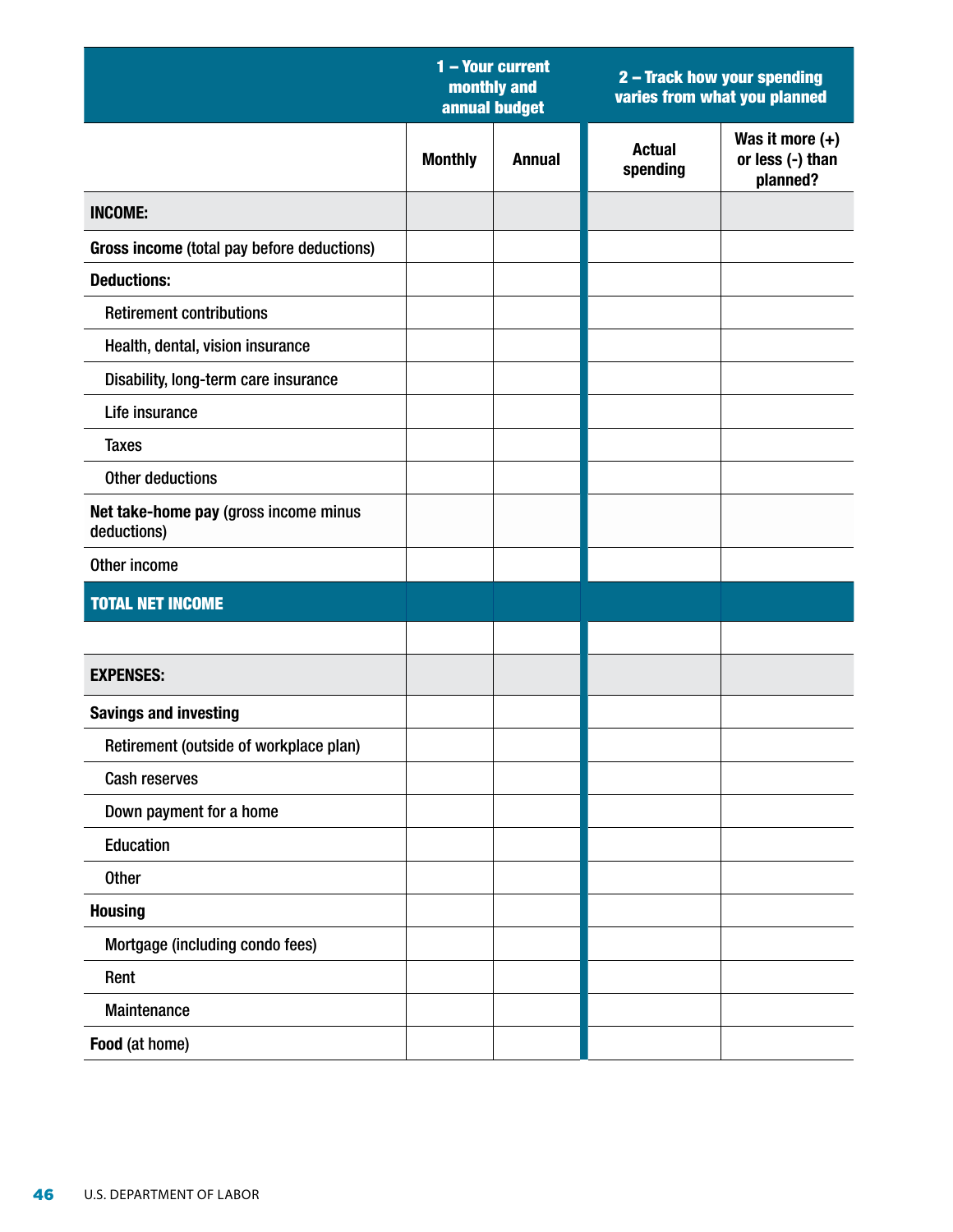|                                                               | 1 - Your current<br>monthly and<br>annual budget |               | 2 - Track how your spending<br>varies from what you planned |                                                   |
|---------------------------------------------------------------|--------------------------------------------------|---------------|-------------------------------------------------------------|---------------------------------------------------|
|                                                               | <b>Monthly</b>                                   | <b>Annual</b> | <b>Actual</b><br>spending                                   | Was it more $(+)$<br>or less (-) than<br>planned? |
| <b>Utilities</b>                                              |                                                  |               |                                                             |                                                   |
| Electricity                                                   |                                                  |               |                                                             |                                                   |
| Heat                                                          |                                                  |               |                                                             |                                                   |
| Internet/cable                                                |                                                  |               |                                                             |                                                   |
| <b>Phones</b>                                                 |                                                  |               |                                                             |                                                   |
| Water/sewer                                                   |                                                  |               |                                                             |                                                   |
| <b>Clothing</b>                                               |                                                  |               |                                                             |                                                   |
| <b>Taxes</b>                                                  |                                                  |               |                                                             |                                                   |
| <b>Real estate</b>                                            |                                                  |               |                                                             |                                                   |
| Other property taxes                                          |                                                  |               |                                                             |                                                   |
| Other taxes                                                   |                                                  |               |                                                             |                                                   |
| <b>Insurance</b>                                              |                                                  |               |                                                             |                                                   |
| Homeowner or renter                                           |                                                  |               |                                                             |                                                   |
| Car                                                           |                                                  |               |                                                             |                                                   |
| Life (if purchasing outside of work)                          |                                                  |               |                                                             |                                                   |
| Disability, long-term care (if purchasing<br>outside of work) |                                                  |               |                                                             |                                                   |
| Loan payments                                                 |                                                  |               |                                                             |                                                   |
| Car                                                           |                                                  |               |                                                             |                                                   |
| <b>Credit card</b>                                            |                                                  |               |                                                             |                                                   |
| <b>Education</b>                                              |                                                  |               |                                                             |                                                   |
| <b>Other</b>                                                  |                                                  |               |                                                             |                                                   |
| <b>Caregiving</b>                                             |                                                  |               |                                                             |                                                   |
| <b>Child care</b>                                             |                                                  |               |                                                             |                                                   |
| <b>Elder care</b>                                             |                                                  |               |                                                             |                                                   |
| <b>Personal care</b>                                          |                                                  |               |                                                             |                                                   |
| <b>Haircut</b>                                                |                                                  |               |                                                             |                                                   |
| Dry cleaning                                                  |                                                  |               |                                                             |                                                   |
| Gym                                                           |                                                  |               |                                                             |                                                   |
| <b>Other</b>                                                  |                                                  |               |                                                             |                                                   |
| <b>Transportation</b>                                         |                                                  |               |                                                             |                                                   |
| Car repairs and maintenance                                   |                                                  |               |                                                             |                                                   |
| Gas                                                           |                                                  |               |                                                             |                                                   |
| Parking                                                       |                                                  |               |                                                             |                                                   |
| <b>Public transportation</b>                                  |                                                  |               |                                                             |                                                   |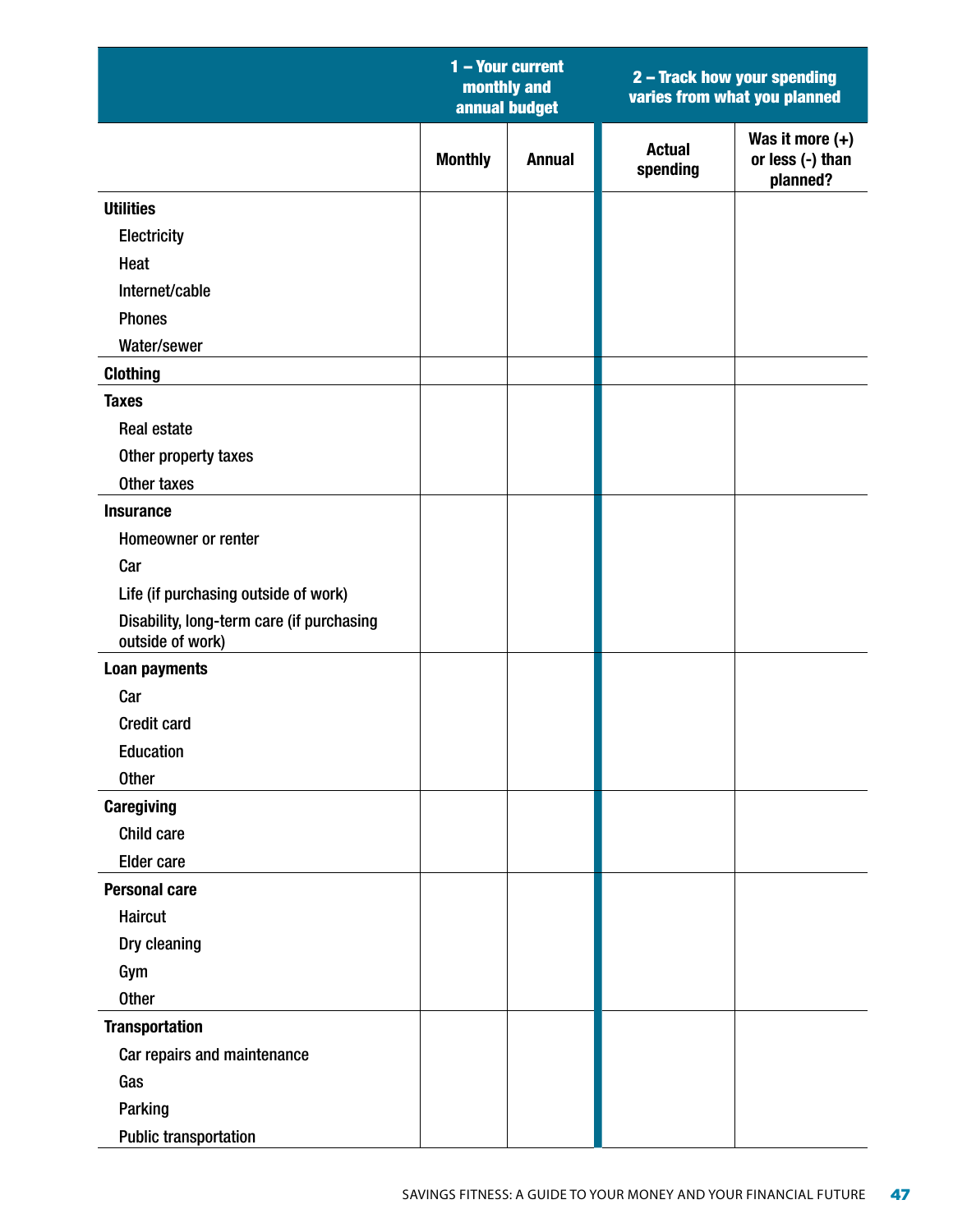|                                                                                                                 | 1 - Your current<br>monthly and<br>annual budget |               | 2 - Track how your spending<br>varies from what you planned |                                                   |
|-----------------------------------------------------------------------------------------------------------------|--------------------------------------------------|---------------|-------------------------------------------------------------|---------------------------------------------------|
|                                                                                                                 | <b>Monthly</b>                                   | <b>Annual</b> | <b>Actual</b><br>spending                                   | Was it more $(+)$<br>or less (-) than<br>planned? |
| Health care - out-of-pocket spending                                                                            |                                                  |               |                                                             |                                                   |
| Health, dental, vision insurance (if<br>purchasing outside of work)                                             |                                                  |               |                                                             |                                                   |
| <b>Doctor visits</b>                                                                                            |                                                  |               |                                                             |                                                   |
| Hospital                                                                                                        |                                                  |               |                                                             |                                                   |
| <b>Medicine</b>                                                                                                 |                                                  |               |                                                             |                                                   |
| Over-the-counter medicine                                                                                       |                                                  |               |                                                             |                                                   |
| <b>Noncovered items</b>                                                                                         |                                                  |               |                                                             |                                                   |
| <b>Travel/vacations</b>                                                                                         |                                                  |               |                                                             |                                                   |
| <b>Entertainment</b>                                                                                            |                                                  |               |                                                             |                                                   |
| <b>Eating out</b>                                                                                               |                                                  |               |                                                             |                                                   |
| <b>Hobbies</b>                                                                                                  |                                                  |               |                                                             |                                                   |
| Movies/theater                                                                                                  |                                                  |               |                                                             |                                                   |
| <b>Charitable contributions</b>                                                                                 |                                                  |               |                                                             |                                                   |
| <b>Other</b>                                                                                                    |                                                  |               |                                                             |                                                   |
| Gifts                                                                                                           |                                                  |               |                                                             |                                                   |
| <b>Membership dues</b>                                                                                          |                                                  |               |                                                             |                                                   |
| Pet-related costs                                                                                               |                                                  |               |                                                             |                                                   |
| <b>TOTAL EXPENSES</b>                                                                                           |                                                  |               |                                                             |                                                   |
| <b>TOTAL NET INCOME - TOTAL EXPENSES</b>                                                                        |                                                  |               |                                                             |                                                   |
|                                                                                                                 |                                                  |               |                                                             |                                                   |
| Subtotal retirement savings<br>(Workplace plan contributions + saving on<br>your own)                           |                                                  |               |                                                             |                                                   |
| <b>Employer match</b>                                                                                           |                                                  |               |                                                             |                                                   |
| <b>Total Retirement Savings</b>                                                                                 |                                                  |               |                                                             |                                                   |
| Current retirement savings rate as a<br>percentage of gross income (total<br>retirement savings ÷ gross income) |                                                  |               |                                                             |                                                   |
| Target saving rate (from Worksheet 4)                                                                           |                                                  |               |                                                             |                                                   |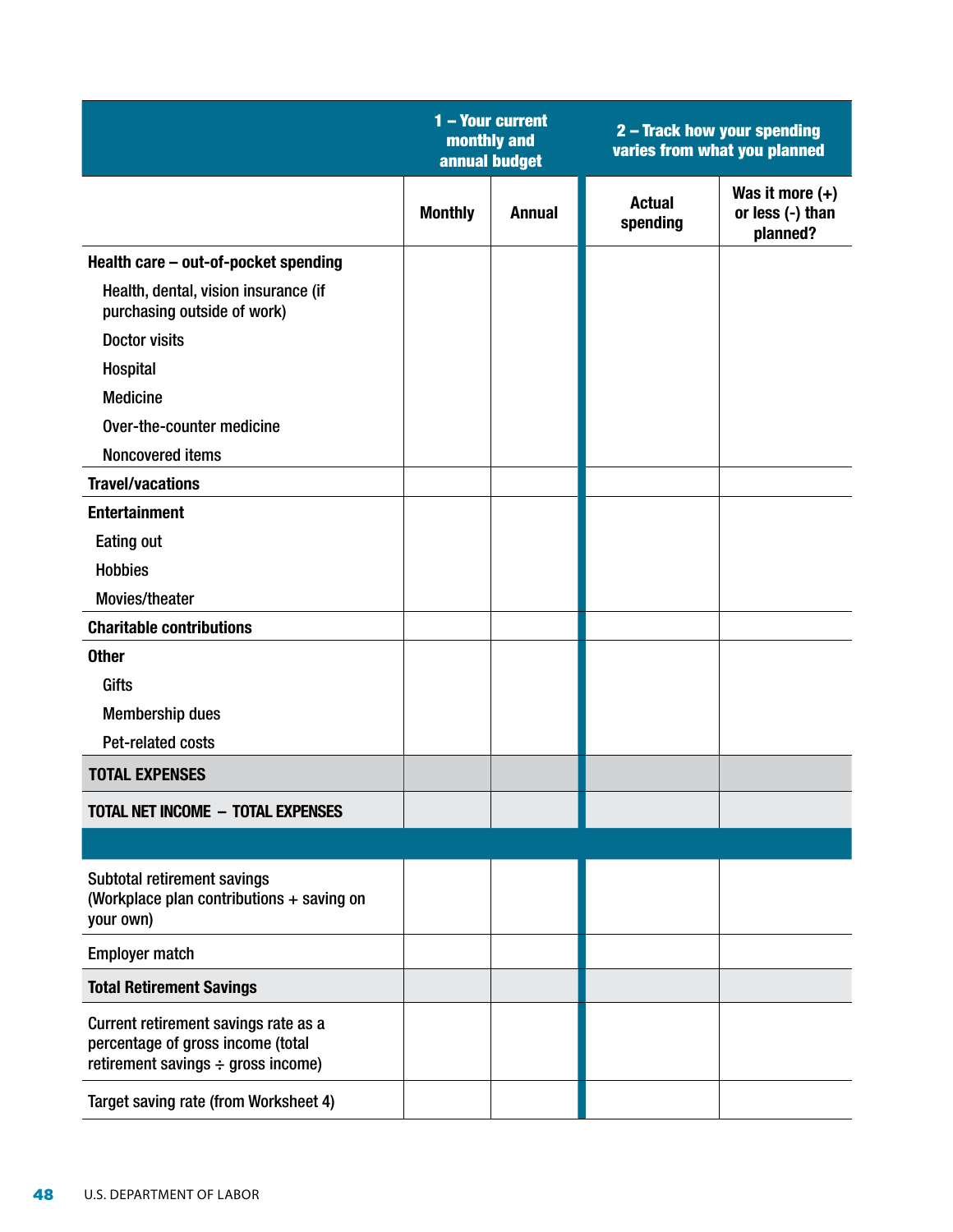Date:



This worksheet will help you organize your debt so that you can plan how you will pay down each debt and track your progress. Money that goes to pay interest, late fees, and old bills could be saved and invested to earn more for retirement and other goals.

In Worksheet 6, list your home mortgage first, if you have one. Then list your auto loans, student loans, any credit card debts, or other money that you owe. In the final column, write down which

debts you will pay off first, second, and so on. Generally, you may want to pay off the debts with the highest interest rates first. However, if you have a debt with a small balance, you may want to pay it off to get it off your list.

The Resources section provides Websites and publications on how to get a copy of your credit report, repair your credit, calculate how long it will take to pay off credit card debt, and other information.

| <b>Creditor</b> | <b>Interest Rate</b> | <b>Balance</b> | <b>Required minimum</b><br>monthly payment | <b>Planned</b><br>payment | <b>Priority</b> |
|-----------------|----------------------|----------------|--------------------------------------------|---------------------------|-----------------|
|                 | $\frac{0}{0}$        | \$             | \$                                         | \$                        |                 |
|                 | $\%$                 | \$             | \$                                         | \$                        |                 |
|                 | $\frac{0}{0}$        | \$             | \$                                         | \$                        |                 |
|                 | $\frac{0}{0}$        | \$             | \$                                         | \$                        |                 |
|                 | $\frac{0}{0}$        | \$             | \$                                         | \$                        |                 |
|                 | $\frac{0}{0}$        | \$             | \$                                         | \$                        |                 |
|                 | $\frac{0}{0}$        | \$             | \$                                         | \$                        |                 |
|                 | $\frac{0}{0}$        | \$             | \$                                         | \$                        |                 |
|                 | $\frac{0}{0}$        | \$             | \$                                         | \$                        |                 |
|                 | $\frac{0}{0}$        | \$             | \$                                         | \$                        |                 |
|                 | $\frac{0}{0}$        | \$             | \$                                         | \$                        |                 |
|                 | $\frac{0}{0}$        | \$             | \$                                         | \$                        |                 |
|                 | $\frac{0}{0}$        | \$             | \$                                         | \$                        |                 |
|                 | <b>TOTAL</b>         | \$             | \$                                         | \$                        |                 |